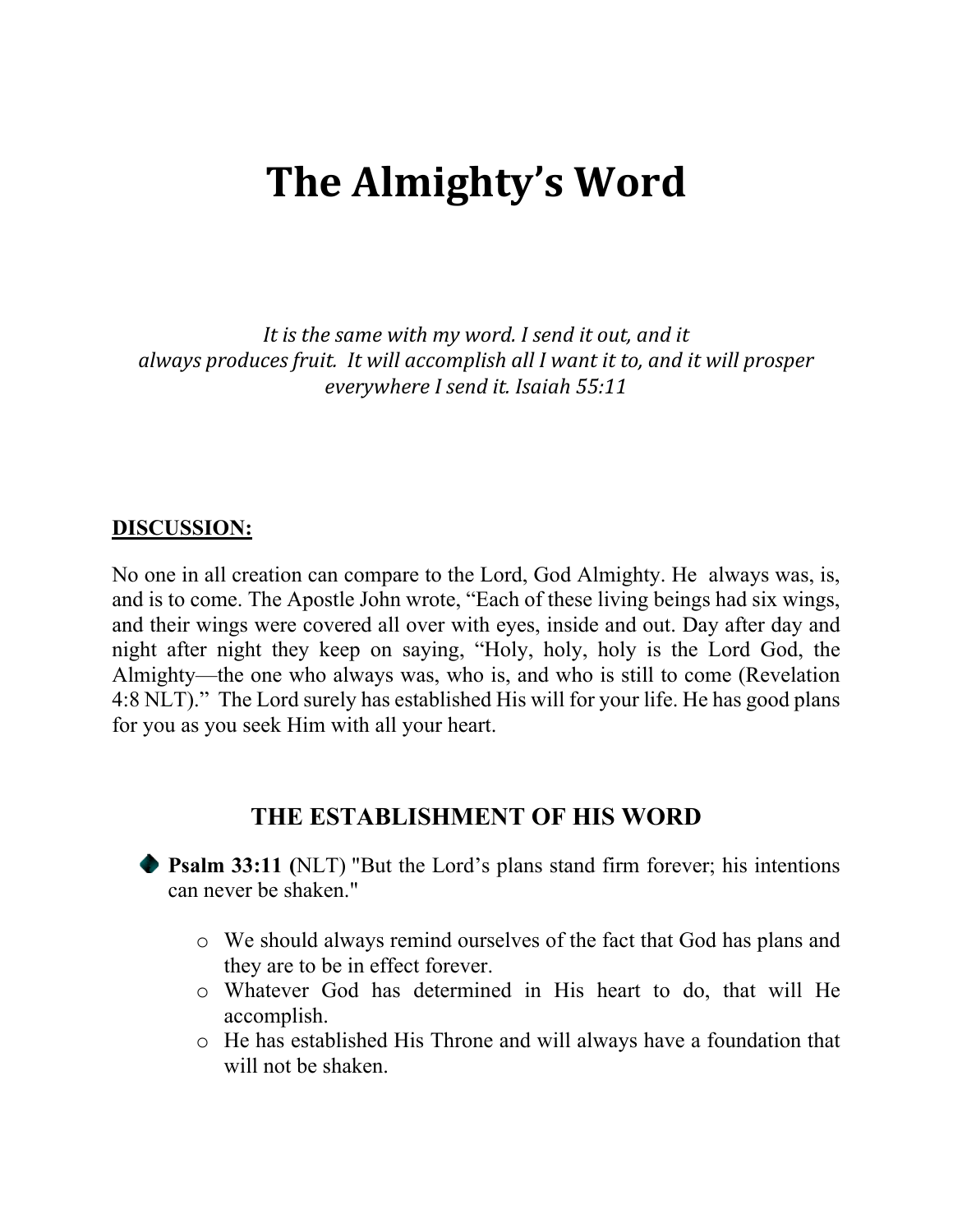Discuss God's plans and intentions for your life concerning supernatural provision:

**\_\_\_\_\_\_\_\_\_\_\_\_\_\_\_\_\_\_\_\_\_\_\_\_\_\_\_\_\_\_\_\_\_\_\_\_\_\_\_\_\_\_\_\_\_\_\_\_\_\_\_\_\_\_\_\_\_\_\_\_\_\_\_\_\_\_\_\_\_\_\_\_\_\_\_\_\_\_\_\_\_\_\_**



**Isaiah 40:8** (NLT) "The grass withers, the flower fades, but the word of our God stands forever."

**\_\_\_\_\_\_\_\_\_\_\_\_\_\_\_\_\_\_\_\_\_\_\_\_\_\_\_\_\_\_\_\_\_\_\_\_\_\_\_\_\_\_\_\_\_\_\_\_\_\_\_\_\_\_\_\_\_\_\_\_\_\_\_\_\_\_\_\_\_\_\_\_\_\_\_\_\_\_\_\_\_\_\_\_\_\_\_\_\_\_\_\_\_\_\_\_\_ \_\_\_\_\_\_\_\_\_\_\_\_\_\_\_\_\_\_\_\_\_\_\_\_\_\_\_\_\_\_\_\_\_\_\_\_\_\_\_\_\_\_\_\_\_\_\_\_\_\_\_\_\_\_\_\_\_\_\_\_\_\_\_\_\_\_\_\_\_\_\_\_\_\_\_\_\_\_\_\_\_\_\_\_\_\_\_\_\_\_\_\_\_\_\_\_\_ \_\_\_\_\_\_\_\_\_\_\_\_\_\_\_\_\_\_\_\_\_\_\_\_\_\_\_\_\_\_\_\_\_\_\_\_\_\_\_\_\_\_\_\_\_\_\_\_\_\_\_\_\_\_\_\_\_\_\_\_\_\_\_\_\_\_\_\_\_\_\_\_\_\_\_\_\_\_\_\_\_\_\_ \_\_\_\_\_\_\_\_\_\_\_\_\_\_\_\_\_\_\_\_\_\_\_\_\_\_\_\_\_\_\_\_\_\_\_\_\_\_\_\_\_\_\_\_\_\_\_\_\_\_\_\_\_\_\_\_\_\_\_\_\_\_\_\_\_\_\_\_\_\_\_\_\_\_\_\_\_\_\_\_\_\_\_ \_\_\_\_\_\_\_\_\_\_\_\_\_\_\_\_\_\_\_\_\_\_\_\_\_\_\_\_\_\_\_\_\_\_\_\_\_\_\_\_\_\_\_\_\_\_\_\_\_\_\_\_\_\_\_\_\_\_\_\_\_\_\_\_\_\_\_\_\_\_\_\_\_\_\_\_\_\_\_\_\_\_\_ \_\_\_\_\_\_\_\_\_\_\_\_\_\_\_\_\_\_\_\_\_\_\_\_\_\_\_\_\_\_\_\_\_\_\_\_\_\_\_\_\_\_\_\_\_\_\_\_\_\_\_\_\_\_\_\_\_\_\_\_\_\_\_\_\_\_\_\_\_\_\_\_\_\_\_\_\_\_\_\_\_\_\_ \_\_\_\_\_\_\_\_\_\_\_\_\_\_\_\_\_\_\_\_\_\_\_\_\_\_\_\_\_\_\_\_\_\_\_\_\_\_\_\_\_\_\_\_\_\_\_\_\_\_\_\_\_\_\_\_\_\_\_\_\_\_\_\_\_\_\_\_\_\_\_\_\_\_\_\_\_\_\_\_\_\_\_\_\_\_\_\_\_\_\_\_\_\_\_\_\_**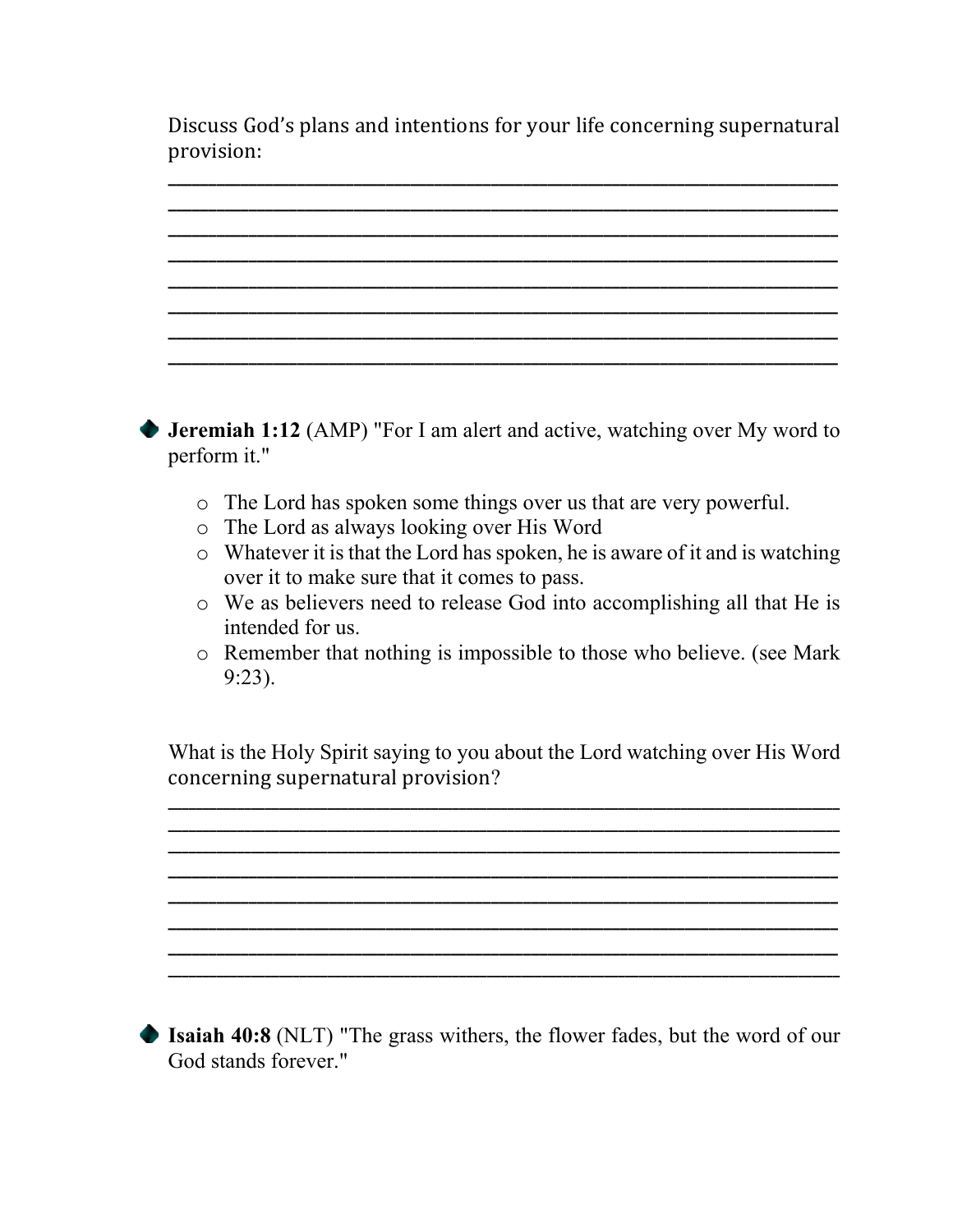- o We have to be fully convinced that God is able to outlast anything or anyone.
- o Everything natural will fade away, but God himself is permanent.
- o Everything that God says are spiritual words that are forever.

What God say's is permanent. What do you perceive He has said about you concerning supernatural provision?

**\_\_\_\_\_\_\_\_\_\_\_\_\_\_\_\_\_\_\_\_\_\_\_\_\_\_\_\_\_\_\_\_\_\_\_\_\_\_\_\_\_\_\_\_\_\_\_\_\_\_\_\_\_\_\_\_\_\_\_\_\_\_\_\_\_\_\_\_\_\_\_\_\_\_\_\_\_\_\_\_\_\_\_ \_\_\_\_\_\_\_\_\_\_\_\_\_\_\_\_\_\_\_\_\_\_\_\_\_\_\_\_\_\_\_\_\_\_\_\_\_\_\_\_\_\_\_\_\_\_\_\_\_\_\_\_\_\_\_\_\_\_\_\_\_\_\_\_\_\_\_\_\_\_\_\_\_\_\_\_\_\_\_\_\_\_\_ \_\_\_\_\_\_\_\_\_\_\_\_\_\_\_\_\_\_\_\_\_\_\_\_\_\_\_\_\_\_\_\_\_\_\_\_\_\_\_\_\_\_\_\_\_\_\_\_\_\_\_\_\_\_\_\_\_\_\_\_\_\_\_\_\_\_\_\_\_\_\_\_\_\_\_\_\_\_\_\_\_\_\_ \_\_\_\_\_\_\_\_\_\_\_\_\_\_\_\_\_\_\_\_\_\_\_\_\_\_\_\_\_\_\_\_\_\_\_\_\_\_\_\_\_\_\_\_\_\_\_\_\_\_\_\_\_\_\_\_\_\_\_\_\_\_\_\_\_\_\_\_\_\_\_\_\_\_\_\_\_\_\_\_\_\_\_ \_\_\_\_\_\_\_\_\_\_\_\_\_\_\_\_\_\_\_\_\_\_\_\_\_\_\_\_\_\_\_\_\_\_\_\_\_\_\_\_\_\_\_\_\_\_\_\_\_\_\_\_\_\_\_\_\_\_\_\_\_\_\_\_\_\_\_\_\_\_\_\_\_\_\_\_\_\_\_\_\_\_\_\_\_\_\_\_\_\_\_\_\_\_\_\_\_**

**\_\_\_\_\_\_\_\_\_\_\_\_\_\_\_\_\_\_\_\_\_\_\_\_\_\_\_\_\_\_\_\_\_\_\_\_\_\_\_\_\_\_\_\_\_\_\_\_\_\_\_\_\_\_\_\_\_\_\_\_\_\_\_\_\_\_\_\_\_\_\_\_\_\_\_\_\_\_\_\_\_\_\_\_\_\_\_\_\_\_\_\_\_\_\_\_\_**

**\_\_\_\_\_\_\_\_\_\_\_\_\_\_\_\_\_\_\_\_\_\_\_\_\_\_\_\_\_\_\_\_\_\_\_\_\_\_\_\_\_\_\_\_\_\_\_\_\_\_\_\_\_\_\_\_\_\_\_\_\_\_\_\_\_\_\_\_\_\_\_\_\_\_\_\_\_\_\_\_\_\_\_\_\_\_\_\_\_\_\_\_\_\_\_\_\_**

**Malachi 3:6** "For I am the Lord, I do not change"

- o Because the lord is permanent what he says is permanent.
- o It does not the change because he is everlasting and full truth.
- o The Lord has not changed concerning what he has spoken about you and over you.
- o God's truth is permanent.

What does "I Change not" mean to you personally for your life as it relates to supernatural provision?

**\_\_\_\_\_\_\_\_\_\_\_\_\_\_\_\_\_\_\_\_\_\_\_\_\_\_\_\_\_\_\_\_\_\_\_\_\_\_\_\_\_\_\_\_\_\_\_\_\_\_\_\_\_\_\_\_\_\_\_\_\_\_\_\_\_\_\_\_\_\_\_\_\_\_\_\_\_\_\_\_\_\_\_\_\_\_\_\_\_\_\_\_\_\_\_\_\_ \_\_\_\_\_\_\_\_\_\_\_\_\_\_\_\_\_\_\_\_\_\_\_\_\_\_\_\_\_\_\_\_\_\_\_\_\_\_\_\_\_\_\_\_\_\_\_\_\_\_\_\_\_\_\_\_\_\_\_\_\_\_\_\_\_\_\_\_\_\_\_\_\_\_\_\_\_\_\_\_\_\_\_\_\_\_\_\_\_\_\_\_\_\_\_\_\_ \_\_\_\_\_\_\_\_\_\_\_\_\_\_\_\_\_\_\_\_\_\_\_\_\_\_\_\_\_\_\_\_\_\_\_\_\_\_\_\_\_\_\_\_\_\_\_\_\_\_\_\_\_\_\_\_\_\_\_\_\_\_\_\_\_\_\_\_\_\_\_\_\_\_\_\_\_\_\_\_\_\_\_\_\_\_\_\_\_\_\_\_\_\_\_\_\_ \_\_\_\_\_\_\_\_\_\_\_\_\_\_\_\_\_\_\_\_\_\_\_\_\_\_\_\_\_\_\_\_\_\_\_\_\_\_\_\_\_\_\_\_\_\_\_\_\_\_\_\_\_\_\_\_\_\_\_\_\_\_\_\_\_\_\_\_\_\_\_\_\_\_\_\_\_\_\_\_\_\_\_\_\_\_\_\_\_\_\_\_\_\_\_\_\_ \_\_\_\_\_\_\_\_\_\_\_\_\_\_\_\_\_\_\_\_\_\_\_\_\_\_\_\_\_\_\_\_\_\_\_\_\_\_\_\_\_\_\_\_\_\_\_\_\_\_\_\_\_\_\_\_\_\_\_\_\_\_\_\_\_\_\_\_\_\_\_\_\_\_\_\_\_\_\_\_\_\_\_\_\_\_\_\_\_\_\_\_\_\_\_\_\_ \_\_\_\_\_\_\_\_\_\_\_\_\_\_\_\_\_\_\_\_\_\_\_\_\_\_\_\_\_\_\_\_\_\_\_\_\_\_\_\_\_\_\_\_\_\_\_\_\_\_\_\_\_\_\_\_\_\_\_\_\_\_\_\_\_\_\_\_\_\_\_\_\_\_\_\_\_\_\_\_\_\_\_\_\_\_\_\_\_\_\_\_\_\_\_\_\_ \_\_\_\_\_\_\_\_\_\_\_\_\_\_\_\_\_\_\_\_\_\_\_\_\_\_\_\_\_\_\_\_\_\_\_\_\_\_\_\_\_\_\_\_\_\_\_\_\_\_\_\_\_\_\_\_\_\_\_\_\_\_\_\_\_\_\_\_\_\_\_\_\_\_\_\_\_\_\_\_\_\_\_\_\_\_\_\_\_\_\_\_\_\_\_\_\_ \_\_\_\_\_\_\_\_\_\_\_\_\_\_\_\_\_\_\_\_\_\_\_\_\_\_\_\_\_\_\_\_\_\_\_\_\_\_\_\_\_\_\_\_\_\_\_\_\_\_\_\_\_\_\_\_\_\_\_\_\_\_\_\_\_\_\_\_\_\_\_\_\_\_\_\_\_\_\_\_\_\_\_\_\_\_\_\_\_\_\_\_\_\_\_\_\_**

**Hebrews 13:8** "Jesus Christ is the same yesterday, today, and forever."

- o Jesus was the Preexistent One.
- o When he came to this earth, he came as the Son of Man.
- o Before Time began he was the son of God slain from the foundation of the world (see Revelation 13:8).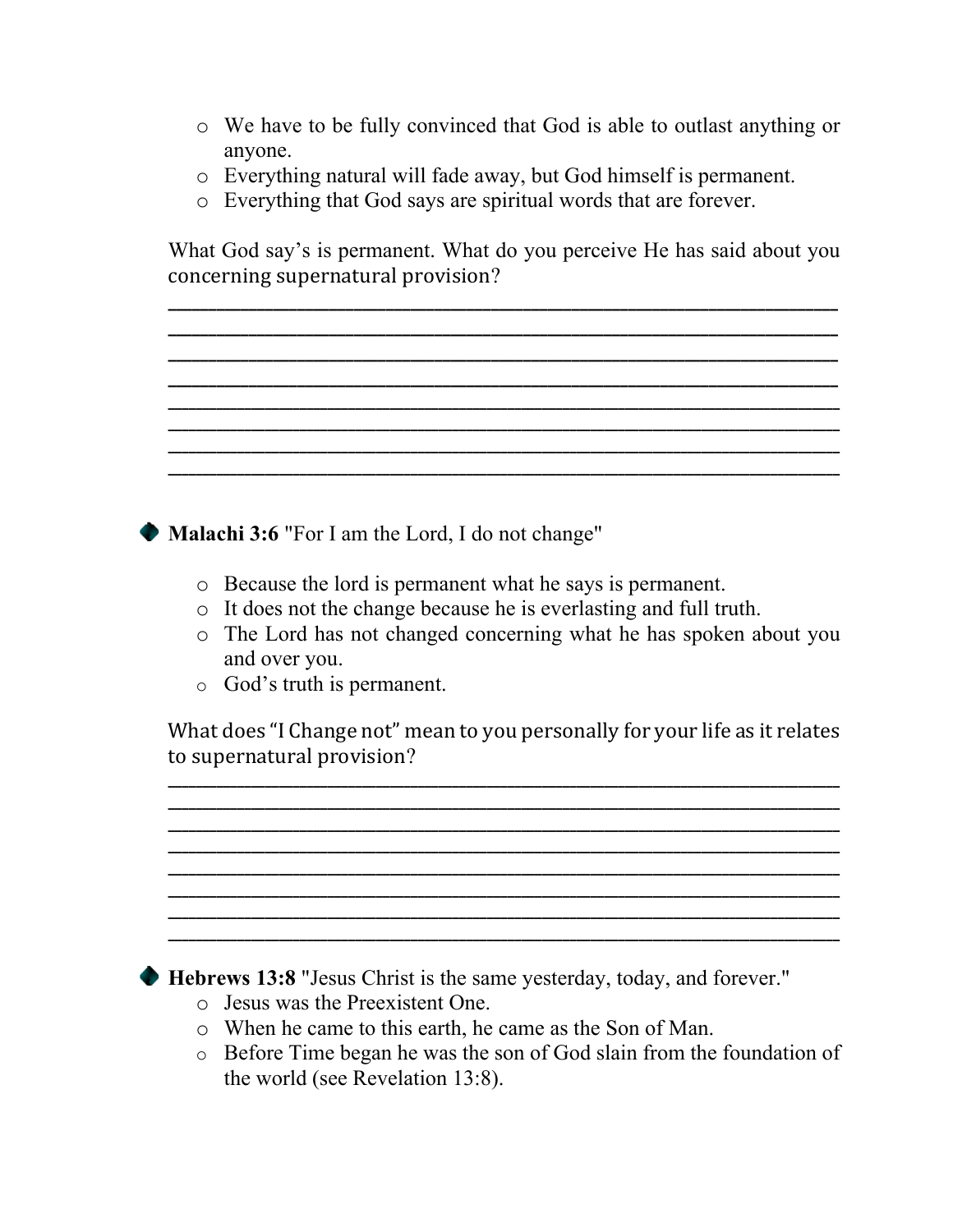| The Lord is known for proclaiming truth.                                                                                                                                                            |
|-----------------------------------------------------------------------------------------------------------------------------------------------------------------------------------------------------|
| The Lord's throne is based on <i>absolute truth</i> .<br>Psalms 89:14 says "Righteousness and justice are the foundation of your<br>throne. Unfailing love and truth walk before you as attendants. |
| • Anything that the Lord speaks is in the Realm of Truth and is binding                                                                                                                             |
| forever.<br>God always means what He says.                                                                                                                                                          |
| What is the Holy Spirit Saying concerning truth that is <i>Absolute?</i>                                                                                                                            |
|                                                                                                                                                                                                     |

**\_\_\_\_\_\_\_\_\_\_\_\_\_\_\_\_\_\_\_\_\_\_\_\_\_\_\_\_\_\_\_\_\_\_\_\_\_\_\_\_\_\_\_\_\_\_\_\_\_\_\_\_\_\_\_\_\_\_\_\_\_\_\_\_\_\_\_\_\_\_\_\_\_\_\_\_\_\_\_\_\_\_\_\_\_\_\_\_\_\_\_\_\_\_\_\_\_**

Every Christian must establish a deep trust in our heavenly Father's love for us and His ability to accomplish all that concerns us. Each of us must have revelation concerning this truth before we can

**Spirit. For the Spirit searches all things, yes, the deep things of God"**

advance to success in every area of our lives.

God desires that our lives be successful, especially for His Kingdom.

**(1 Cor. 2:9‐10).**

What does this mean to you concerning the Spirit knowing the deep things of God?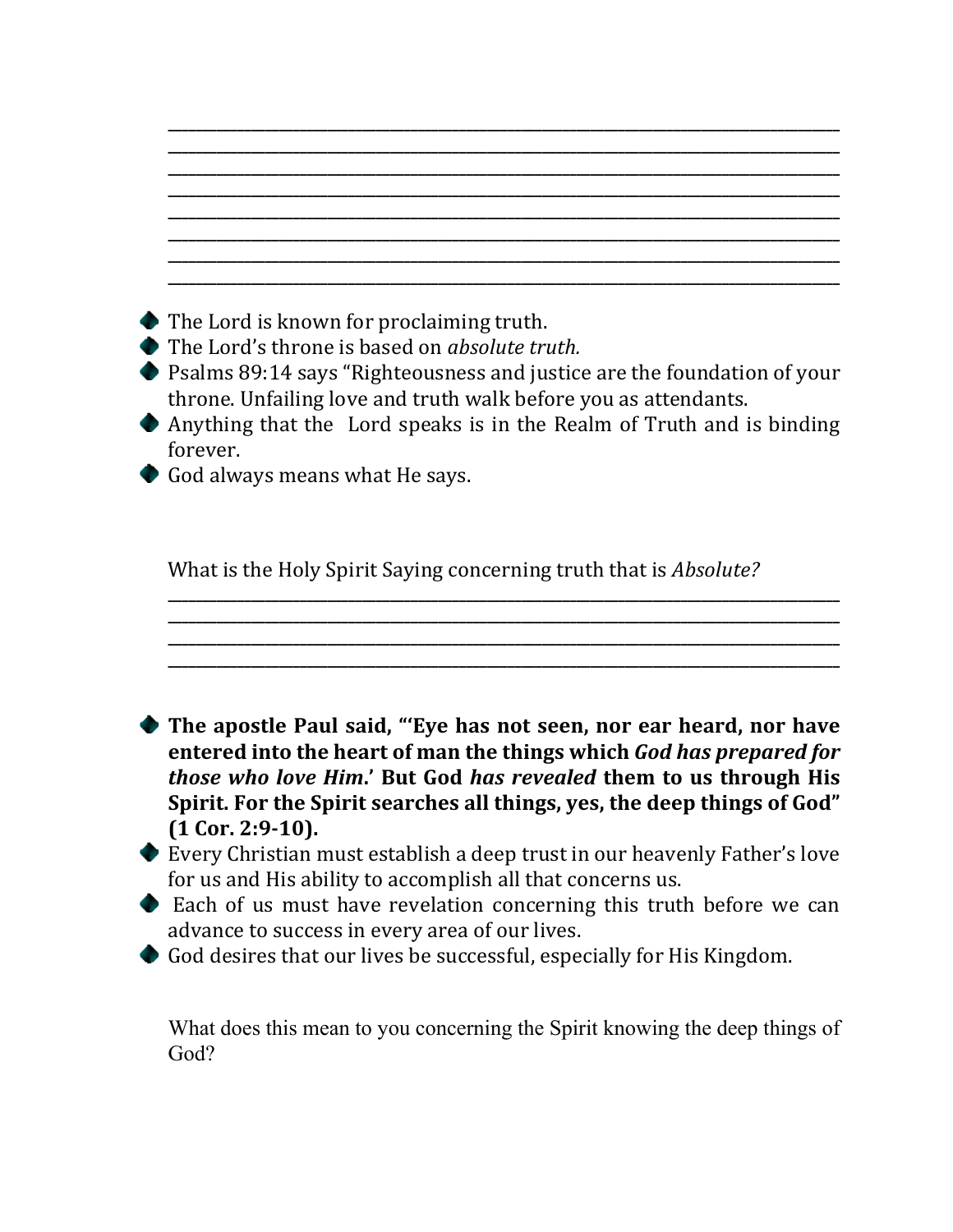**\_\_\_\_\_\_\_\_\_\_\_\_\_\_\_\_\_\_\_\_\_\_\_\_\_\_\_\_\_\_\_\_\_\_\_\_\_\_\_\_\_\_\_\_\_\_\_\_\_\_\_\_\_\_\_\_\_\_\_\_\_\_\_\_\_\_\_\_\_\_\_\_\_\_\_\_\_\_\_\_\_\_\_\_\_\_\_\_\_\_\_\_\_\_\_\_\_ \_\_\_\_\_\_\_\_\_\_\_\_\_\_\_\_\_\_\_\_\_\_\_\_\_\_\_\_\_\_\_\_\_\_\_\_\_\_\_\_\_\_\_\_\_\_\_\_\_\_\_\_\_\_\_\_\_\_\_\_\_\_\_\_\_\_\_\_\_\_\_\_\_\_\_\_\_\_\_\_\_\_\_\_\_\_\_\_\_\_\_\_\_\_\_\_\_ \_\_\_\_\_\_\_\_\_\_\_\_\_\_\_\_\_\_\_\_\_\_\_\_\_\_\_\_\_\_\_\_\_\_\_\_\_\_\_\_\_\_\_\_\_\_\_\_\_\_\_\_\_\_\_\_\_\_\_\_\_\_\_\_\_\_\_\_\_\_\_\_\_\_\_\_\_\_\_\_\_\_\_\_\_\_\_\_\_\_\_\_\_\_\_\_\_ \_\_\_\_\_\_\_\_\_\_\_\_\_\_\_\_\_\_\_\_\_\_\_\_\_\_\_\_\_\_\_\_\_\_\_\_\_\_\_\_\_\_\_\_\_\_\_\_\_\_\_\_\_\_\_\_\_\_\_\_\_\_\_\_\_\_\_\_\_\_\_\_\_\_\_\_\_\_\_\_\_\_\_\_\_\_\_\_\_\_\_\_\_\_\_\_\_ \_\_\_\_\_\_\_\_\_\_\_\_\_\_\_\_\_\_\_\_\_\_\_\_\_\_\_\_\_\_\_\_\_\_\_\_\_\_\_\_\_\_\_\_\_\_\_\_\_\_\_\_\_\_\_\_\_\_\_\_\_\_\_\_\_\_\_\_\_\_\_\_\_\_\_\_\_\_\_\_\_\_\_\_\_\_\_\_\_\_\_\_\_\_\_\_\_ \_\_\_\_\_\_\_\_\_\_\_\_\_\_\_\_\_\_\_\_\_\_\_\_\_\_\_\_\_\_\_\_\_\_\_\_\_\_\_\_\_\_\_\_\_\_\_\_\_\_\_\_\_\_\_\_\_\_\_\_\_\_\_\_\_\_\_\_\_\_\_\_\_\_\_\_\_\_\_\_\_\_\_\_\_\_\_\_\_\_\_\_\_\_\_\_\_**

**The Lord, by His Spirit**, is saying to you, "I love you with an everlasting love. I, long ago, thought of you and breathed you into your mother's womb. I wrote a book about your days before one day came to pass! You are in My arms and you are in My plans. I will see to it that all My plans for you come to pass. If only you will trust in Me! (See Psalm 139:16.)

Do you trust Him? What is the application of this prophecy in your life?

**\_\_\_\_\_\_\_\_\_\_\_\_\_\_\_\_\_\_\_\_\_\_\_\_\_\_\_\_\_\_\_\_\_\_\_\_\_\_\_\_\_\_\_\_\_\_\_\_\_\_\_\_\_\_\_\_\_\_\_\_\_\_\_\_\_\_\_\_\_\_\_\_\_\_\_\_\_\_\_\_\_\_\_\_\_\_\_\_\_\_\_\_\_\_\_\_\_ \_\_\_\_\_\_\_\_\_\_\_\_\_\_\_\_\_\_\_\_\_\_\_\_\_\_\_\_\_\_\_\_\_\_\_\_\_\_\_\_\_\_\_\_\_\_\_\_\_\_\_\_\_\_\_\_\_\_\_\_\_\_\_\_\_\_\_\_\_\_\_\_\_\_\_\_\_\_\_\_\_\_\_\_\_\_\_\_\_\_\_\_\_\_\_\_\_ \_\_\_\_\_\_\_\_\_\_\_\_\_\_\_\_\_\_\_\_\_\_\_\_\_\_\_\_\_\_\_\_\_\_\_\_\_\_\_\_\_\_\_\_\_\_\_\_\_\_\_\_\_\_\_\_\_\_\_\_\_\_\_\_\_\_\_\_\_\_\_\_\_\_\_\_\_\_\_\_\_\_\_\_\_\_\_\_\_\_\_\_\_\_\_\_\_ \_\_\_\_\_\_\_\_\_\_\_\_\_\_\_\_\_\_\_\_\_\_\_\_\_\_\_\_\_\_\_\_\_\_\_\_\_\_\_\_\_\_\_\_\_\_\_\_\_\_\_\_\_\_\_\_\_\_\_\_\_\_\_\_\_\_\_\_\_\_\_\_\_\_\_\_\_\_\_\_\_\_\_\_\_\_\_\_\_\_\_\_\_\_\_\_\_**

## **Unveiling the Other Realm**

- **In the spirit realm, the Lord is looking at the future of each Christian's life as if that future is His now!** So why even worry or be concerned about the future?
- Our Father has planned out for each of His children something better than we could ever plan ourselves.
- There are things that are planned for every Christian that the angels know, but they are hidden from each of us for the moment. I am amazed at the intricacy of God's ways and how wonderful His thoughts are toward us.
- The psalmist wrote, **"How precious also are Your thoughts to me, O God! How great is the sum of them! If I should count them, they would be more in number than the sand; when I awake, I am still with You" (Ps. 139:17‐18).**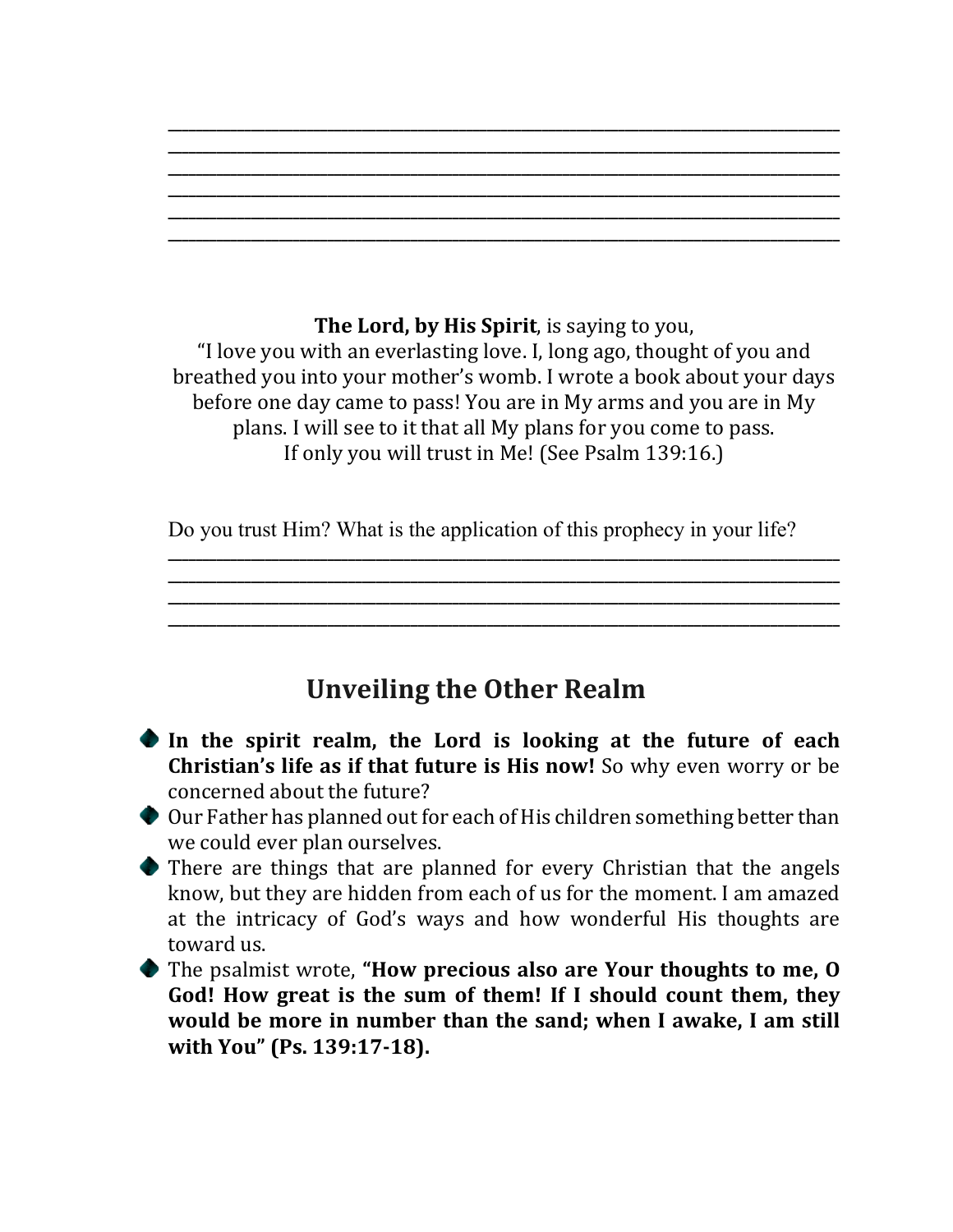**The Lord is wanting to unveil truth in your life. What do you desire for your life concerning that truth ?** 



## **The Word of Truth**

### **DISCUSSION:**

Jesus continually emphasized the fact that the words that He spoke were what the Father was telling Him to speak. He also continually reminded everyone that His words were spirit and they were life. Jesus was taking the heart of the Father from the spirit realm and making God known in the physical realm. Jesus was able to make God known in the physical realm by speaking the Father's words, by acting those words out, and by healing human- ity. Manifestation of the truth is very important when we speak about truth. In fact, we must not just believe, but we must speak what we believe also. The angels are activated by our words. So when we speak the truth, we are coordinating our words with the words that are being spoken in Heaven.

- $\bullet$  The angels that are assigned to us will implement our words when they are spoken by the Spirit of God.
- God speaks those words forth because He is the Spirit of truth.
- Manifestation of the truth will come.
- The angels are on duty at this very moment to make manifestation of the Word of God and truth come forth into your life.
- ◆ The Son of God speaks, and we are set free!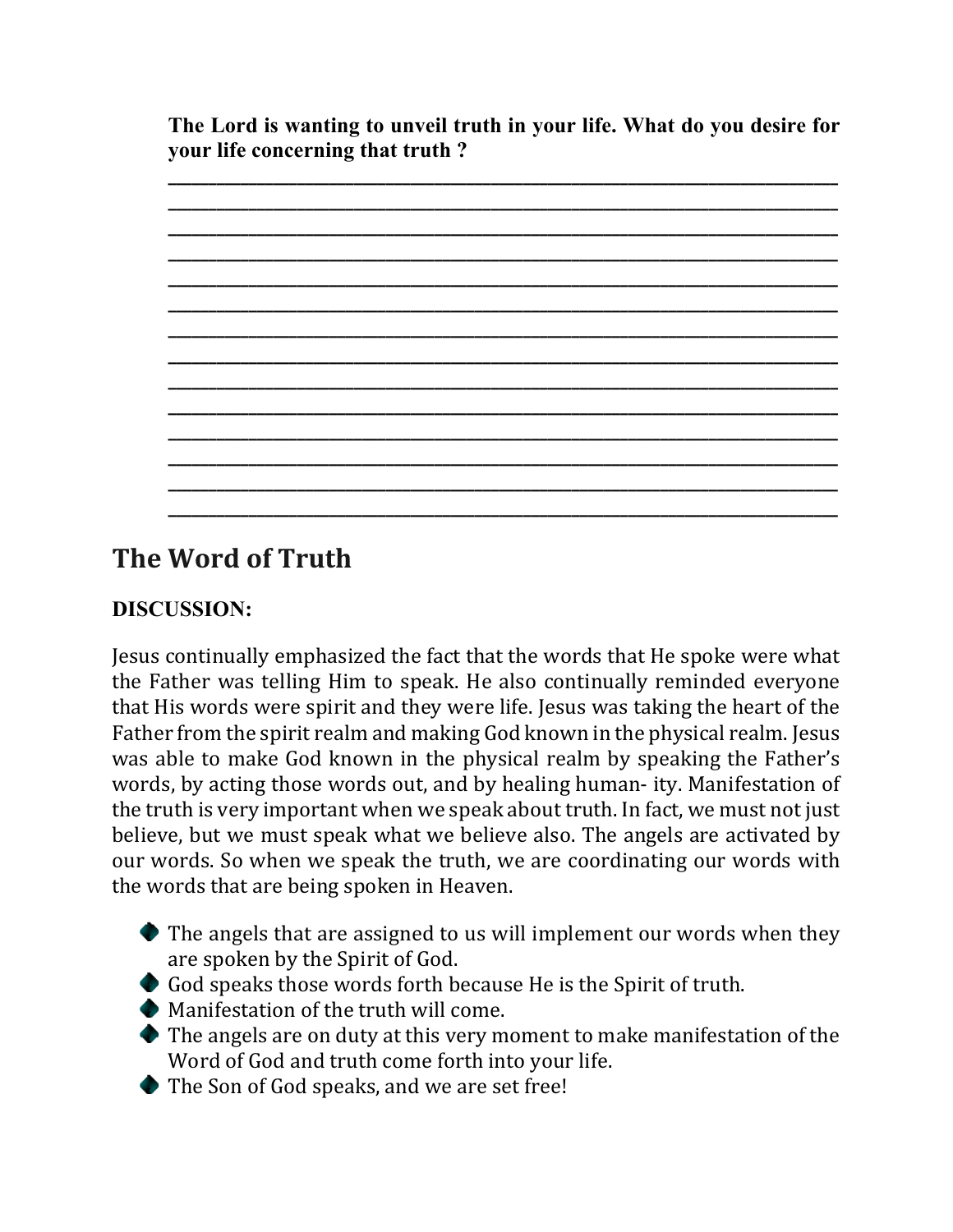### **WHAT IS THE HOLY SPIRIT SAYING TO YOU?:**

*Then Jesus said to those Jews who believed Him, "If you abide in My word, you are My disciples indeed. And you shall know the truth, and the truth shall make you free." They answered Him, "We are Abraham's descendants, and have never been in bondage to anyone. How can You say, 'You will be made free'?" Jesus answered them, "Most assuredly, I say to you, whoever commits sin is a slave of sin. And a slave does not abide in the house forever, but a son abidesforever. Therefore if the Son makes you free, you shall be free indeed"* (John 8:31-36)*.*

**\_\_\_\_\_\_\_\_\_\_\_\_\_\_\_\_\_\_\_\_\_\_\_\_\_\_\_\_\_\_\_\_\_\_\_\_\_\_\_\_\_\_\_\_\_\_\_\_\_\_\_\_\_\_\_\_\_\_\_\_\_\_\_\_\_\_\_\_\_\_\_\_\_\_\_\_\_\_\_\_\_\_\_\_\_\_\_\_\_\_ \_\_\_\_\_\_\_\_\_\_\_\_\_\_\_\_\_\_\_\_\_\_\_\_\_\_\_\_\_\_\_\_\_\_\_\_\_\_\_\_\_\_\_\_\_\_\_\_\_\_\_\_\_\_\_\_\_\_\_\_\_\_\_\_\_\_\_\_\_\_\_\_\_\_\_\_\_\_\_\_\_\_\_\_\_\_\_\_\_\_ \_\_\_\_\_\_\_\_\_\_\_\_\_\_\_\_\_\_\_\_\_\_\_\_\_\_\_\_\_\_\_\_\_\_\_\_\_\_\_\_\_\_\_\_\_\_\_\_\_\_\_\_\_\_\_\_\_\_\_\_\_\_\_\_\_\_\_\_\_\_\_\_\_\_\_\_\_\_\_\_\_\_\_\_\_\_\_\_\_\_ \_\_\_\_\_\_\_\_\_\_\_\_\_\_\_\_\_\_\_\_\_\_\_\_\_\_\_\_\_\_\_\_\_\_\_\_\_\_\_\_\_\_\_\_\_\_\_\_\_\_\_\_\_\_\_\_\_\_\_\_\_\_\_\_\_\_\_\_\_\_\_\_\_\_\_\_\_\_\_\_\_\_\_\_\_\_\_\_\_\_**

- The truth is ignited right now, as the Word of the Lord forms inside of you and creates a fire.
- Speak the truth of the Lord Jesus Christ from that fire within, and watch what happens.

**\_\_\_\_\_\_\_\_\_\_\_\_\_\_\_\_\_\_\_\_\_\_\_\_\_\_\_\_\_\_\_\_\_\_\_\_\_\_\_\_\_\_\_\_\_\_\_\_\_\_\_\_\_\_\_\_\_\_\_\_\_\_\_\_\_\_\_\_\_\_\_\_\_\_\_\_\_\_\_\_\_\_\_\_\_\_\_\_\_\_ \_\_\_\_\_\_\_\_\_\_\_\_\_\_\_\_\_\_\_\_\_\_\_\_\_\_\_\_\_\_\_\_\_\_\_\_\_\_\_\_\_\_\_\_\_\_\_\_\_\_\_\_\_\_\_\_\_\_\_\_\_\_\_\_\_\_\_\_\_\_\_\_\_\_\_\_\_\_\_\_\_\_\_\_\_\_\_\_\_\_ \_\_\_\_\_\_\_\_\_\_\_\_\_\_\_\_\_\_\_\_\_\_\_\_\_\_\_\_\_\_\_\_\_\_\_\_\_\_\_\_\_\_\_\_\_\_\_\_\_\_\_\_\_\_\_\_\_\_\_\_\_\_\_\_\_\_\_\_\_\_\_\_\_\_\_\_\_\_\_\_\_\_\_\_\_\_\_\_\_\_ \_\_\_\_\_\_\_\_\_\_\_\_\_\_\_\_\_\_\_\_\_\_\_\_\_\_\_\_\_\_\_\_\_\_\_\_\_\_\_\_\_\_\_\_\_\_\_\_\_\_\_\_\_\_\_\_\_\_\_\_\_\_\_\_\_\_\_\_\_\_\_\_\_\_\_\_\_\_\_\_\_\_\_\_\_\_\_\_\_\_ \_\_\_\_\_\_\_\_\_\_\_\_\_\_\_\_\_\_\_\_\_\_\_\_\_\_\_\_\_\_\_\_\_\_\_\_\_\_\_\_\_\_\_\_\_\_\_\_\_\_\_\_\_\_\_\_\_\_\_\_\_\_\_\_\_\_\_\_\_\_\_\_\_\_\_\_\_\_\_\_\_\_\_\_\_\_\_\_\_\_ \_\_\_\_\_\_\_\_\_\_\_\_\_\_\_\_\_\_\_\_\_\_\_\_\_\_\_\_\_\_\_\_\_\_\_\_\_\_\_\_\_\_\_\_\_\_\_\_\_\_\_\_\_\_\_\_\_\_\_\_\_\_\_\_\_\_\_\_\_\_\_\_\_\_\_\_\_\_\_\_\_\_\_\_\_\_\_\_\_\_**

The angels will begin to minister for you at this very hour!

### **WHAT IS THE HOLY SPIRIT SAYING TO YOU?:**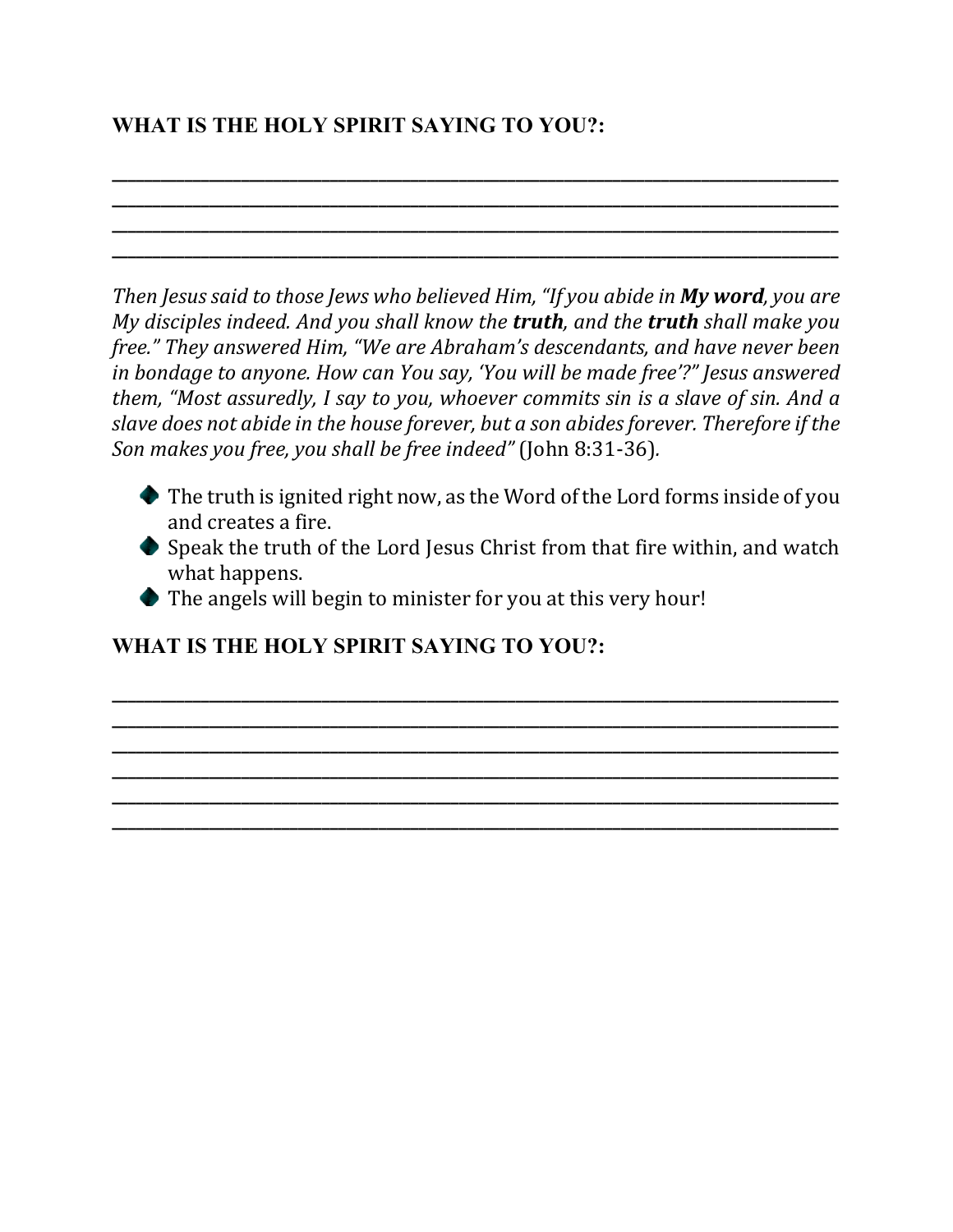## **Accessing Battle Strategies Concerning Giving and Receiving**

There was a famine in the land... Then Isaac sowed in that land (in spite of famine), and reaped in the same year a hundredfold; and the Lord blessed him. The man began to prosper, and continued prospering until he became very prosperous (Genesis 26:12).

#### **DISCUSSION:**

The Lord God has a supernatural battle strategy concerning your giving and receiving in the Kingdom of God. We live in a system of that is taken over by the spirit of this world. Satan desires to keep everyone under his control by either giving them great wealth at the sacrifice of their eternal life with Jesus or by keeping people in debt so that they never are free. The fact is that God is willing for all to prosper and an be in good health. "Beloved, I pray that in every way you may succeed and prosper and be in good health [physically], just as [I know] your soul prospers [spiritually] (3 John 1:2).

### **SECRET BATTLE STRATEGIES**

*1.* Romans 12:8 says, "If you have the grace-gift of encouragement, then use it often to encourage others. *If you have the grace-gift of giving to meet the needs of*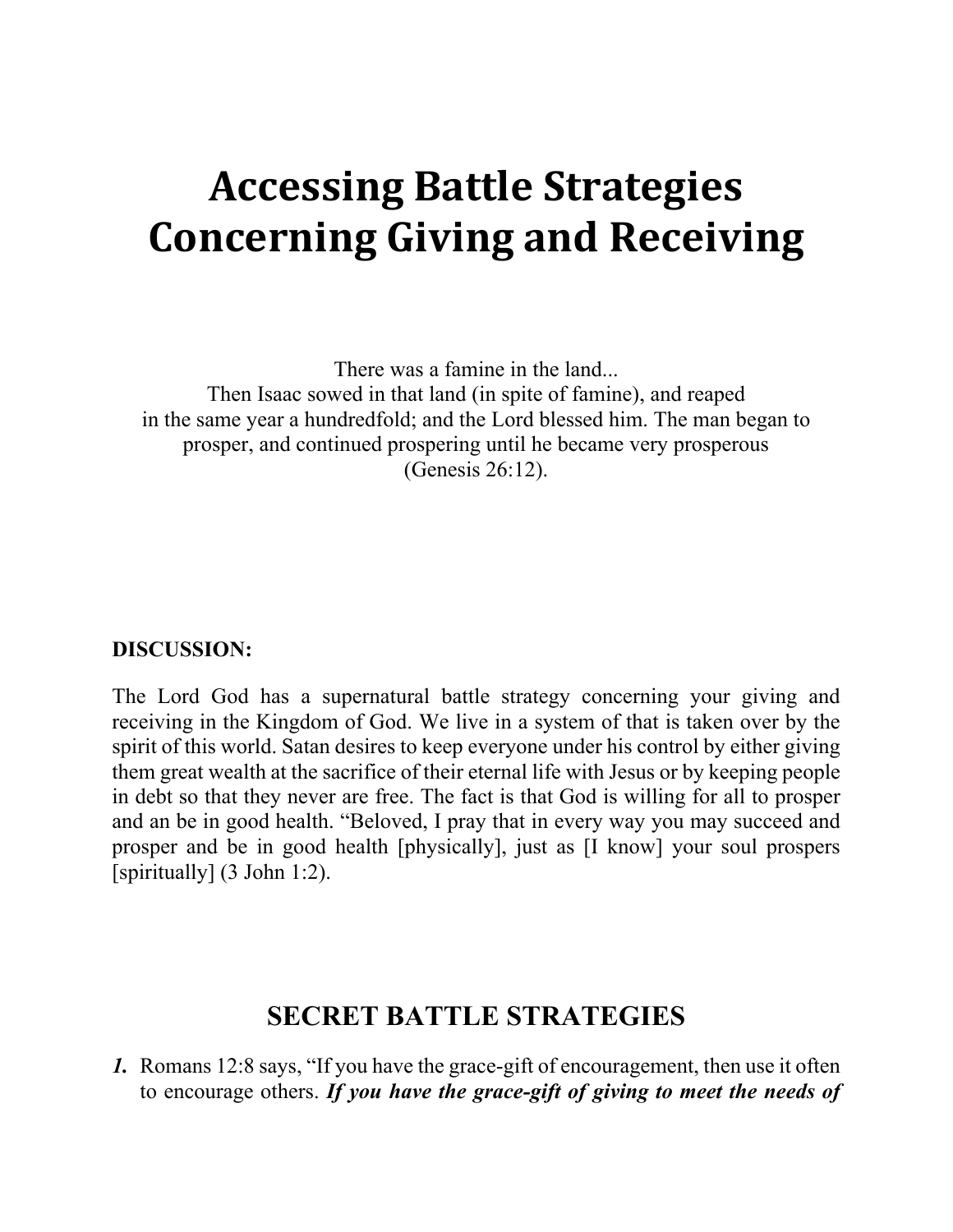*others, then may you prosper in your generosity without any fanfare*. If you have the gift of leadership, be passionate about your leadership. And if you have the gift of showing compassion, then flourish in your cheerful display of compassion.

- It is clear is that some people to prosper for generosity's sake.
- We are all called to prosper in everything that we endeavor to do because God's will always succeeds.
- Jeremiah 29:11 says, "For I know the plans I have for you," declares the Lord, "plans to prosper you and not to harm you, plans to give you hope and a future."

**\_\_\_\_\_\_\_\_\_\_\_\_\_\_\_\_\_\_\_\_\_\_\_\_\_\_\_\_\_\_\_\_\_\_\_\_\_\_\_\_\_\_\_\_\_\_\_\_\_\_\_\_\_\_\_\_\_\_\_\_\_\_\_\_\_\_\_\_\_\_\_\_\_\_\_\_\_\_\_\_\_\_\_ \_\_\_\_\_\_\_\_\_\_\_\_\_\_\_\_\_\_\_\_\_\_\_\_\_\_\_\_\_\_\_\_\_\_\_\_\_\_\_\_\_\_\_\_\_\_\_\_\_\_\_\_\_\_\_\_\_\_\_\_\_\_\_\_\_\_\_\_\_\_\_\_\_\_\_\_\_\_\_\_\_\_\_ \_\_\_\_\_\_\_\_\_\_\_\_\_\_\_\_\_\_\_\_\_\_\_\_\_\_\_\_\_\_\_\_\_\_\_\_\_\_\_\_\_\_\_\_\_\_\_\_\_\_\_\_\_\_\_\_\_\_\_\_\_\_\_\_\_\_\_\_\_\_\_\_\_\_\_\_\_\_\_\_\_\_\_ \_\_\_\_\_\_\_\_\_\_\_\_\_\_\_\_\_\_\_\_\_\_\_\_\_\_\_\_\_\_\_\_\_\_\_\_\_\_\_\_\_\_\_\_\_\_\_\_\_\_\_\_\_\_\_\_\_\_\_\_\_\_\_\_\_\_\_\_\_\_\_\_\_\_\_\_\_\_\_\_\_\_\_ \_\_\_\_\_\_\_\_\_\_\_\_\_\_\_\_\_\_\_\_\_\_\_\_\_\_\_\_\_\_\_\_\_\_\_\_\_\_\_\_\_\_\_\_\_\_\_\_\_\_\_\_\_\_\_\_\_\_\_\_\_\_\_\_\_\_\_\_\_\_\_\_\_\_\_\_\_\_\_\_\_\_\_ \_\_\_\_\_\_\_\_\_\_\_\_\_\_\_\_\_\_\_\_\_\_\_\_\_\_\_\_\_\_\_\_\_\_\_\_\_\_\_\_\_\_\_\_\_\_\_\_\_\_\_\_\_\_\_\_\_\_\_\_\_\_\_\_\_\_\_\_\_\_\_\_\_\_\_\_\_\_\_\_\_\_\_ \_\_\_\_\_\_\_\_\_\_\_\_\_\_\_\_\_\_\_\_\_\_\_\_\_\_\_\_\_\_\_\_\_\_\_\_\_\_\_\_\_\_\_\_\_\_\_\_\_\_\_\_\_\_\_\_\_\_\_\_\_\_\_\_\_\_\_\_\_\_\_\_\_\_\_\_\_\_\_\_\_\_\_**

What is the Holy Spirit saying to you concerning this?

*2.* Genesis 22:14: "And Abraham called the name of the place, The-Lord-Will-Provide (Hebrew: Jehovah Jireh)"

God Almighty sees every need and wants to provide for you.

The Lord has the ability to fix anything for you.

If Almighty God doesn't have what you asked Him for, He will make it ! That is how powerful He is.

**\_\_\_\_\_\_\_\_\_\_\_\_\_\_\_\_\_\_\_\_\_\_\_\_\_\_\_\_\_\_\_\_\_\_\_\_\_\_\_\_\_\_\_\_\_\_\_\_\_\_\_\_\_\_\_\_\_\_\_\_\_\_\_\_\_\_\_\_\_\_\_\_\_\_\_\_\_\_\_\_\_\_\_ \_\_\_\_\_\_\_\_\_\_\_\_\_\_\_\_\_\_\_\_\_\_\_\_\_\_\_\_\_\_\_\_\_\_\_\_\_\_\_\_\_\_\_\_\_\_\_\_\_\_\_\_\_\_\_\_\_\_\_\_\_\_\_\_\_\_\_\_\_\_\_\_\_\_\_\_\_\_\_\_\_\_\_ \_\_\_\_\_\_\_\_\_\_\_\_\_\_\_\_\_\_\_\_\_\_\_\_\_\_\_\_\_\_\_\_\_\_\_\_\_\_\_\_\_\_\_\_\_\_\_\_\_\_\_\_\_\_\_\_\_\_\_\_\_\_\_\_\_\_\_\_\_\_\_\_\_\_\_\_\_\_\_\_\_\_\_ \_\_\_\_\_\_\_\_\_\_\_\_\_\_\_\_\_\_\_\_\_\_\_\_\_\_\_\_\_\_\_\_\_\_\_\_\_\_\_\_\_\_\_\_\_\_\_\_\_\_\_\_\_\_\_\_\_\_\_\_\_\_\_\_\_\_\_\_\_\_\_\_\_\_\_\_\_\_\_\_\_\_\_ \_\_\_\_\_\_\_\_\_\_\_\_\_\_\_\_\_\_\_\_\_\_\_\_\_\_\_\_\_\_\_\_\_\_\_\_\_\_\_\_\_\_\_\_\_\_\_\_\_\_\_\_\_\_\_\_\_\_\_\_\_\_\_\_\_\_\_\_\_\_\_\_\_\_\_\_\_\_\_\_\_\_\_ \_\_\_\_\_\_\_\_\_\_\_\_\_\_\_\_\_\_\_\_\_\_\_\_\_\_\_\_\_\_\_\_\_\_\_\_\_\_\_\_\_\_\_\_\_\_\_\_\_\_\_\_\_\_\_\_\_\_\_\_\_\_\_\_\_\_\_\_\_\_\_\_\_\_\_\_\_\_\_\_\_\_\_ \_\_\_\_\_\_\_\_\_\_\_\_\_\_\_\_\_\_\_\_\_\_\_\_\_\_\_\_\_\_\_\_\_\_\_\_\_\_\_\_\_\_\_\_\_\_\_\_\_\_\_\_\_\_\_\_\_\_\_\_\_\_\_\_\_\_\_\_\_\_\_\_\_\_\_\_\_\_\_\_\_\_\_**

What is the Holy Spirit saying to you?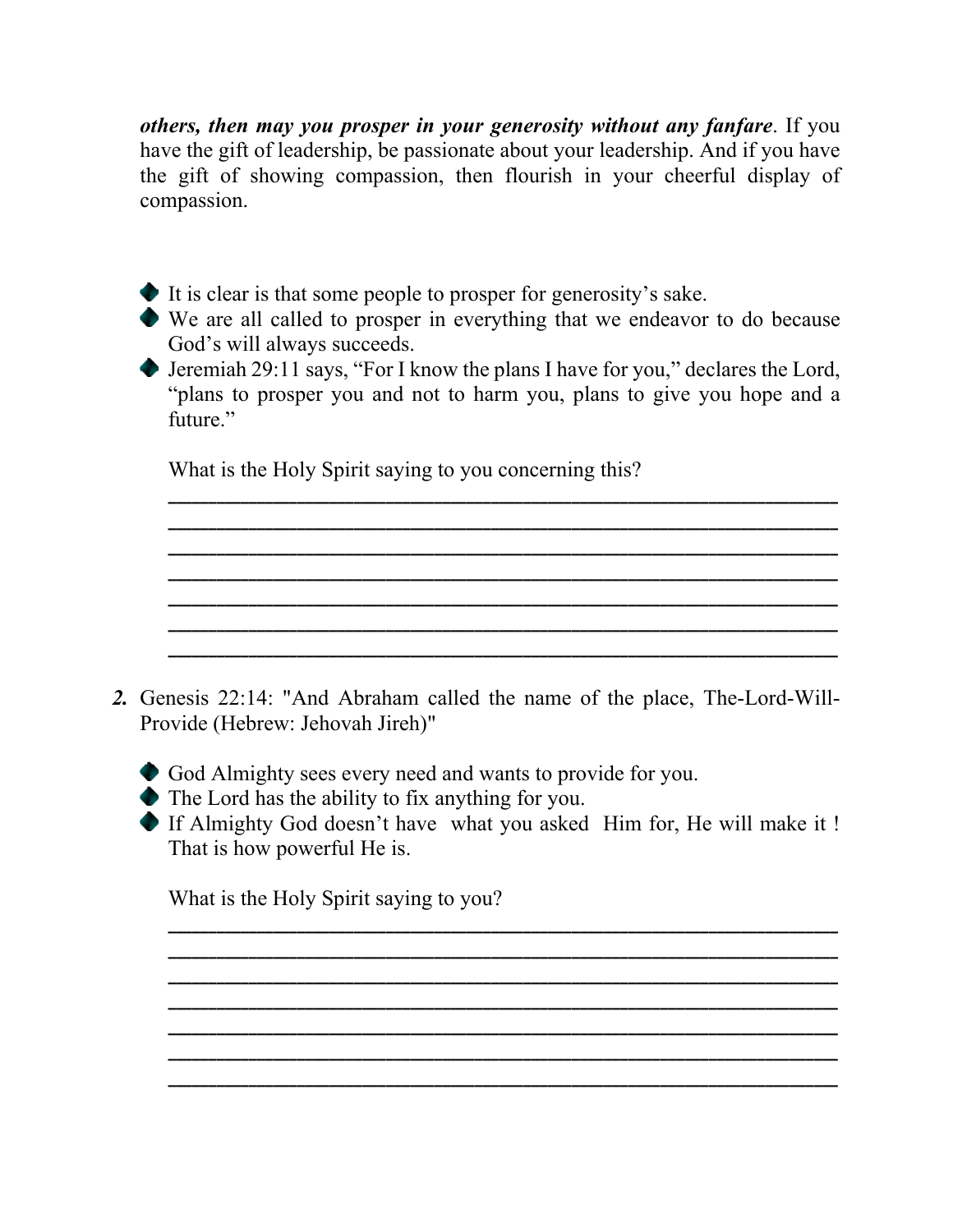- *3.* Deuteronomy 8:18: "And you shall remember the Lord your God, for it is He who gives you power to get wealth, that He may establish His covenant which He swore to your fathers, as it is this day. "
	- The Lord God is the supreme authority of all creation.
	- He desires for you to participate in the covenant that is been given.
	- This covenant started with Abraham and is complete now through Jesus Christ.
	- One of the ways that he establishes his covenant is by giving His people the power to get wealth.

**\_\_\_\_\_\_\_\_\_\_\_\_\_\_\_\_\_\_\_\_\_\_\_\_\_\_\_\_\_\_\_\_\_\_\_\_\_\_\_\_\_\_\_\_\_\_\_\_\_\_\_\_\_\_\_\_\_\_\_\_\_\_\_\_\_\_\_\_\_\_\_\_\_\_\_\_\_\_\_\_\_\_\_ \_\_\_\_\_\_\_\_\_\_\_\_\_\_\_\_\_\_\_\_\_\_\_\_\_\_\_\_\_\_\_\_\_\_\_\_\_\_\_\_\_\_\_\_\_\_\_\_\_\_\_\_\_\_\_\_\_\_\_\_\_\_\_\_\_\_\_\_\_\_\_\_\_\_\_\_\_\_\_\_\_\_\_ \_\_\_\_\_\_\_\_\_\_\_\_\_\_\_\_\_\_\_\_\_\_\_\_\_\_\_\_\_\_\_\_\_\_\_\_\_\_\_\_\_\_\_\_\_\_\_\_\_\_\_\_\_\_\_\_\_\_\_\_\_\_\_\_\_\_\_\_\_\_\_\_\_\_\_\_\_\_\_\_\_\_\_ \_\_\_\_\_\_\_\_\_\_\_\_\_\_\_\_\_\_\_\_\_\_\_\_\_\_\_\_\_\_\_\_\_\_\_\_\_\_\_\_\_\_\_\_\_\_\_\_\_\_\_\_\_\_\_\_\_\_\_\_\_\_\_\_\_\_\_\_\_\_\_\_\_\_\_\_\_\_\_\_\_\_\_ \_\_\_\_\_\_\_\_\_\_\_\_\_\_\_\_\_\_\_\_\_\_\_\_\_\_\_\_\_\_\_\_\_\_\_\_\_\_\_\_\_\_\_\_\_\_\_\_\_\_\_\_\_\_\_\_\_\_\_\_\_\_\_\_\_\_\_\_\_\_\_\_\_\_\_\_\_\_\_\_\_\_\_ \_\_\_\_\_\_\_\_\_\_\_\_\_\_\_\_\_\_\_\_\_\_\_\_\_\_\_\_\_\_\_\_\_\_\_\_\_\_\_\_\_\_\_\_\_\_\_\_\_\_\_\_\_\_\_\_\_\_\_\_\_\_\_\_\_\_\_\_\_\_\_\_\_\_\_\_\_\_\_\_\_\_\_ \_\_\_\_\_\_\_\_\_\_\_\_\_\_\_\_\_\_\_\_\_\_\_\_\_\_\_\_\_\_\_\_\_\_\_\_\_\_\_\_\_\_\_\_\_\_\_\_\_\_\_\_\_\_\_\_\_\_\_\_\_\_\_\_\_\_\_\_\_\_\_\_\_\_\_\_\_\_\_\_\_\_\_**

What is the Holy Spirit saying to you concerning this?

- *4.* Deuteronomy 15:6: "For the Lord your God will bless you just as He promised you; you shall lend to many nations, but you shall not borrow; you shall reign over many nations, but they shall not reign over you."
	- God's plan for you is for you prosper to the point we do not need to borrow. The Lord wants to openly display His covenant to everyone through his people.
	- One of the ways God does this confirmation through the financial system.

**\_\_\_\_\_\_\_\_\_\_\_\_\_\_\_\_\_\_\_\_\_\_\_\_\_\_\_\_\_\_\_\_\_\_\_\_\_\_\_\_\_\_\_\_\_\_\_\_\_\_\_\_\_\_\_\_\_\_\_\_\_\_\_\_\_\_\_\_\_\_\_\_\_\_\_\_\_\_\_\_\_\_\_ \_\_\_\_\_\_\_\_\_\_\_\_\_\_\_\_\_\_\_\_\_\_\_\_\_\_\_\_\_\_\_\_\_\_\_\_\_\_\_\_\_\_\_\_\_\_\_\_\_\_\_\_\_\_\_\_\_\_\_\_\_\_\_\_\_\_\_\_\_\_\_\_\_\_\_\_\_\_\_\_\_\_\_ \_\_\_\_\_\_\_\_\_\_\_\_\_\_\_\_\_\_\_\_\_\_\_\_\_\_\_\_\_\_\_\_\_\_\_\_\_\_\_\_\_\_\_\_\_\_\_\_\_\_\_\_\_\_\_\_\_\_\_\_\_\_\_\_\_\_\_\_\_\_\_\_\_\_\_\_\_\_\_\_\_\_\_ \_\_\_\_\_\_\_\_\_\_\_\_\_\_\_\_\_\_\_\_\_\_\_\_\_\_\_\_\_\_\_\_\_\_\_\_\_\_\_\_\_\_\_\_\_\_\_\_\_\_\_\_\_\_\_\_\_\_\_\_\_\_\_\_\_\_\_\_\_\_\_\_\_\_\_\_\_\_\_\_\_\_\_**

He intends for no one to rule over you except Himself.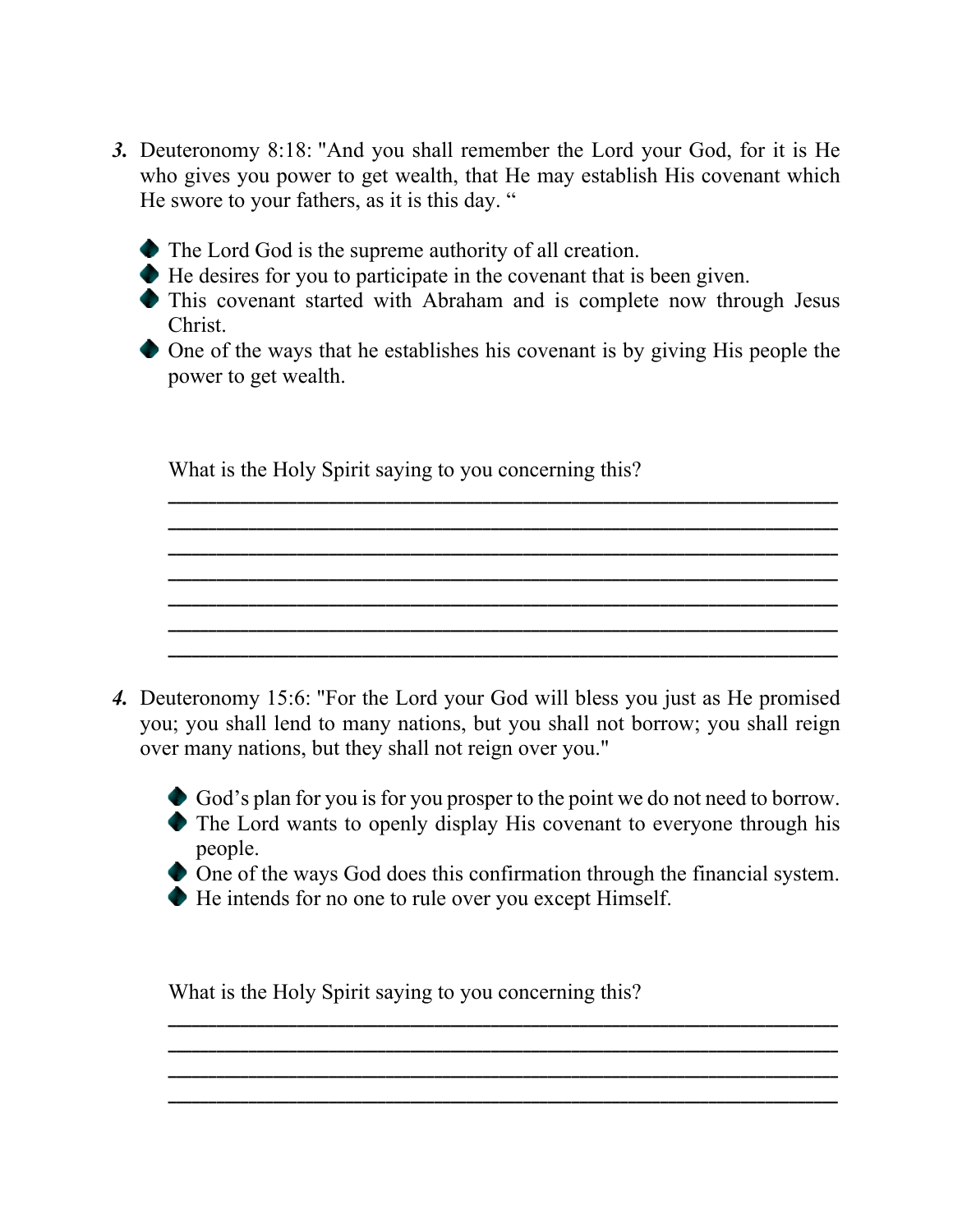- *5.* Deuteronomy 16:15: "...The Lord your God will bless you in all your produce and in all the work of your hands, so that you surely rejoice."
	- The Lord will overcome you with goodness to where even the works of your hands will be blessed.

**\_\_\_\_\_\_\_\_\_\_\_\_\_\_\_\_\_\_\_\_\_\_\_\_\_\_\_\_\_\_\_\_\_\_\_\_\_\_\_\_\_\_\_\_\_\_\_\_\_\_\_\_\_\_\_\_\_\_\_\_\_\_\_\_\_\_\_\_\_\_\_\_\_\_\_\_\_\_\_\_\_\_\_ \_\_\_\_\_\_\_\_\_\_\_\_\_\_\_\_\_\_\_\_\_\_\_\_\_\_\_\_\_\_\_\_\_\_\_\_\_\_\_\_\_\_\_\_\_\_\_\_\_\_\_\_\_\_\_\_\_\_\_\_\_\_\_\_\_\_\_\_\_\_\_\_\_\_\_\_\_\_\_\_\_\_\_ \_\_\_\_\_\_\_\_\_\_\_\_\_\_\_\_\_\_\_\_\_\_\_\_\_\_\_\_\_\_\_\_\_\_\_\_\_\_\_\_\_\_\_\_\_\_\_\_\_\_\_\_\_\_\_\_\_\_\_\_\_\_\_\_\_\_\_\_\_\_\_\_\_\_\_\_\_\_\_\_\_\_\_ \_\_\_\_\_\_\_\_\_\_\_\_\_\_\_\_\_\_\_\_\_\_\_\_\_\_\_\_\_\_\_\_\_\_\_\_\_\_\_\_\_\_\_\_\_\_\_\_\_\_\_\_\_\_\_\_\_\_\_\_\_\_\_\_\_\_\_\_\_\_\_\_\_\_\_\_\_\_\_\_\_\_\_ \_\_\_\_\_\_\_\_\_\_\_\_\_\_\_\_\_\_\_\_\_\_\_\_\_\_\_\_\_\_\_\_\_\_\_\_\_\_\_\_\_\_\_\_\_\_\_\_\_\_\_\_\_\_\_\_\_\_\_\_\_\_\_\_\_\_\_\_\_\_\_\_\_\_\_\_\_\_\_\_\_\_\_ \_\_\_\_\_\_\_\_\_\_\_\_\_\_\_\_\_\_\_\_\_\_\_\_\_\_\_\_\_\_\_\_\_\_\_\_\_\_\_\_\_\_\_\_\_\_\_\_\_\_\_\_\_\_\_\_\_\_\_\_\_\_\_\_\_\_\_\_\_\_\_\_\_\_\_\_\_\_\_\_\_\_\_ \_\_\_\_\_\_\_\_\_\_\_\_\_\_\_\_\_\_\_\_\_\_\_\_\_\_\_\_\_\_\_\_\_\_\_\_\_\_\_\_\_\_\_\_\_\_\_\_\_\_\_\_\_\_\_\_\_\_\_\_\_\_\_\_\_\_\_\_\_\_\_\_\_\_\_\_\_\_\_\_\_\_\_**

**\_\_\_\_\_\_\_\_\_\_\_\_\_\_\_\_\_\_\_\_\_\_\_\_\_\_\_\_\_\_\_\_\_\_\_\_\_\_\_\_\_\_\_\_\_\_\_\_\_\_\_\_\_\_\_\_\_\_\_\_\_\_\_\_\_\_\_\_\_\_\_\_\_\_\_\_\_\_\_\_\_\_\_ \_\_\_\_\_\_\_\_\_\_\_\_\_\_\_\_\_\_\_\_\_\_\_\_\_\_\_\_\_\_\_\_\_\_\_\_\_\_\_\_\_\_\_\_\_\_\_\_\_\_\_\_\_\_\_\_\_\_\_\_\_\_\_\_\_\_\_\_\_\_\_\_\_\_\_\_\_\_\_\_\_\_\_ \_\_\_\_\_\_\_\_\_\_\_\_\_\_\_\_\_\_\_\_\_\_\_\_\_\_\_\_\_\_\_\_\_\_\_\_\_\_\_\_\_\_\_\_\_\_\_\_\_\_\_\_\_\_\_\_\_\_\_\_\_\_\_\_\_\_\_\_\_\_\_\_\_\_\_\_\_\_\_\_\_\_\_**

- This will cause you to have a great joy.
- Everything that you touch will prosper.

What is the Holy Spirit saying to you concerning this?

- *6.* Joshua 1:8: "This Book of the Law (The Word of God) shall not depart from your mouth, but you shall meditate in it day and night, that you may observe to do according to all that is written in it. For then you will make your way prosperous, and then you will have good success."
	- Remember to meditate on everything that God says.
	- This is God's will for you every day.
	- Put into action all that you believe.
	- God promises to make your way prosperous then have good success.

**\_\_\_\_\_\_\_\_\_\_\_\_\_\_\_\_\_\_\_\_\_\_\_\_\_\_\_\_\_\_\_\_\_\_\_\_\_\_\_\_\_\_\_\_\_\_\_\_\_\_\_\_\_\_\_\_\_\_\_\_\_\_\_\_\_\_\_\_\_\_\_\_\_\_\_\_\_\_\_\_\_\_\_ \_\_\_\_\_\_\_\_\_\_\_\_\_\_\_\_\_\_\_\_\_\_\_\_\_\_\_\_\_\_\_\_\_\_\_\_\_\_\_\_\_\_\_\_\_\_\_\_\_\_\_\_\_\_\_\_\_\_\_\_\_\_\_\_\_\_\_\_\_\_\_\_\_\_\_\_\_\_\_\_\_\_\_ \_\_\_\_\_\_\_\_\_\_\_\_\_\_\_\_\_\_\_\_\_\_\_\_\_\_\_\_\_\_\_\_\_\_\_\_\_\_\_\_\_\_\_\_\_\_\_\_\_\_\_\_\_\_\_\_\_\_\_\_\_\_\_\_\_\_\_\_\_\_\_\_\_\_\_\_\_\_\_\_\_\_\_**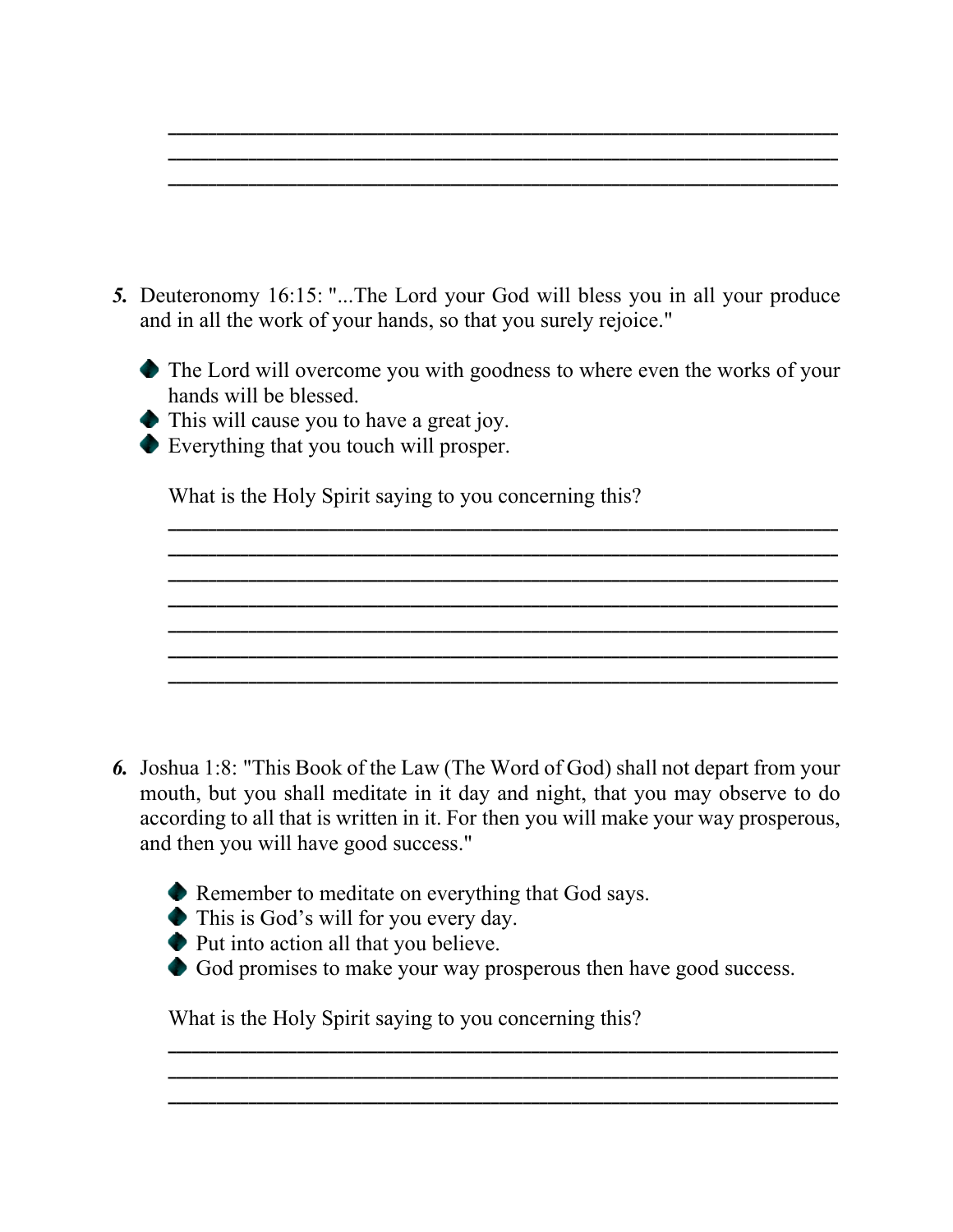|  |  | ______ |            |
|--|--|--------|------------|
|  |  |        |            |
|  |  |        | __________ |
|  |  |        |            |
|  |  |        |            |

*7.* 2 Chronicles 26:5: "He (King Uzziah) sought God in the days of Zechariah, who had understanding in the visions of God; and as long as he sought the Lord, God made him prosper."

**\_\_\_\_\_\_\_\_\_\_\_\_\_\_\_\_\_\_\_\_\_\_\_\_\_\_\_\_\_\_\_\_\_\_\_\_\_\_\_\_\_\_\_\_\_\_\_\_\_\_\_\_\_\_\_\_\_\_\_\_\_\_\_\_\_\_\_\_\_\_\_\_\_\_\_\_\_\_\_\_\_\_\_ \_\_\_\_\_\_\_\_\_\_\_\_\_\_\_\_\_\_\_\_\_\_\_\_\_\_\_\_\_\_\_\_\_\_\_\_\_\_\_\_\_\_\_\_\_\_\_\_\_\_\_\_\_\_\_\_\_\_\_\_\_\_\_\_\_\_\_\_\_\_\_\_\_\_\_\_\_\_\_\_\_\_\_ \_\_\_\_\_\_\_\_\_\_\_\_\_\_\_\_\_\_\_\_\_\_\_\_\_\_\_\_\_\_\_\_\_\_\_\_\_\_\_\_\_\_\_\_\_\_\_\_\_\_\_\_\_\_\_\_\_\_\_\_\_\_\_\_\_\_\_\_\_\_\_\_\_\_\_\_\_\_\_\_\_\_\_ \_\_\_\_\_\_\_\_\_\_\_\_\_\_\_\_\_\_\_\_\_\_\_\_\_\_\_\_\_\_\_\_\_\_\_\_\_\_\_\_\_\_\_\_\_\_\_\_\_\_\_\_\_\_\_\_\_\_\_\_\_\_\_\_\_\_\_\_\_\_\_\_\_\_\_\_\_\_\_\_\_\_\_ \_\_\_\_\_\_\_\_\_\_\_\_\_\_\_\_\_\_\_\_\_\_\_\_\_\_\_\_\_\_\_\_\_\_\_\_\_\_\_\_\_\_\_\_\_\_\_\_\_\_\_\_\_\_\_\_\_\_\_\_\_\_\_\_\_\_\_\_\_\_\_\_\_\_\_\_\_\_\_\_\_\_\_ \_\_\_\_\_\_\_\_\_\_\_\_\_\_\_\_\_\_\_\_\_\_\_\_\_\_\_\_\_\_\_\_\_\_\_\_\_\_\_\_\_\_\_\_\_\_\_\_\_\_\_\_\_\_\_\_\_\_\_\_\_\_\_\_\_\_\_\_\_\_\_\_\_\_\_\_\_\_\_\_\_\_\_ \_\_\_\_\_\_\_\_\_\_\_\_\_\_\_\_\_\_\_\_\_\_\_\_\_\_\_\_\_\_\_\_\_\_\_\_\_\_\_\_\_\_\_\_\_\_\_\_\_\_\_\_\_\_\_\_\_\_\_\_\_\_\_\_\_\_\_\_\_\_\_\_\_\_\_\_\_\_\_\_\_\_\_**

You have understanding in the visions of God. Continue to seek the Lord and He we'll continue to prosper you.

What is the Holy Spirit saying to you concerning this?

- *8.* Psalm 1:1-3: "Blessed is the man (person) who walks not in the counsel of the ungodly, nor stands in the path of sinners, nor sits in the seat of the scornful; But his delight is in the law of the Lord, and in His law he meditates day and night. He shall be like a tree planted by the rivers of water, that brings forth its fruit in its season, whose leaf also shall not wither; and whatever he does shall prosper."
	- Walk with the Lord and seek His counsel.
	- Delight yourself in the Word of God and meditate on it Dan night.
	- If you do you will prosper and every did you put your hands to just like the tree planted by a river.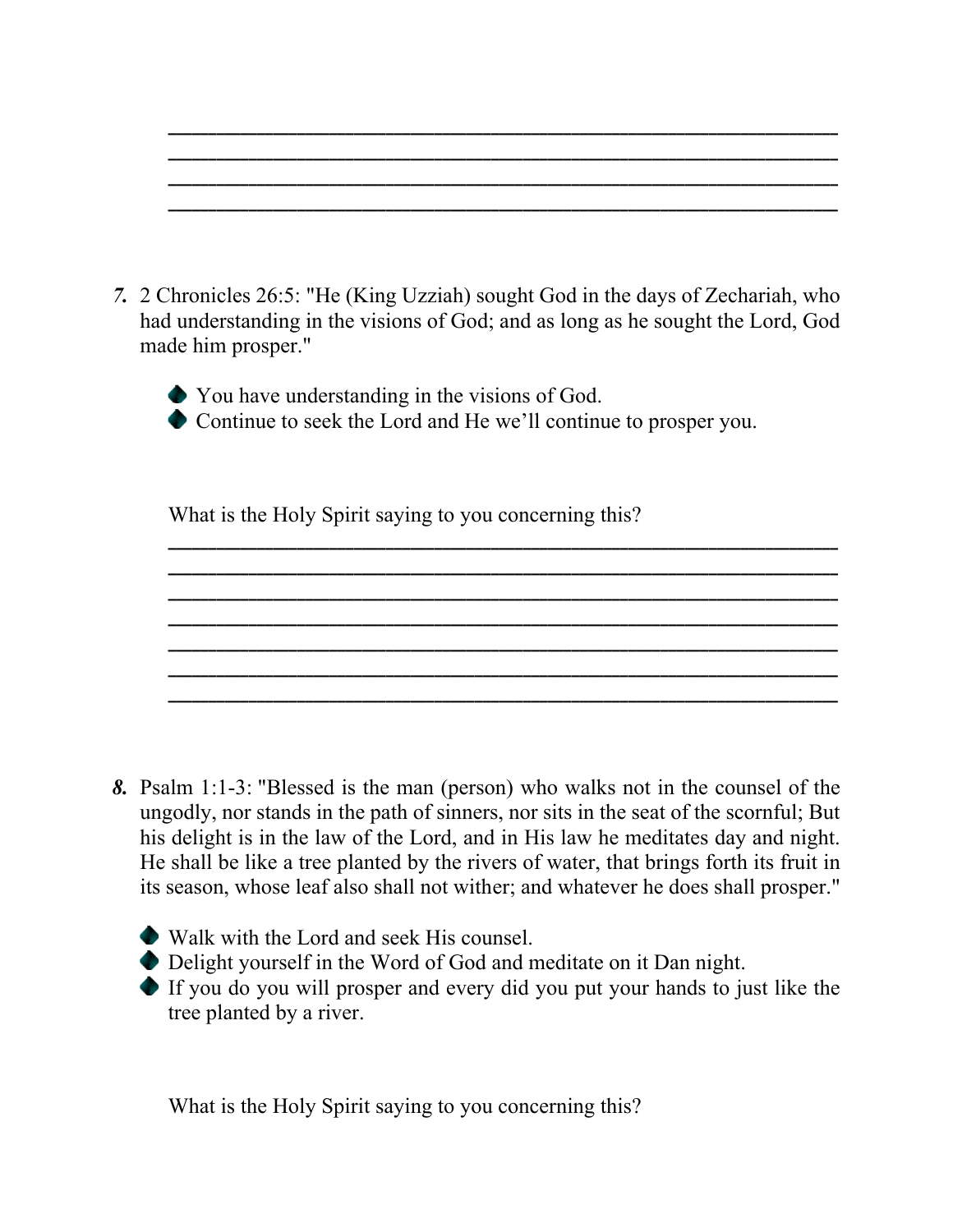*9.* Psalm 9:9: "The Lord also will be a refuge and a high tower for the oppressed, a refuge and a stronghold in times of trouble."

**\_\_\_\_\_\_\_\_\_\_\_\_\_\_\_\_\_\_\_\_\_\_\_\_\_\_\_\_\_\_\_\_\_\_\_\_\_\_\_\_\_\_\_\_\_\_\_\_\_\_\_\_\_\_\_\_\_\_\_\_\_\_\_\_\_\_\_\_\_\_\_\_\_\_\_\_\_\_\_\_\_\_\_ \_\_\_\_\_\_\_\_\_\_\_\_\_\_\_\_\_\_\_\_\_\_\_\_\_\_\_\_\_\_\_\_\_\_\_\_\_\_\_\_\_\_\_\_\_\_\_\_\_\_\_\_\_\_\_\_\_\_\_\_\_\_\_\_\_\_\_\_\_\_\_\_\_\_\_\_\_\_\_\_\_\_\_ \_\_\_\_\_\_\_\_\_\_\_\_\_\_\_\_\_\_\_\_\_\_\_\_\_\_\_\_\_\_\_\_\_\_\_\_\_\_\_\_\_\_\_\_\_\_\_\_\_\_\_\_\_\_\_\_\_\_\_\_\_\_\_\_\_\_\_\_\_\_\_\_\_\_\_\_\_\_\_\_\_\_\_ \_\_\_\_\_\_\_\_\_\_\_\_\_\_\_\_\_\_\_\_\_\_\_\_\_\_\_\_\_\_\_\_\_\_\_\_\_\_\_\_\_\_\_\_\_\_\_\_\_\_\_\_\_\_\_\_\_\_\_\_\_\_\_\_\_\_\_\_\_\_\_\_\_\_\_\_\_\_\_\_\_\_\_ \_\_\_\_\_\_\_\_\_\_\_\_\_\_\_\_\_\_\_\_\_\_\_\_\_\_\_\_\_\_\_\_\_\_\_\_\_\_\_\_\_\_\_\_\_\_\_\_\_\_\_\_\_\_\_\_\_\_\_\_\_\_\_\_\_\_\_\_\_\_\_\_\_\_\_\_\_\_\_\_\_\_\_ \_\_\_\_\_\_\_\_\_\_\_\_\_\_\_\_\_\_\_\_\_\_\_\_\_\_\_\_\_\_\_\_\_\_\_\_\_\_\_\_\_\_\_\_\_\_\_\_\_\_\_\_\_\_\_\_\_\_\_\_\_\_\_\_\_\_\_\_\_\_\_\_\_\_\_\_\_\_\_\_\_\_\_ \_\_\_\_\_\_\_\_\_\_\_\_\_\_\_\_\_\_\_\_\_\_\_\_\_\_\_\_\_\_\_\_\_\_\_\_\_\_\_\_\_\_\_\_\_\_\_\_\_\_\_\_\_\_\_\_\_\_\_\_\_\_\_\_\_\_\_\_\_\_\_\_\_\_\_\_\_\_\_\_\_\_\_**



- You can run to Him and hide in times of trouble.
- No one will be able to touch you.

What is the Holy Spirit saying to you concerning this?

*10.*Psalm 23:1, 5-6: "The Lord is my shepherd; I shall not want (I shall not be in lack)... Verse 5-6: You prepare a table (feast) before me in the presence of my enemies; You anoint my head with oil; my cup runs over (abundance). Surely goodness and mercy shall follow me all the days of my life.



The Lord is your good shepherd and you shall not be in need of anything. The Lord will even set a table in the presence of your enemies and anoint you with abundance.

Goodness and mercy shall follow you and overcome you all the days of your life.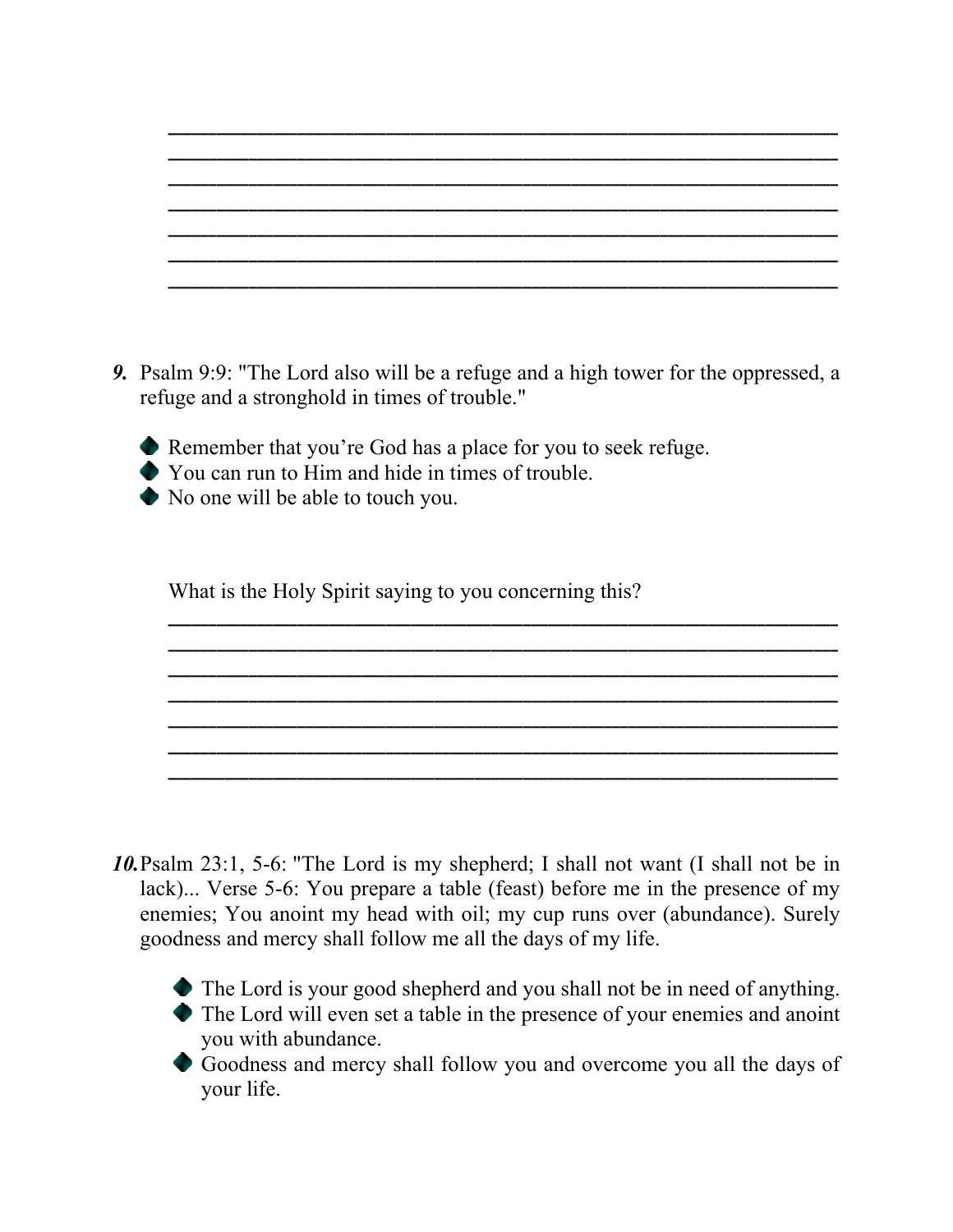What is the Holy Spirit saying to you concerning this?

*11.*Psalm 35:27: "Let them shout for joy and be glad, who favor my righteous cause; And let them say continually, "Let the Lord be magnified, Who has pleasure in the prosperity of His servant."

**\_\_\_\_\_\_\_\_\_\_\_\_\_\_\_\_\_\_\_\_\_\_\_\_\_\_\_\_\_\_\_\_\_\_\_\_\_\_\_\_\_\_\_\_\_\_\_\_\_\_\_\_\_\_\_\_\_\_\_\_\_\_\_\_\_\_\_\_\_\_\_\_\_\_\_\_\_\_\_\_\_\_\_ \_\_\_\_\_\_\_\_\_\_\_\_\_\_\_\_\_\_\_\_\_\_\_\_\_\_\_\_\_\_\_\_\_\_\_\_\_\_\_\_\_\_\_\_\_\_\_\_\_\_\_\_\_\_\_\_\_\_\_\_\_\_\_\_\_\_\_\_\_\_\_\_\_\_\_\_\_\_\_\_\_\_\_ \_\_\_\_\_\_\_\_\_\_\_\_\_\_\_\_\_\_\_\_\_\_\_\_\_\_\_\_\_\_\_\_\_\_\_\_\_\_\_\_\_\_\_\_\_\_\_\_\_\_\_\_\_\_\_\_\_\_\_\_\_\_\_\_\_\_\_\_\_\_\_\_\_\_\_\_\_\_\_\_\_\_\_ \_\_\_\_\_\_\_\_\_\_\_\_\_\_\_\_\_\_\_\_\_\_\_\_\_\_\_\_\_\_\_\_\_\_\_\_\_\_\_\_\_\_\_\_\_\_\_\_\_\_\_\_\_\_\_\_\_\_\_\_\_\_\_\_\_\_\_\_\_\_\_\_\_\_\_\_\_\_\_\_\_\_\_ \_\_\_\_\_\_\_\_\_\_\_\_\_\_\_\_\_\_\_\_\_\_\_\_\_\_\_\_\_\_\_\_\_\_\_\_\_\_\_\_\_\_\_\_\_\_\_\_\_\_\_\_\_\_\_\_\_\_\_\_\_\_\_\_\_\_\_\_\_\_\_\_\_\_\_\_\_\_\_\_\_\_\_ \_\_\_\_\_\_\_\_\_\_\_\_\_\_\_\_\_\_\_\_\_\_\_\_\_\_\_\_\_\_\_\_\_\_\_\_\_\_\_\_\_\_\_\_\_\_\_\_\_\_\_\_\_\_\_\_\_\_\_\_\_\_\_\_\_\_\_\_\_\_\_\_\_\_\_\_\_\_\_\_\_\_\_ \_\_\_\_\_\_\_\_\_\_\_\_\_\_\_\_\_\_\_\_\_\_\_\_\_\_\_\_\_\_\_\_\_\_\_\_\_\_\_\_\_\_\_\_\_\_\_\_\_\_\_\_\_\_\_\_\_\_\_\_\_\_\_\_\_\_\_\_\_\_\_\_\_\_\_\_\_\_\_\_\_\_\_**

- God will show you favor for your righteous cause.
- Continually magnify Him and he will confirm His covenant with you.

**\_\_\_\_\_\_\_\_\_\_\_\_\_\_\_\_\_\_\_\_\_\_\_\_\_\_\_\_\_\_\_\_\_\_\_\_\_\_\_\_\_\_\_\_\_\_\_\_\_\_\_\_\_\_\_\_\_\_\_\_\_\_\_\_\_\_\_\_\_\_\_\_\_\_\_\_\_\_\_\_\_\_\_ \_\_\_\_\_\_\_\_\_\_\_\_\_\_\_\_\_\_\_\_\_\_\_\_\_\_\_\_\_\_\_\_\_\_\_\_\_\_\_\_\_\_\_\_\_\_\_\_\_\_\_\_\_\_\_\_\_\_\_\_\_\_\_\_\_\_\_\_\_\_\_\_\_\_\_\_\_\_\_\_\_\_\_ \_\_\_\_\_\_\_\_\_\_\_\_\_\_\_\_\_\_\_\_\_\_\_\_\_\_\_\_\_\_\_\_\_\_\_\_\_\_\_\_\_\_\_\_\_\_\_\_\_\_\_\_\_\_\_\_\_\_\_\_\_\_\_\_\_\_\_\_\_\_\_\_\_\_\_\_\_\_\_\_\_\_\_ \_\_\_\_\_\_\_\_\_\_\_\_\_\_\_\_\_\_\_\_\_\_\_\_\_\_\_\_\_\_\_\_\_\_\_\_\_\_\_\_\_\_\_\_\_\_\_\_\_\_\_\_\_\_\_\_\_\_\_\_\_\_\_\_\_\_\_\_\_\_\_\_\_\_\_\_\_\_\_\_\_\_\_ \_\_\_\_\_\_\_\_\_\_\_\_\_\_\_\_\_\_\_\_\_\_\_\_\_\_\_\_\_\_\_\_\_\_\_\_\_\_\_\_\_\_\_\_\_\_\_\_\_\_\_\_\_\_\_\_\_\_\_\_\_\_\_\_\_\_\_\_\_\_\_\_\_\_\_\_\_\_\_\_\_\_\_ \_\_\_\_\_\_\_\_\_\_\_\_\_\_\_\_\_\_\_\_\_\_\_\_\_\_\_\_\_\_\_\_\_\_\_\_\_\_\_\_\_\_\_\_\_\_\_\_\_\_\_\_\_\_\_\_\_\_\_\_\_\_\_\_\_\_\_\_\_\_\_\_\_\_\_\_\_\_\_\_\_\_\_ \_\_\_\_\_\_\_\_\_\_\_\_\_\_\_\_\_\_\_\_\_\_\_\_\_\_\_\_\_\_\_\_\_\_\_\_\_\_\_\_\_\_\_\_\_\_\_\_\_\_\_\_\_\_\_\_\_\_\_\_\_\_\_\_\_\_\_\_\_\_\_\_\_\_\_\_\_\_\_\_\_\_\_**

He desires to prosper you and it gives Him great pleasure to do so.

What is the Holy Spirit saying to you concerning this?

*12.*Psalm 36:8: "They (those who trust in God) are abundantly satisfied with the fullness of Your house, And You give them drink from the river of Your pleasures."



Always remember to trust and your God.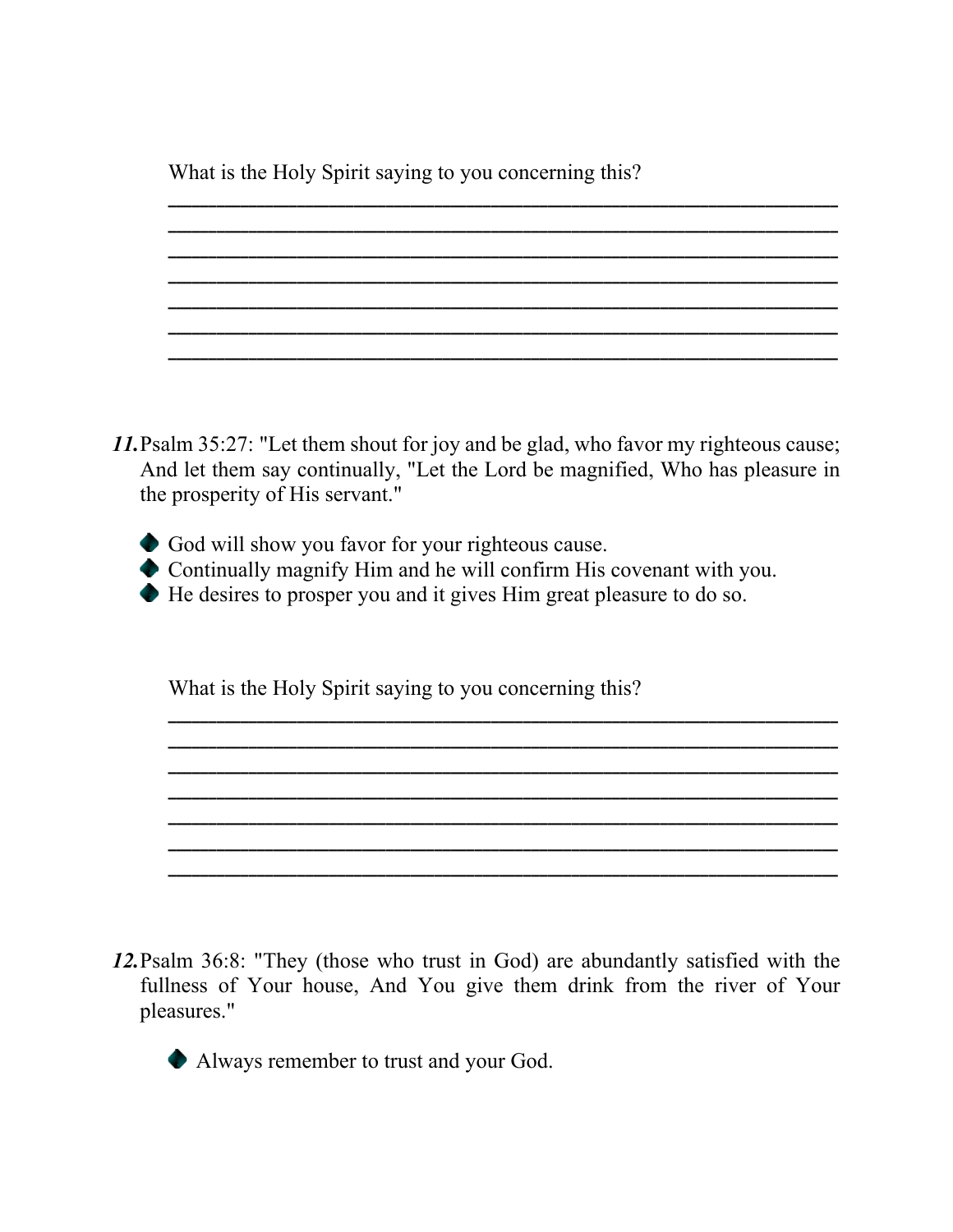When you trust in him he promises to abundantly satisfy with the fullness of His house.

**\_\_\_\_\_\_\_\_\_\_\_\_\_\_\_\_\_\_\_\_\_\_\_\_\_\_\_\_\_\_\_\_\_\_\_\_\_\_\_\_\_\_\_\_\_\_\_\_\_\_\_\_\_\_\_\_\_\_\_\_\_\_\_\_\_\_\_\_\_\_\_\_\_\_\_\_\_\_\_\_\_\_\_ \_\_\_\_\_\_\_\_\_\_\_\_\_\_\_\_\_\_\_\_\_\_\_\_\_\_\_\_\_\_\_\_\_\_\_\_\_\_\_\_\_\_\_\_\_\_\_\_\_\_\_\_\_\_\_\_\_\_\_\_\_\_\_\_\_\_\_\_\_\_\_\_\_\_\_\_\_\_\_\_\_\_\_ \_\_\_\_\_\_\_\_\_\_\_\_\_\_\_\_\_\_\_\_\_\_\_\_\_\_\_\_\_\_\_\_\_\_\_\_\_\_\_\_\_\_\_\_\_\_\_\_\_\_\_\_\_\_\_\_\_\_\_\_\_\_\_\_\_\_\_\_\_\_\_\_\_\_\_\_\_\_\_\_\_\_\_ \_\_\_\_\_\_\_\_\_\_\_\_\_\_\_\_\_\_\_\_\_\_\_\_\_\_\_\_\_\_\_\_\_\_\_\_\_\_\_\_\_\_\_\_\_\_\_\_\_\_\_\_\_\_\_\_\_\_\_\_\_\_\_\_\_\_\_\_\_\_\_\_\_\_\_\_\_\_\_\_\_\_\_ \_\_\_\_\_\_\_\_\_\_\_\_\_\_\_\_\_\_\_\_\_\_\_\_\_\_\_\_\_\_\_\_\_\_\_\_\_\_\_\_\_\_\_\_\_\_\_\_\_\_\_\_\_\_\_\_\_\_\_\_\_\_\_\_\_\_\_\_\_\_\_\_\_\_\_\_\_\_\_\_\_\_\_ \_\_\_\_\_\_\_\_\_\_\_\_\_\_\_\_\_\_\_\_\_\_\_\_\_\_\_\_\_\_\_\_\_\_\_\_\_\_\_\_\_\_\_\_\_\_\_\_\_\_\_\_\_\_\_\_\_\_\_\_\_\_\_\_\_\_\_\_\_\_\_\_\_\_\_\_\_\_\_\_\_\_\_ \_\_\_\_\_\_\_\_\_\_\_\_\_\_\_\_\_\_\_\_\_\_\_\_\_\_\_\_\_\_\_\_\_\_\_\_\_\_\_\_\_\_\_\_\_\_\_\_\_\_\_\_\_\_\_\_\_\_\_\_\_\_\_\_\_\_\_\_\_\_\_\_\_\_\_\_\_\_\_\_\_\_\_**

The Lord God will actually give you a drink from the river a Pleasure.

What is the Holy Spirit saying to you concerning this?

- *13.*Psalm 37:3-4: "Trust in the Lord, and do good; dwell in the land (the blessing), and feed on His faithfulness. Delight yourself also in the Lord, and He shall give you the desires of your heart."
	- Continually trust in the Lord your God.
	- Think about His faithfulness to you continually.
	- Remember to take delight in the Almighty God.
	- He is willing to give you the desires of your heart if you will let Him.

**\_\_\_\_\_\_\_\_\_\_\_\_\_\_\_\_\_\_\_\_\_\_\_\_\_\_\_\_\_\_\_\_\_\_\_\_\_\_\_\_\_\_\_\_\_\_\_\_\_\_\_\_\_\_\_\_\_\_\_\_\_\_\_\_\_\_\_\_\_\_\_\_\_\_\_\_\_\_\_\_\_\_\_ \_\_\_\_\_\_\_\_\_\_\_\_\_\_\_\_\_\_\_\_\_\_\_\_\_\_\_\_\_\_\_\_\_\_\_\_\_\_\_\_\_\_\_\_\_\_\_\_\_\_\_\_\_\_\_\_\_\_\_\_\_\_\_\_\_\_\_\_\_\_\_\_\_\_\_\_\_\_\_\_\_\_\_ \_\_\_\_\_\_\_\_\_\_\_\_\_\_\_\_\_\_\_\_\_\_\_\_\_\_\_\_\_\_\_\_\_\_\_\_\_\_\_\_\_\_\_\_\_\_\_\_\_\_\_\_\_\_\_\_\_\_\_\_\_\_\_\_\_\_\_\_\_\_\_\_\_\_\_\_\_\_\_\_\_\_\_ \_\_\_\_\_\_\_\_\_\_\_\_\_\_\_\_\_\_\_\_\_\_\_\_\_\_\_\_\_\_\_\_\_\_\_\_\_\_\_\_\_\_\_\_\_\_\_\_\_\_\_\_\_\_\_\_\_\_\_\_\_\_\_\_\_\_\_\_\_\_\_\_\_\_\_\_\_\_\_\_\_\_\_ \_\_\_\_\_\_\_\_\_\_\_\_\_\_\_\_\_\_\_\_\_\_\_\_\_\_\_\_\_\_\_\_\_\_\_\_\_\_\_\_\_\_\_\_\_\_\_\_\_\_\_\_\_\_\_\_\_\_\_\_\_\_\_\_\_\_\_\_\_\_\_\_\_\_\_\_\_\_\_\_\_\_\_ \_\_\_\_\_\_\_\_\_\_\_\_\_\_\_\_\_\_\_\_\_\_\_\_\_\_\_\_\_\_\_\_\_\_\_\_\_\_\_\_\_\_\_\_\_\_\_\_\_\_\_\_\_\_\_\_\_\_\_\_\_\_\_\_\_\_\_\_\_\_\_\_\_\_\_\_\_\_\_\_\_\_\_ \_\_\_\_\_\_\_\_\_\_\_\_\_\_\_\_\_\_\_\_\_\_\_\_\_\_\_\_\_\_\_\_\_\_\_\_\_\_\_\_\_\_\_\_\_\_\_\_\_\_\_\_\_\_\_\_\_\_\_\_\_\_\_\_\_\_\_\_\_\_\_\_\_\_\_\_\_\_\_\_\_\_\_**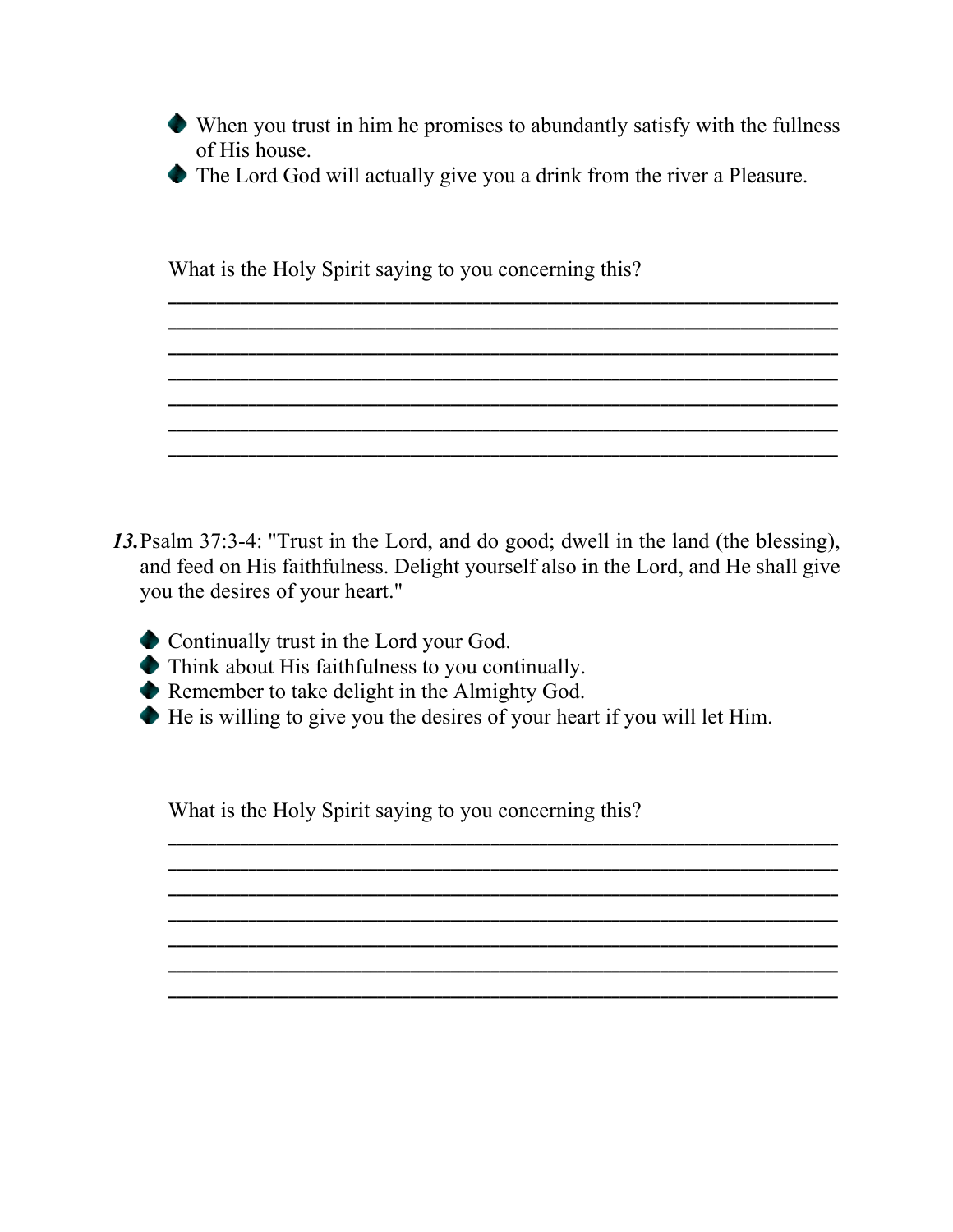*14.*Psalm 37:18-19: "The Lord knows the days of the upright, and their inheritance shall be forever. They shall not be ashamed in the evil time, and in the days of famine they shall be satisfied."



Remember that God knows all your days.

He will keep your inheritance forever.

Your future is secure and nothing shall be lost, even in famine.

**\_\_\_\_\_\_\_\_\_\_\_\_\_\_\_\_\_\_\_\_\_\_\_\_\_\_\_\_\_\_\_\_\_\_\_\_\_\_\_\_\_\_\_\_\_\_\_\_\_\_\_\_\_\_\_\_\_\_\_\_\_\_\_\_\_\_\_\_\_\_\_\_\_\_\_\_\_\_\_\_\_\_\_ \_\_\_\_\_\_\_\_\_\_\_\_\_\_\_\_\_\_\_\_\_\_\_\_\_\_\_\_\_\_\_\_\_\_\_\_\_\_\_\_\_\_\_\_\_\_\_\_\_\_\_\_\_\_\_\_\_\_\_\_\_\_\_\_\_\_\_\_\_\_\_\_\_\_\_\_\_\_\_\_\_\_\_ \_\_\_\_\_\_\_\_\_\_\_\_\_\_\_\_\_\_\_\_\_\_\_\_\_\_\_\_\_\_\_\_\_\_\_\_\_\_\_\_\_\_\_\_\_\_\_\_\_\_\_\_\_\_\_\_\_\_\_\_\_\_\_\_\_\_\_\_\_\_\_\_\_\_\_\_\_\_\_\_\_\_\_ \_\_\_\_\_\_\_\_\_\_\_\_\_\_\_\_\_\_\_\_\_\_\_\_\_\_\_\_\_\_\_\_\_\_\_\_\_\_\_\_\_\_\_\_\_\_\_\_\_\_\_\_\_\_\_\_\_\_\_\_\_\_\_\_\_\_\_\_\_\_\_\_\_\_\_\_\_\_\_\_\_\_\_ \_\_\_\_\_\_\_\_\_\_\_\_\_\_\_\_\_\_\_\_\_\_\_\_\_\_\_\_\_\_\_\_\_\_\_\_\_\_\_\_\_\_\_\_\_\_\_\_\_\_\_\_\_\_\_\_\_\_\_\_\_\_\_\_\_\_\_\_\_\_\_\_\_\_\_\_\_\_\_\_\_\_\_ \_\_\_\_\_\_\_\_\_\_\_\_\_\_\_\_\_\_\_\_\_\_\_\_\_\_\_\_\_\_\_\_\_\_\_\_\_\_\_\_\_\_\_\_\_\_\_\_\_\_\_\_\_\_\_\_\_\_\_\_\_\_\_\_\_\_\_\_\_\_\_\_\_\_\_\_\_\_\_\_\_\_\_ \_\_\_\_\_\_\_\_\_\_\_\_\_\_\_\_\_\_\_\_\_\_\_\_\_\_\_\_\_\_\_\_\_\_\_\_\_\_\_\_\_\_\_\_\_\_\_\_\_\_\_\_\_\_\_\_\_\_\_\_\_\_\_\_\_\_\_\_\_\_\_\_\_\_\_\_\_\_\_\_\_\_\_**

What is the Holy Spirit saying to you concerning this?

*15.*Psalm 37:25: "I have been young, and now am old; Yet I have not seen the righteous forsaken, nor his descendants begging bread."



The Lord will continually watch over you and not leave you. Because of God's faithfulness, He will not allow you to stay in need. He will come to you provide for you.

**\_\_\_\_\_\_\_\_\_\_\_\_\_\_\_\_\_\_\_\_\_\_\_\_\_\_\_\_\_\_\_\_\_\_\_\_\_\_\_\_\_\_\_\_\_\_\_\_\_\_\_\_\_\_\_\_\_\_\_\_\_\_\_\_\_\_\_\_\_\_\_\_\_\_\_\_\_\_\_\_\_\_\_ \_\_\_\_\_\_\_\_\_\_\_\_\_\_\_\_\_\_\_\_\_\_\_\_\_\_\_\_\_\_\_\_\_\_\_\_\_\_\_\_\_\_\_\_\_\_\_\_\_\_\_\_\_\_\_\_\_\_\_\_\_\_\_\_\_\_\_\_\_\_\_\_\_\_\_\_\_\_\_\_\_\_\_ \_\_\_\_\_\_\_\_\_\_\_\_\_\_\_\_\_\_\_\_\_\_\_\_\_\_\_\_\_\_\_\_\_\_\_\_\_\_\_\_\_\_\_\_\_\_\_\_\_\_\_\_\_\_\_\_\_\_\_\_\_\_\_\_\_\_\_\_\_\_\_\_\_\_\_\_\_\_\_\_\_\_\_**

**\_\_\_\_\_\_\_\_\_\_\_\_\_\_\_\_\_\_\_\_\_\_\_\_\_\_\_\_\_\_\_\_\_\_\_\_\_\_\_\_\_\_\_\_\_\_\_\_\_\_\_\_\_\_\_\_\_\_\_\_\_\_\_\_\_\_\_\_\_\_\_\_\_\_\_\_\_\_\_\_\_\_\_ \_\_\_\_\_\_\_\_\_\_\_\_\_\_\_\_\_\_\_\_\_\_\_\_\_\_\_\_\_\_\_\_\_\_\_\_\_\_\_\_\_\_\_\_\_\_\_\_\_\_\_\_\_\_\_\_\_\_\_\_\_\_\_\_\_\_\_\_\_\_\_\_\_\_\_\_\_\_\_\_\_\_\_ \_\_\_\_\_\_\_\_\_\_\_\_\_\_\_\_\_\_\_\_\_\_\_\_\_\_\_\_\_\_\_\_\_\_\_\_\_\_\_\_\_\_\_\_\_\_\_\_\_\_\_\_\_\_\_\_\_\_\_\_\_\_\_\_\_\_\_\_\_\_\_\_\_\_\_\_\_\_\_\_\_\_\_**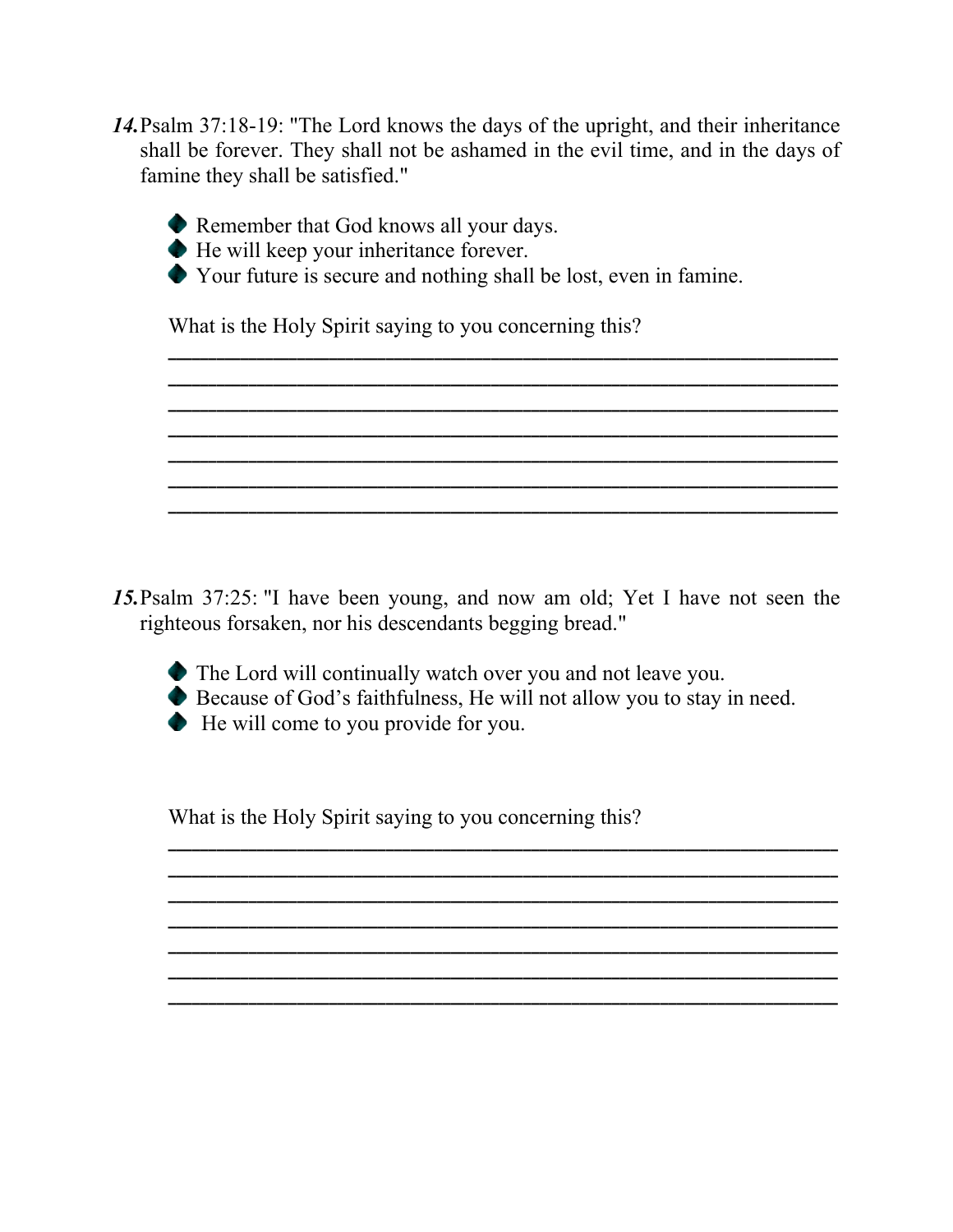- 16. Psalm 65:4: "Blessed is the man You choose, and cause to approach You, that he may dwell in Your courts. We shall be satisfied with the goodness of Your house, of Your holy temple."
	- Lord is inviting us into His courts.
	- We are considered His children.
	- And His house we will be satisfied with every good thing.

What is the Holy Spirit saying to you concerning this?

17. Psalm 65:11: "You crown the year with Your goodness, And Your paths drip with abundance."



• The path the Lord has chosen for you will prosper.

The path that He chose for you drips with abundance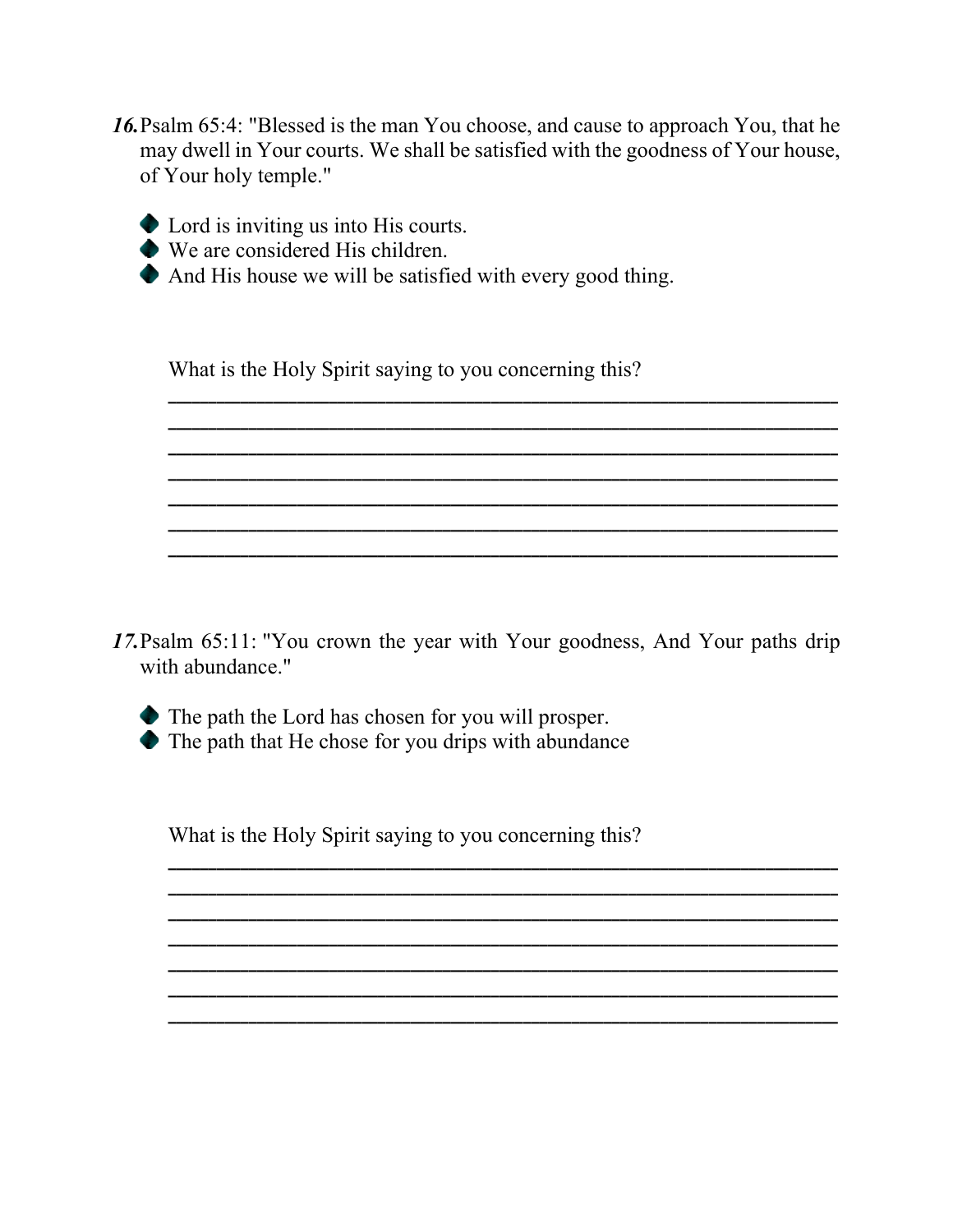- *18.*Psalm 66:12: "We went through fire and through water; But You brought us out to rich fulfillment (KJV - wealthy place)."
	- Whatever it is that you've gone through or going through the present time, the Lord will bring you into His wealthy place.
	- The Lord is faithful and your trouble will be well worth it when you see His deliverance come.

**\_\_\_\_\_\_\_\_\_\_\_\_\_\_\_\_\_\_\_\_\_\_\_\_\_\_\_\_\_\_\_\_\_\_\_\_\_\_\_\_\_\_\_\_\_\_\_\_\_\_\_\_\_\_\_\_\_\_\_\_\_\_\_\_\_\_\_\_\_\_\_\_\_\_\_\_\_\_\_\_\_\_\_ \_\_\_\_\_\_\_\_\_\_\_\_\_\_\_\_\_\_\_\_\_\_\_\_\_\_\_\_\_\_\_\_\_\_\_\_\_\_\_\_\_\_\_\_\_\_\_\_\_\_\_\_\_\_\_\_\_\_\_\_\_\_\_\_\_\_\_\_\_\_\_\_\_\_\_\_\_\_\_\_\_\_\_ \_\_\_\_\_\_\_\_\_\_\_\_\_\_\_\_\_\_\_\_\_\_\_\_\_\_\_\_\_\_\_\_\_\_\_\_\_\_\_\_\_\_\_\_\_\_\_\_\_\_\_\_\_\_\_\_\_\_\_\_\_\_\_\_\_\_\_\_\_\_\_\_\_\_\_\_\_\_\_\_\_\_\_ \_\_\_\_\_\_\_\_\_\_\_\_\_\_\_\_\_\_\_\_\_\_\_\_\_\_\_\_\_\_\_\_\_\_\_\_\_\_\_\_\_\_\_\_\_\_\_\_\_\_\_\_\_\_\_\_\_\_\_\_\_\_\_\_\_\_\_\_\_\_\_\_\_\_\_\_\_\_\_\_\_\_\_ \_\_\_\_\_\_\_\_\_\_\_\_\_\_\_\_\_\_\_\_\_\_\_\_\_\_\_\_\_\_\_\_\_\_\_\_\_\_\_\_\_\_\_\_\_\_\_\_\_\_\_\_\_\_\_\_\_\_\_\_\_\_\_\_\_\_\_\_\_\_\_\_\_\_\_\_\_\_\_\_\_\_\_ \_\_\_\_\_\_\_\_\_\_\_\_\_\_\_\_\_\_\_\_\_\_\_\_\_\_\_\_\_\_\_\_\_\_\_\_\_\_\_\_\_\_\_\_\_\_\_\_\_\_\_\_\_\_\_\_\_\_\_\_\_\_\_\_\_\_\_\_\_\_\_\_\_\_\_\_\_\_\_\_\_\_\_ \_\_\_\_\_\_\_\_\_\_\_\_\_\_\_\_\_\_\_\_\_\_\_\_\_\_\_\_\_\_\_\_\_\_\_\_\_\_\_\_\_\_\_\_\_\_\_\_\_\_\_\_\_\_\_\_\_\_\_\_\_\_\_\_\_\_\_\_\_\_\_\_\_\_\_\_\_\_\_\_\_\_\_**

What is the Holy Spirit saying to you concerning this?

*19.*Psalm 68:6: "God sets the solitary in families; He brings out those who are bound into prosperity; But the rebellious dwell in a dry land."

**\_\_\_\_\_\_\_\_\_\_\_\_\_\_\_\_\_\_\_\_\_\_\_\_\_\_\_\_\_\_\_\_\_\_\_\_\_\_\_\_\_\_\_\_\_\_\_\_\_\_\_\_\_\_\_\_\_\_\_\_\_\_\_\_\_\_\_\_\_\_\_\_\_\_\_\_\_\_\_\_\_\_\_ \_\_\_\_\_\_\_\_\_\_\_\_\_\_\_\_\_\_\_\_\_\_\_\_\_\_\_\_\_\_\_\_\_\_\_\_\_\_\_\_\_\_\_\_\_\_\_\_\_\_\_\_\_\_\_\_\_\_\_\_\_\_\_\_\_\_\_\_\_\_\_\_\_\_\_\_\_\_\_\_\_\_\_ \_\_\_\_\_\_\_\_\_\_\_\_\_\_\_\_\_\_\_\_\_\_\_\_\_\_\_\_\_\_\_\_\_\_\_\_\_\_\_\_\_\_\_\_\_\_\_\_\_\_\_\_\_\_\_\_\_\_\_\_\_\_\_\_\_\_\_\_\_\_\_\_\_\_\_\_\_\_\_\_\_\_\_ \_\_\_\_\_\_\_\_\_\_\_\_\_\_\_\_\_\_\_\_\_\_\_\_\_\_\_\_\_\_\_\_\_\_\_\_\_\_\_\_\_\_\_\_\_\_\_\_\_\_\_\_\_\_\_\_\_\_\_\_\_\_\_\_\_\_\_\_\_\_\_\_\_\_\_\_\_\_\_\_\_\_\_ \_\_\_\_\_\_\_\_\_\_\_\_\_\_\_\_\_\_\_\_\_\_\_\_\_\_\_\_\_\_\_\_\_\_\_\_\_\_\_\_\_\_\_\_\_\_\_\_\_\_\_\_\_\_\_\_\_\_\_\_\_\_\_\_\_\_\_\_\_\_\_\_\_\_\_\_\_\_\_\_\_\_\_ \_\_\_\_\_\_\_\_\_\_\_\_\_\_\_\_\_\_\_\_\_\_\_\_\_\_\_\_\_\_\_\_\_\_\_\_\_\_\_\_\_\_\_\_\_\_\_\_\_\_\_\_\_\_\_\_\_\_\_\_\_\_\_\_\_\_\_\_\_\_\_\_\_\_\_\_\_\_\_\_\_\_\_ \_\_\_\_\_\_\_\_\_\_\_\_\_\_\_\_\_\_\_\_\_\_\_\_\_\_\_\_\_\_\_\_\_\_\_\_\_\_\_\_\_\_\_\_\_\_\_\_\_\_\_\_\_\_\_\_\_\_\_\_\_\_\_\_\_\_\_\_\_\_\_\_\_\_\_\_\_\_\_\_\_\_\_**

The Lord has adopted you.

He takes those out of bondage places them in families.

He brings you out into prosperity.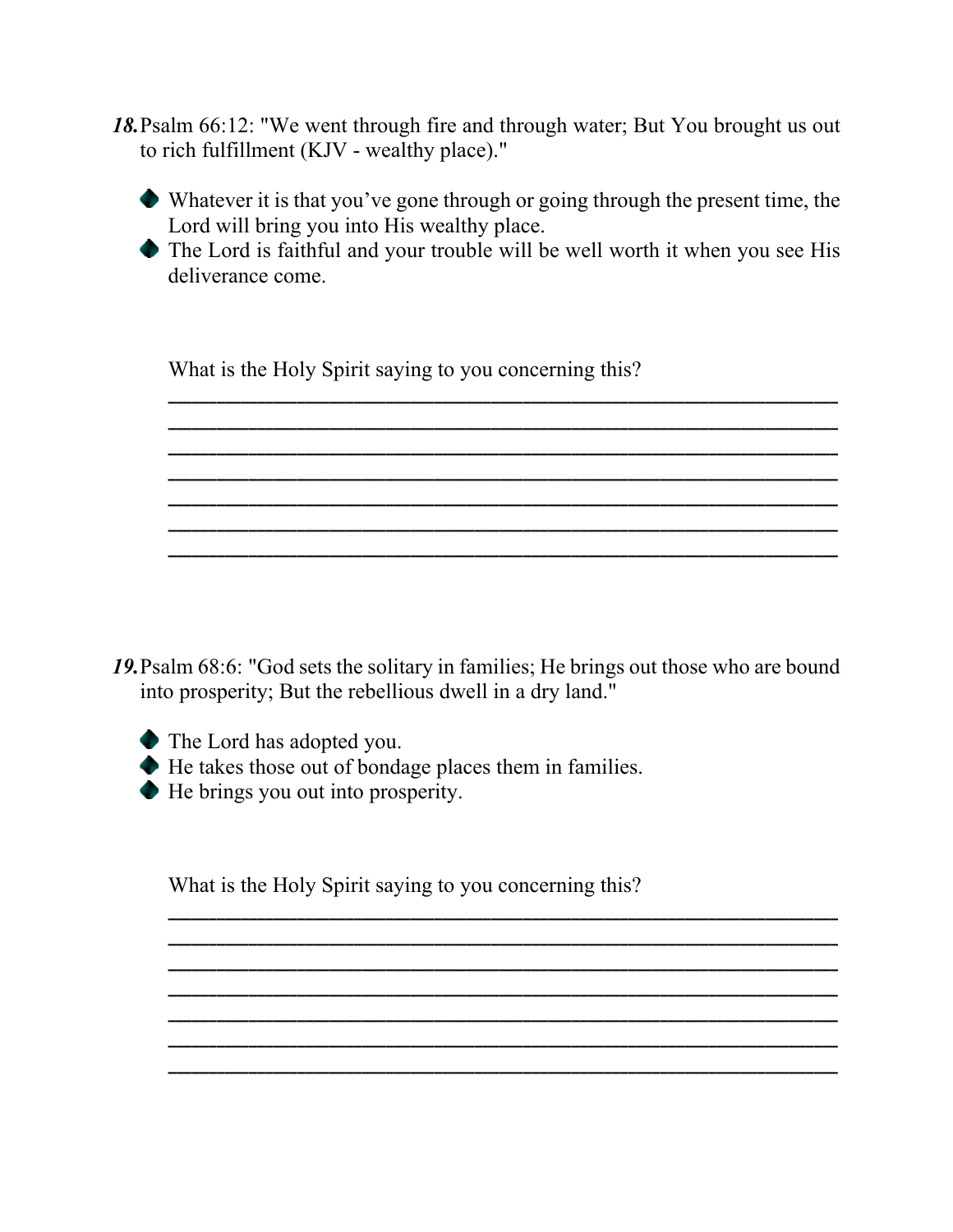*20.*Psalm 68:19: "Blessed be the Lord, Who daily loads us with benefits, the God of our salvation!"

**\_\_\_\_\_\_\_\_\_\_\_\_\_\_\_\_\_\_\_\_\_\_\_\_\_\_\_\_\_\_\_\_\_\_\_\_\_\_\_\_\_\_\_\_\_\_\_\_\_\_\_\_\_\_\_\_\_\_\_\_\_\_\_\_\_\_\_\_\_\_\_\_\_\_\_\_\_\_\_\_\_\_\_ \_\_\_\_\_\_\_\_\_\_\_\_\_\_\_\_\_\_\_\_\_\_\_\_\_\_\_\_\_\_\_\_\_\_\_\_\_\_\_\_\_\_\_\_\_\_\_\_\_\_\_\_\_\_\_\_\_\_\_\_\_\_\_\_\_\_\_\_\_\_\_\_\_\_\_\_\_\_\_\_\_\_\_ \_\_\_\_\_\_\_\_\_\_\_\_\_\_\_\_\_\_\_\_\_\_\_\_\_\_\_\_\_\_\_\_\_\_\_\_\_\_\_\_\_\_\_\_\_\_\_\_\_\_\_\_\_\_\_\_\_\_\_\_\_\_\_\_\_\_\_\_\_\_\_\_\_\_\_\_\_\_\_\_\_\_\_**

**\_\_\_\_\_\_\_\_\_\_\_\_\_\_\_\_\_\_\_\_\_\_\_\_\_\_\_\_\_\_\_\_\_\_\_\_\_\_\_\_\_\_\_\_\_\_\_\_\_\_\_\_\_\_\_\_\_\_\_\_\_\_\_\_\_\_\_\_\_\_\_\_\_\_\_\_\_\_\_\_\_\_\_ \_\_\_\_\_\_\_\_\_\_\_\_\_\_\_\_\_\_\_\_\_\_\_\_\_\_\_\_\_\_\_\_\_\_\_\_\_\_\_\_\_\_\_\_\_\_\_\_\_\_\_\_\_\_\_\_\_\_\_\_\_\_\_\_\_\_\_\_\_\_\_\_\_\_\_\_\_\_\_\_\_\_\_ \_\_\_\_\_\_\_\_\_\_\_\_\_\_\_\_\_\_\_\_\_\_\_\_\_\_\_\_\_\_\_\_\_\_\_\_\_\_\_\_\_\_\_\_\_\_\_\_\_\_\_\_\_\_\_\_\_\_\_\_\_\_\_\_\_\_\_\_\_\_\_\_\_\_\_\_\_\_\_\_\_\_\_**

**\_\_\_\_\_\_\_\_\_\_\_\_\_\_\_\_\_\_\_\_\_\_\_\_\_\_\_\_\_\_\_\_\_\_\_\_\_\_\_\_\_\_\_\_\_\_\_\_\_\_\_\_\_\_\_\_\_\_\_\_\_\_\_\_\_\_\_\_\_\_\_\_\_\_\_\_\_\_\_\_\_\_\_**

- The Lord himself will reward you for your faithfulness to him.
- He will load you down with all kinds of benefits.
- You don't need to worry anymore.

What is the Holy Spirit saying to you concerning this?

- *21.*Psalm 84:11: "For the Lord God is a sun and shield; the Lord will give grace and glory; no good thing will He withhold from those who walk uprightly."
	- The Lord is always with you as a sun and a shield.
	- The Lord is merciful and will give you grace.
	- He will allow you to experience his glory.
	- He will not withhold anything from you because have walked upright before Him.

**\_\_\_\_\_\_\_\_\_\_\_\_\_\_\_\_\_\_\_\_\_\_\_\_\_\_\_\_\_\_\_\_\_\_\_\_\_\_\_\_\_\_\_\_\_\_\_\_\_\_\_\_\_\_\_\_\_\_\_\_\_\_\_\_\_\_\_\_\_\_\_\_\_\_\_\_\_\_\_\_\_\_\_ \_\_\_\_\_\_\_\_\_\_\_\_\_\_\_\_\_\_\_\_\_\_\_\_\_\_\_\_\_\_\_\_\_\_\_\_\_\_\_\_\_\_\_\_\_\_\_\_\_\_\_\_\_\_\_\_\_\_\_\_\_\_\_\_\_\_\_\_\_\_\_\_\_\_\_\_\_\_\_\_\_\_\_ \_\_\_\_\_\_\_\_\_\_\_\_\_\_\_\_\_\_\_\_\_\_\_\_\_\_\_\_\_\_\_\_\_\_\_\_\_\_\_\_\_\_\_\_\_\_\_\_\_\_\_\_\_\_\_\_\_\_\_\_\_\_\_\_\_\_\_\_\_\_\_\_\_\_\_\_\_\_\_\_\_\_\_ \_\_\_\_\_\_\_\_\_\_\_\_\_\_\_\_\_\_\_\_\_\_\_\_\_\_\_\_\_\_\_\_\_\_\_\_\_\_\_\_\_\_\_\_\_\_\_\_\_\_\_\_\_\_\_\_\_\_\_\_\_\_\_\_\_\_\_\_\_\_\_\_\_\_\_\_\_\_\_\_\_\_\_ \_\_\_\_\_\_\_\_\_\_\_\_\_\_\_\_\_\_\_\_\_\_\_\_\_\_\_\_\_\_\_\_\_\_\_\_\_\_\_\_\_\_\_\_\_\_\_\_\_\_\_\_\_\_\_\_\_\_\_\_\_\_\_\_\_\_\_\_\_\_\_\_\_\_\_\_\_\_\_\_\_\_\_**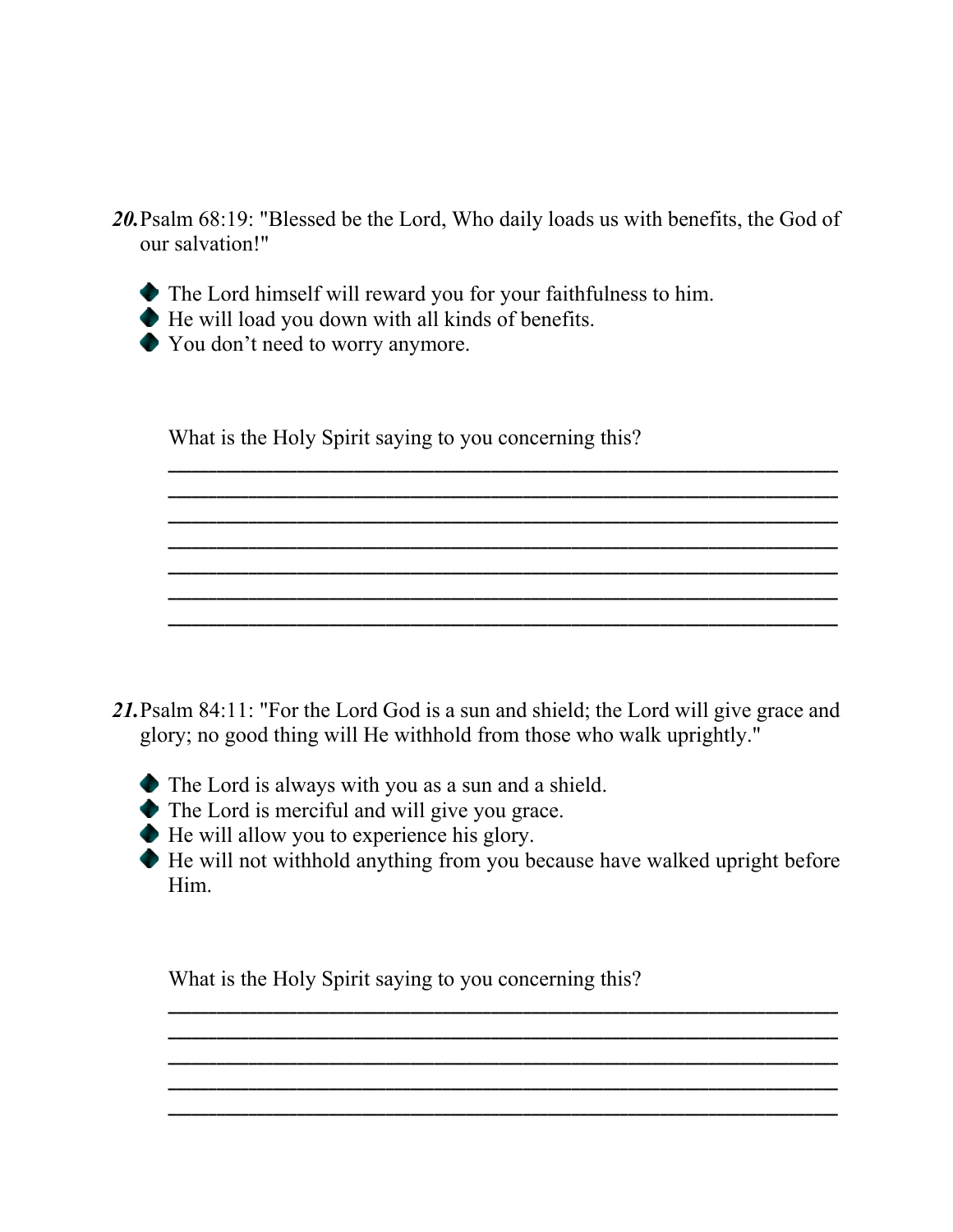*22.*Psalm 107:38: "He also blesses them, and they multiply greatly; And He does not let their cattle decrease."



**\_\_\_\_\_\_\_\_\_\_\_\_\_\_\_\_\_\_\_\_\_\_\_\_\_\_\_\_\_\_\_\_\_\_\_\_\_\_\_\_\_\_\_\_\_\_\_\_\_\_\_\_\_\_\_\_\_\_\_\_\_\_\_\_\_\_\_\_\_\_\_\_\_\_\_\_\_\_\_\_\_\_\_ \_\_\_\_\_\_\_\_\_\_\_\_\_\_\_\_\_\_\_\_\_\_\_\_\_\_\_\_\_\_\_\_\_\_\_\_\_\_\_\_\_\_\_\_\_\_\_\_\_\_\_\_\_\_\_\_\_\_\_\_\_\_\_\_\_\_\_\_\_\_\_\_\_\_\_\_\_\_\_\_\_\_\_ \_\_\_\_\_\_\_\_\_\_\_\_\_\_\_\_\_\_\_\_\_\_\_\_\_\_\_\_\_\_\_\_\_\_\_\_\_\_\_\_\_\_\_\_\_\_\_\_\_\_\_\_\_\_\_\_\_\_\_\_\_\_\_\_\_\_\_\_\_\_\_\_\_\_\_\_\_\_\_\_\_\_\_**

**\_\_\_\_\_\_\_\_\_\_\_\_\_\_\_\_\_\_\_\_\_\_\_\_\_\_\_\_\_\_\_\_\_\_\_\_\_\_\_\_\_\_\_\_\_\_\_\_\_\_\_\_\_\_\_\_\_\_\_\_\_\_\_\_\_\_\_\_\_\_\_\_\_\_\_\_\_\_\_\_\_\_\_ \_\_\_\_\_\_\_\_\_\_\_\_\_\_\_\_\_\_\_\_\_\_\_\_\_\_\_\_\_\_\_\_\_\_\_\_\_\_\_\_\_\_\_\_\_\_\_\_\_\_\_\_\_\_\_\_\_\_\_\_\_\_\_\_\_\_\_\_\_\_\_\_\_\_\_\_\_\_\_\_\_\_\_ \_\_\_\_\_\_\_\_\_\_\_\_\_\_\_\_\_\_\_\_\_\_\_\_\_\_\_\_\_\_\_\_\_\_\_\_\_\_\_\_\_\_\_\_\_\_\_\_\_\_\_\_\_\_\_\_\_\_\_\_\_\_\_\_\_\_\_\_\_\_\_\_\_\_\_\_\_\_\_\_\_\_\_**

**\_\_\_\_\_\_\_\_\_\_\_\_\_\_\_\_\_\_\_\_\_\_\_\_\_\_\_\_\_\_\_\_\_\_\_\_\_\_\_\_\_\_\_\_\_\_\_\_\_\_\_\_\_\_\_\_\_\_\_\_\_\_\_\_\_\_\_\_\_\_\_\_\_\_\_\_\_\_\_\_\_\_\_**

**\_\_\_\_\_\_\_\_\_\_\_\_\_\_\_\_\_\_\_\_\_\_\_\_\_\_\_\_\_\_\_\_\_\_\_\_\_\_\_\_\_\_\_\_\_\_\_\_\_\_\_\_\_\_\_\_\_\_\_\_\_\_\_\_\_\_\_\_\_\_\_\_\_\_\_\_\_\_\_\_\_\_\_ \_\_\_\_\_\_\_\_\_\_\_\_\_\_\_\_\_\_\_\_\_\_\_\_\_\_\_\_\_\_\_\_\_\_\_\_\_\_\_\_\_\_\_\_\_\_\_\_\_\_\_\_\_\_\_\_\_\_\_\_\_\_\_\_\_\_\_\_\_\_\_\_\_\_\_\_\_\_\_\_\_\_\_**

Nothing will decrease but will be increase instead.

What is the Holy Spirit saying to you concerning this?

23. Proverbs 4:18: "But the path of the just is like the shining sun, that shines ever brighter unto the perfect day."



Keep walking with the Lord and she'll see your path getting brighter and brighter.

**\_\_\_\_\_\_\_\_\_\_\_\_\_\_\_\_\_\_\_\_\_\_\_\_\_\_\_\_\_\_\_\_\_\_\_\_\_\_\_\_\_\_\_\_\_\_\_\_\_\_\_\_\_\_\_\_\_\_\_\_\_\_\_\_\_\_\_\_\_\_\_\_\_\_\_\_\_\_\_\_\_\_\_ \_\_\_\_\_\_\_\_\_\_\_\_\_\_\_\_\_\_\_\_\_\_\_\_\_\_\_\_\_\_\_\_\_\_\_\_\_\_\_\_\_\_\_\_\_\_\_\_\_\_\_\_\_\_\_\_\_\_\_\_\_\_\_\_\_\_\_\_\_\_\_\_\_\_\_\_\_\_\_\_\_\_\_**

**\_\_\_\_\_\_\_\_\_\_\_\_\_\_\_\_\_\_\_\_\_\_\_\_\_\_\_\_\_\_\_\_\_\_\_\_\_\_\_\_\_\_\_\_\_\_\_\_\_\_\_\_\_\_\_\_\_\_\_\_\_\_\_\_\_\_\_\_\_\_\_\_\_\_\_\_\_\_\_\_\_\_\_ \_\_\_\_\_\_\_\_\_\_\_\_\_\_\_\_\_\_\_\_\_\_\_\_\_\_\_\_\_\_\_\_\_\_\_\_\_\_\_\_\_\_\_\_\_\_\_\_\_\_\_\_\_\_\_\_\_\_\_\_\_\_\_\_\_\_\_\_\_\_\_\_\_\_\_\_\_\_\_\_\_\_\_**

**\_\_\_\_\_\_\_\_\_\_\_\_\_\_\_\_\_\_\_\_\_\_\_\_\_\_\_\_\_\_\_\_\_\_\_\_\_\_\_\_\_\_\_\_\_\_\_\_\_\_\_\_\_\_\_\_\_\_\_\_\_\_\_\_\_\_\_\_\_\_\_\_\_\_\_\_\_\_\_\_\_\_\_**

The Lord is leading you to the brightness of his glory.

He has the perfect day as your destination.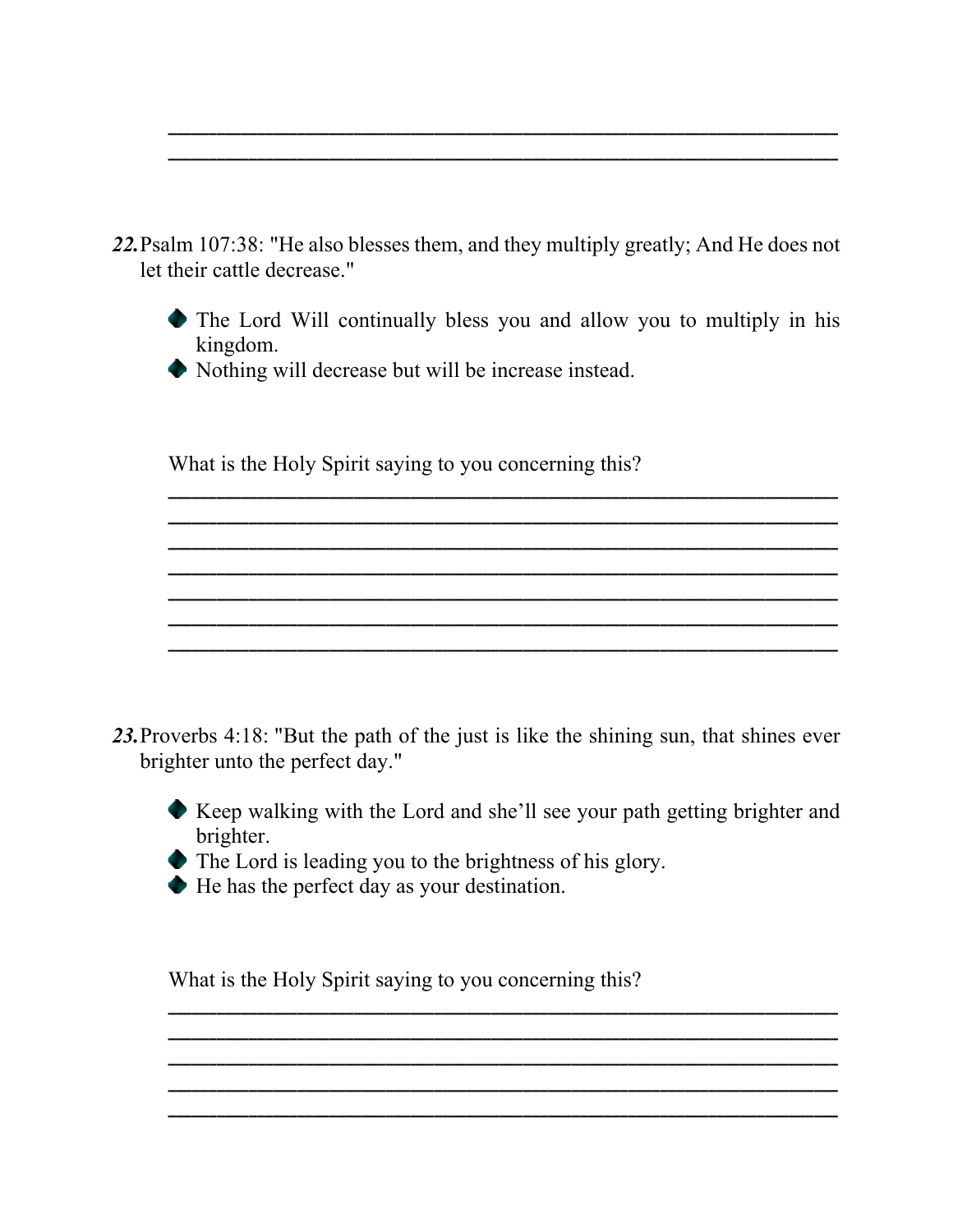24. Proverbs 6:30: "People do not despise a thief if he steals to satisfy himself when he is starving. Yet when he is found, he must restore sevenfold."

- The enemy in your life has been caught.
- Satan must pay you back sevenfold.
- The Lord himself will take up your case and bring restoration and recompense.

What is the Holy Spirit saying to you concerning this?

25. Proverbs 8:21: "That I may cause those who love me to inherit wealth, that I may fill their treasuries."

• The Lord will cause you to inherit wealth because you love wisdom. He promises to fill your treasuries.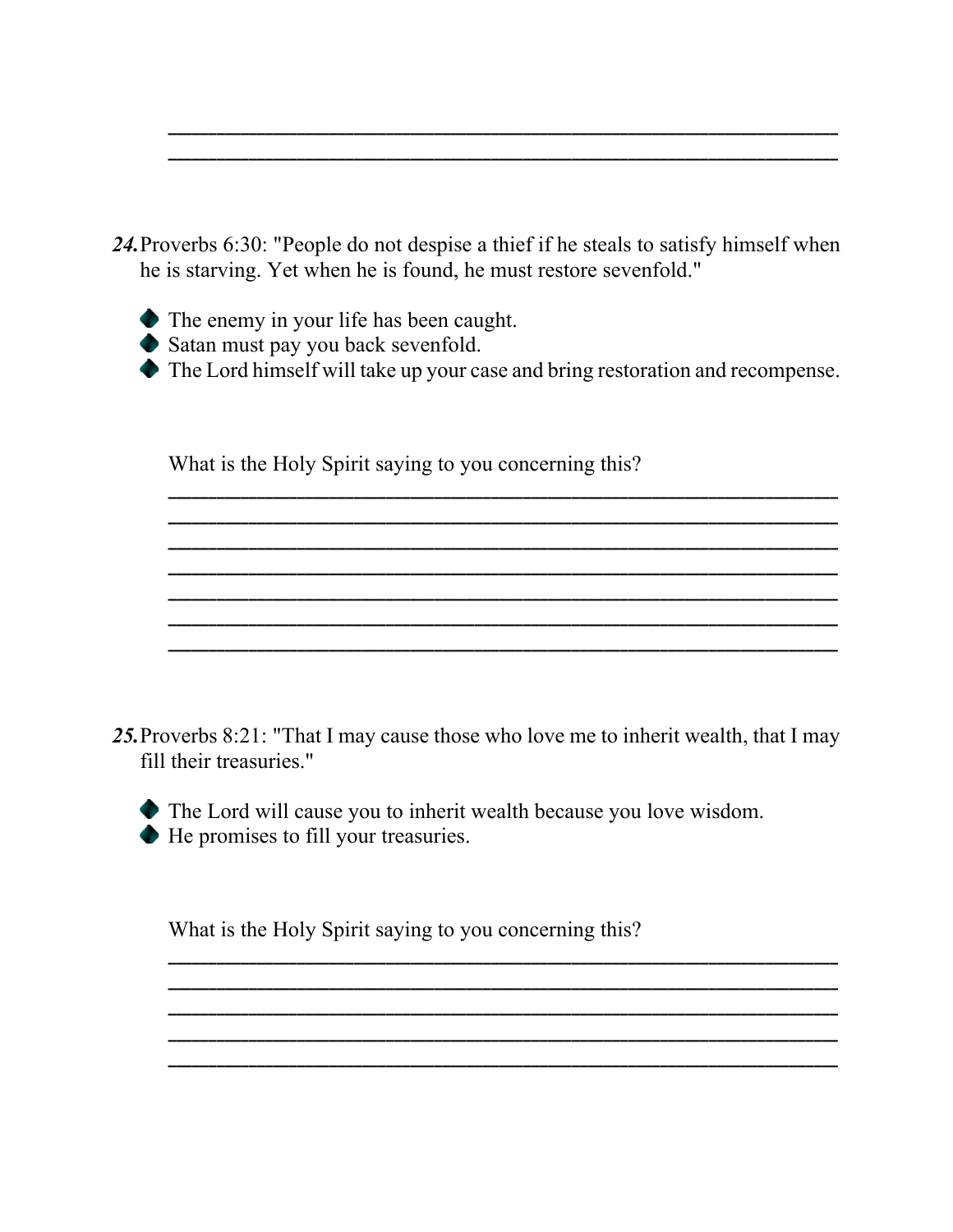26. Proverbs 10:3: "The Lord will not allow the righteous soul to famish"

- Lord is watching over you.
- Solution Jesus Christ has made you righteous and his sight.

• The father will not allow your soul to experience lack for long, He will restore you.

What is the Holy Spirit saying to you concerning this?

- 27. Proverbs 10:22: "The blessing of the Lord makes one rich, and He adds no sorrow with it."
	- $\bullet$  The Lord desires to bless his children.
	- $\blacklozenge$  When he blesses, he makes one rich.
	- Making a person rich by the Lord does not come with any sorrow, just joy unspeakable.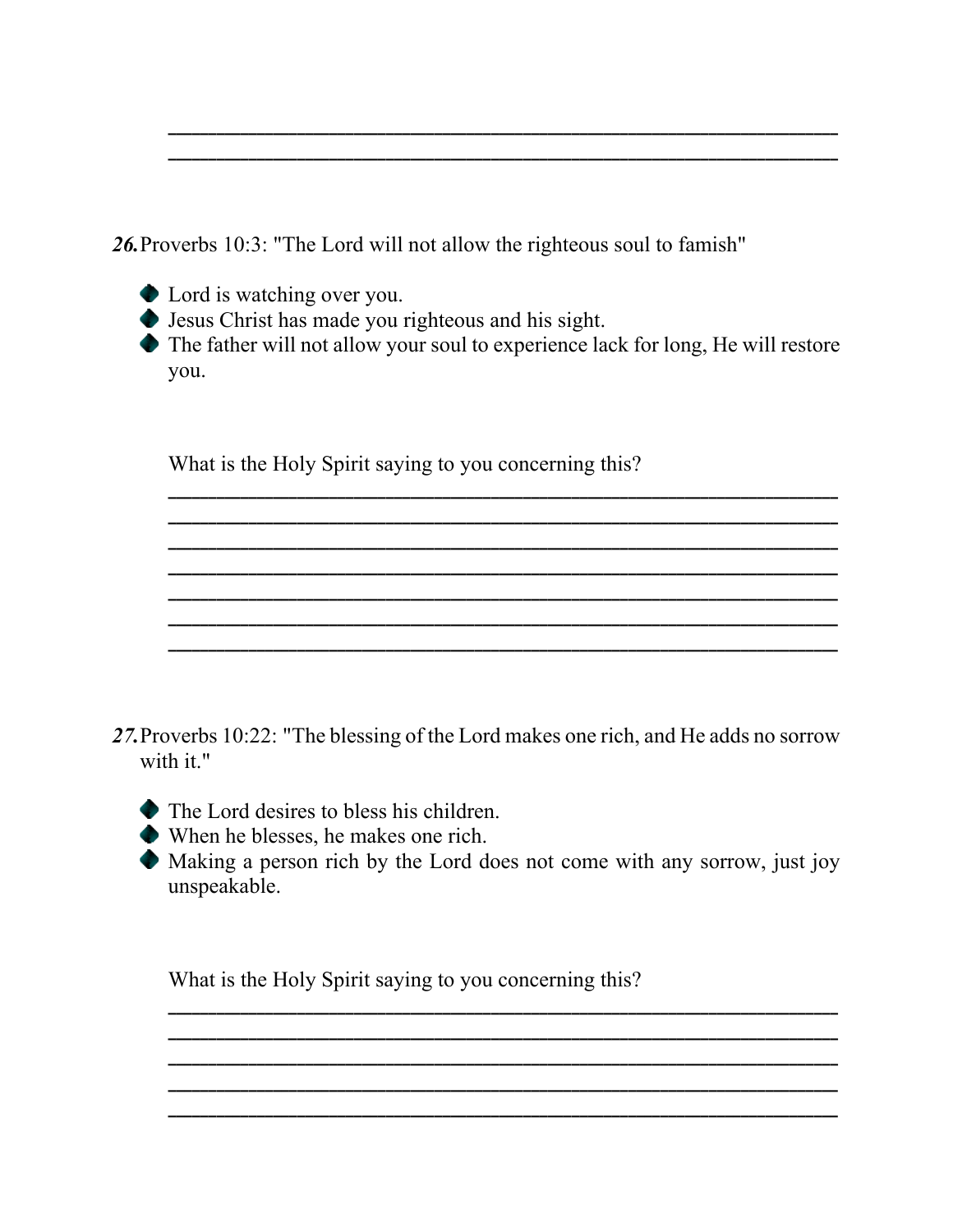*28.*Proverbs 10:24: "The fear of the wicked will come upon him, and the desire of the righteous will be granted."

**\_\_\_\_\_\_\_\_\_\_\_\_\_\_\_\_\_\_\_\_\_\_\_\_\_\_\_\_\_\_\_\_\_\_\_\_\_\_\_\_\_\_\_\_\_\_\_\_\_\_\_\_\_\_\_\_\_\_\_\_\_\_\_\_\_\_\_\_\_\_\_\_\_\_\_\_\_\_\_\_\_\_\_ \_\_\_\_\_\_\_\_\_\_\_\_\_\_\_\_\_\_\_\_\_\_\_\_\_\_\_\_\_\_\_\_\_\_\_\_\_\_\_\_\_\_\_\_\_\_\_\_\_\_\_\_\_\_\_\_\_\_\_\_\_\_\_\_\_\_\_\_\_\_\_\_\_\_\_\_\_\_\_\_\_\_\_**

- Whatever the wicked fears is going to come upon them, put perfect love casts out fear in your life.
- God will grant you the desires if your heart because you have been made righteous by Christ Jesus.

**\_\_\_\_\_\_\_\_\_\_\_\_\_\_\_\_\_\_\_\_\_\_\_\_\_\_\_\_\_\_\_\_\_\_\_\_\_\_\_\_\_\_\_\_\_\_\_\_\_\_\_\_\_\_\_\_\_\_\_\_\_\_\_\_\_\_\_\_\_\_\_\_\_\_\_\_\_\_\_\_\_\_\_ \_\_\_\_\_\_\_\_\_\_\_\_\_\_\_\_\_\_\_\_\_\_\_\_\_\_\_\_\_\_\_\_\_\_\_\_\_\_\_\_\_\_\_\_\_\_\_\_\_\_\_\_\_\_\_\_\_\_\_\_\_\_\_\_\_\_\_\_\_\_\_\_\_\_\_\_\_\_\_\_\_\_\_**

**\_\_\_\_\_\_\_\_\_\_\_\_\_\_\_\_\_\_\_\_\_\_\_\_\_\_\_\_\_\_\_\_\_\_\_\_\_\_\_\_\_\_\_\_\_\_\_\_\_\_\_\_\_\_\_\_\_\_\_\_\_\_\_\_\_\_\_\_\_\_\_\_\_\_\_\_\_\_\_\_\_\_\_ \_\_\_\_\_\_\_\_\_\_\_\_\_\_\_\_\_\_\_\_\_\_\_\_\_\_\_\_\_\_\_\_\_\_\_\_\_\_\_\_\_\_\_\_\_\_\_\_\_\_\_\_\_\_\_\_\_\_\_\_\_\_\_\_\_\_\_\_\_\_\_\_\_\_\_\_\_\_\_\_\_\_\_ \_\_\_\_\_\_\_\_\_\_\_\_\_\_\_\_\_\_\_\_\_\_\_\_\_\_\_\_\_\_\_\_\_\_\_\_\_\_\_\_\_\_\_\_\_\_\_\_\_\_\_\_\_\_\_\_\_\_\_\_\_\_\_\_\_\_\_\_\_\_\_\_\_\_\_\_\_\_\_\_\_\_\_ \_\_\_\_\_\_\_\_\_\_\_\_\_\_\_\_\_\_\_\_\_\_\_\_\_\_\_\_\_\_\_\_\_\_\_\_\_\_\_\_\_\_\_\_\_\_\_\_\_\_\_\_\_\_\_\_\_\_\_\_\_\_\_\_\_\_\_\_\_\_\_\_\_\_\_\_\_\_\_\_\_\_\_**

**\_\_\_\_\_\_\_\_\_\_\_\_\_\_\_\_\_\_\_\_\_\_\_\_\_\_\_\_\_\_\_\_\_\_\_\_\_\_\_\_\_\_\_\_\_\_\_\_\_\_\_\_\_\_\_\_\_\_\_\_\_\_\_\_\_\_\_\_\_\_\_\_\_\_\_\_\_\_\_\_\_\_\_**

What is the Holy Spirit saying to you concerning this?

- *29.*Proverbs 11:25 (NIV): "A generous man will prosper; he who refreshes others will himself be refreshed."
	- You cannot out give God.
	- ◆ Learn to become generous at all times.
	- Did generous person will prosper.
	- When you refresh someone you can expect got to make sure you receive refreshment from heaven.

**\_\_\_\_\_\_\_\_\_\_\_\_\_\_\_\_\_\_\_\_\_\_\_\_\_\_\_\_\_\_\_\_\_\_\_\_\_\_\_\_\_\_\_\_\_\_\_\_\_\_\_\_\_\_\_\_\_\_\_\_\_\_\_\_\_\_\_\_\_\_\_\_\_\_\_\_\_\_\_\_\_\_\_ \_\_\_\_\_\_\_\_\_\_\_\_\_\_\_\_\_\_\_\_\_\_\_\_\_\_\_\_\_\_\_\_\_\_\_\_\_\_\_\_\_\_\_\_\_\_\_\_\_\_\_\_\_\_\_\_\_\_\_\_\_\_\_\_\_\_\_\_\_\_\_\_\_\_\_\_\_\_\_\_\_\_\_ \_\_\_\_\_\_\_\_\_\_\_\_\_\_\_\_\_\_\_\_\_\_\_\_\_\_\_\_\_\_\_\_\_\_\_\_\_\_\_\_\_\_\_\_\_\_\_\_\_\_\_\_\_\_\_\_\_\_\_\_\_\_\_\_\_\_\_\_\_\_\_\_\_\_\_\_\_\_\_\_\_\_\_**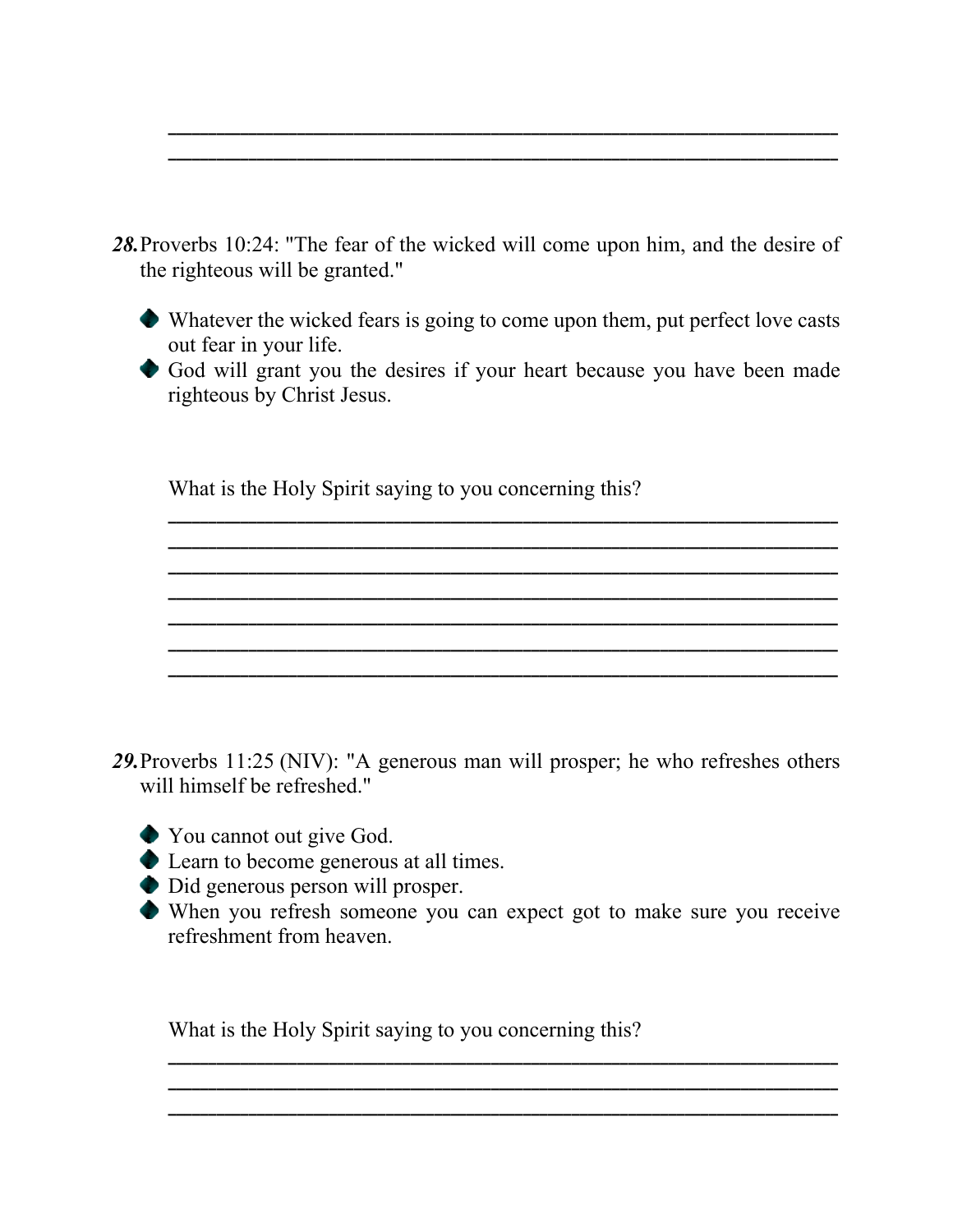- *30.*Proverbs 13:22: "A good man leaves an inheritance to his children's children, but the wealth of the sinner is stored up for the righteous."
	- Allow the Lord to prosper you so that you can leave an inheritance to your children.

**\_\_\_\_\_\_\_\_\_\_\_\_\_\_\_\_\_\_\_\_\_\_\_\_\_\_\_\_\_\_\_\_\_\_\_\_\_\_\_\_\_\_\_\_\_\_\_\_\_\_\_\_\_\_\_\_\_\_\_\_\_\_\_\_\_\_\_\_\_\_\_\_\_\_\_\_\_\_\_\_\_\_\_ \_\_\_\_\_\_\_\_\_\_\_\_\_\_\_\_\_\_\_\_\_\_\_\_\_\_\_\_\_\_\_\_\_\_\_\_\_\_\_\_\_\_\_\_\_\_\_\_\_\_\_\_\_\_\_\_\_\_\_\_\_\_\_\_\_\_\_\_\_\_\_\_\_\_\_\_\_\_\_\_\_\_\_ \_\_\_\_\_\_\_\_\_\_\_\_\_\_\_\_\_\_\_\_\_\_\_\_\_\_\_\_\_\_\_\_\_\_\_\_\_\_\_\_\_\_\_\_\_\_\_\_\_\_\_\_\_\_\_\_\_\_\_\_\_\_\_\_\_\_\_\_\_\_\_\_\_\_\_\_\_\_\_\_\_\_\_ \_\_\_\_\_\_\_\_\_\_\_\_\_\_\_\_\_\_\_\_\_\_\_\_\_\_\_\_\_\_\_\_\_\_\_\_\_\_\_\_\_\_\_\_\_\_\_\_\_\_\_\_\_\_\_\_\_\_\_\_\_\_\_\_\_\_\_\_\_\_\_\_\_\_\_\_\_\_\_\_\_\_\_**

Remember that the sinner is literally making money for you and storing it on your behalf.

**\_\_\_\_\_\_\_\_\_\_\_\_\_\_\_\_\_\_\_\_\_\_\_\_\_\_\_\_\_\_\_\_\_\_\_\_\_\_\_\_\_\_\_\_\_\_\_\_\_\_\_\_\_\_\_\_\_\_\_\_\_\_\_\_\_\_\_\_\_\_\_\_\_\_\_\_\_\_\_\_\_\_\_ \_\_\_\_\_\_\_\_\_\_\_\_\_\_\_\_\_\_\_\_\_\_\_\_\_\_\_\_\_\_\_\_\_\_\_\_\_\_\_\_\_\_\_\_\_\_\_\_\_\_\_\_\_\_\_\_\_\_\_\_\_\_\_\_\_\_\_\_\_\_\_\_\_\_\_\_\_\_\_\_\_\_\_ \_\_\_\_\_\_\_\_\_\_\_\_\_\_\_\_\_\_\_\_\_\_\_\_\_\_\_\_\_\_\_\_\_\_\_\_\_\_\_\_\_\_\_\_\_\_\_\_\_\_\_\_\_\_\_\_\_\_\_\_\_\_\_\_\_\_\_\_\_\_\_\_\_\_\_\_\_\_\_\_\_\_\_ \_\_\_\_\_\_\_\_\_\_\_\_\_\_\_\_\_\_\_\_\_\_\_\_\_\_\_\_\_\_\_\_\_\_\_\_\_\_\_\_\_\_\_\_\_\_\_\_\_\_\_\_\_\_\_\_\_\_\_\_\_\_\_\_\_\_\_\_\_\_\_\_\_\_\_\_\_\_\_\_\_\_\_ \_\_\_\_\_\_\_\_\_\_\_\_\_\_\_\_\_\_\_\_\_\_\_\_\_\_\_\_\_\_\_\_\_\_\_\_\_\_\_\_\_\_\_\_\_\_\_\_\_\_\_\_\_\_\_\_\_\_\_\_\_\_\_\_\_\_\_\_\_\_\_\_\_\_\_\_\_\_\_\_\_\_\_ \_\_\_\_\_\_\_\_\_\_\_\_\_\_\_\_\_\_\_\_\_\_\_\_\_\_\_\_\_\_\_\_\_\_\_\_\_\_\_\_\_\_\_\_\_\_\_\_\_\_\_\_\_\_\_\_\_\_\_\_\_\_\_\_\_\_\_\_\_\_\_\_\_\_\_\_\_\_\_\_\_\_\_ \_\_\_\_\_\_\_\_\_\_\_\_\_\_\_\_\_\_\_\_\_\_\_\_\_\_\_\_\_\_\_\_\_\_\_\_\_\_\_\_\_\_\_\_\_\_\_\_\_\_\_\_\_\_\_\_\_\_\_\_\_\_\_\_\_\_\_\_\_\_\_\_\_\_\_\_\_\_\_\_\_\_\_**

What is the Holy Spirit saying to you concerning this?

*31.*Proverbs 15:6: "In the house of the righteous is much treasure: but in the revenues of the wicked is trouble."

**\_\_\_\_\_\_\_\_\_\_\_\_\_\_\_\_\_\_\_\_\_\_\_\_\_\_\_\_\_\_\_\_\_\_\_\_\_\_\_\_\_\_\_\_\_\_\_\_\_\_\_\_\_\_\_\_\_\_\_\_\_\_\_\_\_\_\_\_\_\_\_\_\_\_\_\_\_\_\_\_\_\_\_ \_\_\_\_\_\_\_\_\_\_\_\_\_\_\_\_\_\_\_\_\_\_\_\_\_\_\_\_\_\_\_\_\_\_\_\_\_\_\_\_\_\_\_\_\_\_\_\_\_\_\_\_\_\_\_\_\_\_\_\_\_\_\_\_\_\_\_\_\_\_\_\_\_\_\_\_\_\_\_\_\_\_\_ \_\_\_\_\_\_\_\_\_\_\_\_\_\_\_\_\_\_\_\_\_\_\_\_\_\_\_\_\_\_\_\_\_\_\_\_\_\_\_\_\_\_\_\_\_\_\_\_\_\_\_\_\_\_\_\_\_\_\_\_\_\_\_\_\_\_\_\_\_\_\_\_\_\_\_\_\_\_\_\_\_\_\_**

- The blood Jesus is made you righteous in the sight of God.
- In the house of the righteous there is much treasure.
- God is with you in your house and no trouble shall befall you.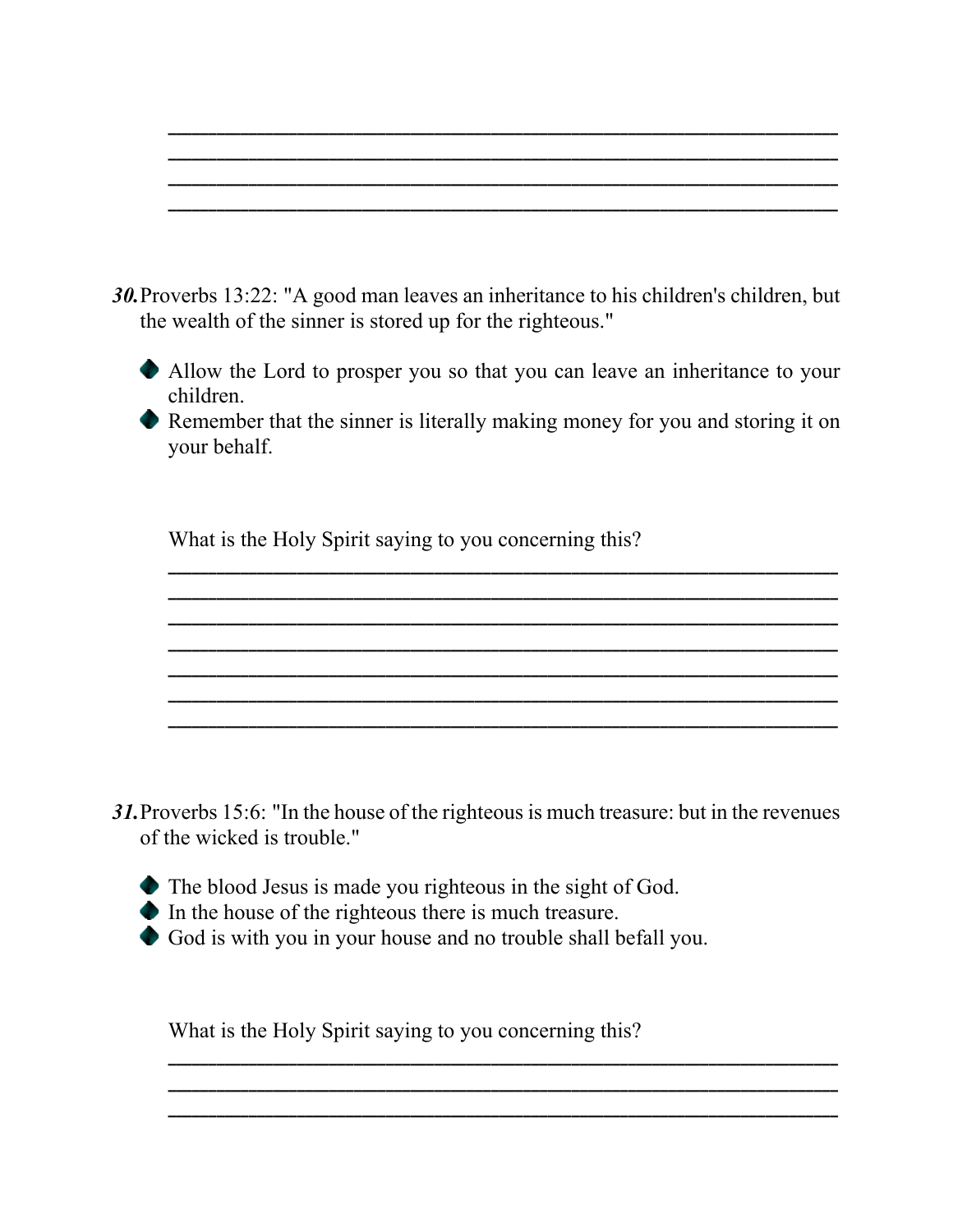| 32. Proverbs 22:4: "By humility and the fear of the Lord (worship $\&$ reverence) are |  |  |  |
|---------------------------------------------------------------------------------------|--|--|--|
| riches and honor and life."                                                           |  |  |  |



**\_\_\_\_\_\_\_\_\_\_\_\_\_\_\_\_\_\_\_\_\_\_\_\_\_\_\_\_\_\_\_\_\_\_\_\_\_\_\_\_\_\_\_\_\_\_\_\_\_\_\_\_\_\_\_\_\_\_\_\_\_\_\_\_\_\_\_\_\_\_\_\_\_\_\_\_\_\_\_\_\_\_\_ \_\_\_\_\_\_\_\_\_\_\_\_\_\_\_\_\_\_\_\_\_\_\_\_\_\_\_\_\_\_\_\_\_\_\_\_\_\_\_\_\_\_\_\_\_\_\_\_\_\_\_\_\_\_\_\_\_\_\_\_\_\_\_\_\_\_\_\_\_\_\_\_\_\_\_\_\_\_\_\_\_\_\_ \_\_\_\_\_\_\_\_\_\_\_\_\_\_\_\_\_\_\_\_\_\_\_\_\_\_\_\_\_\_\_\_\_\_\_\_\_\_\_\_\_\_\_\_\_\_\_\_\_\_\_\_\_\_\_\_\_\_\_\_\_\_\_\_\_\_\_\_\_\_\_\_\_\_\_\_\_\_\_\_\_\_\_ \_\_\_\_\_\_\_\_\_\_\_\_\_\_\_\_\_\_\_\_\_\_\_\_\_\_\_\_\_\_\_\_\_\_\_\_\_\_\_\_\_\_\_\_\_\_\_\_\_\_\_\_\_\_\_\_\_\_\_\_\_\_\_\_\_\_\_\_\_\_\_\_\_\_\_\_\_\_\_\_\_\_\_**

**\_\_\_\_\_\_\_\_\_\_\_\_\_\_\_\_\_\_\_\_\_\_\_\_\_\_\_\_\_\_\_\_\_\_\_\_\_\_\_\_\_\_\_\_\_\_\_\_\_\_\_\_\_\_\_\_\_\_\_\_\_\_\_\_\_\_\_\_\_\_\_\_\_\_\_\_\_\_\_\_\_\_\_ \_\_\_\_\_\_\_\_\_\_\_\_\_\_\_\_\_\_\_\_\_\_\_\_\_\_\_\_\_\_\_\_\_\_\_\_\_\_\_\_\_\_\_\_\_\_\_\_\_\_\_\_\_\_\_\_\_\_\_\_\_\_\_\_\_\_\_\_\_\_\_\_\_\_\_\_\_\_\_\_\_\_\_**

**\_\_\_\_\_\_\_\_\_\_\_\_\_\_\_\_\_\_\_\_\_\_\_\_\_\_\_\_\_\_\_\_\_\_\_\_\_\_\_\_\_\_\_\_\_\_\_\_\_\_\_\_\_\_\_\_\_\_\_\_\_\_\_\_\_\_\_\_\_\_\_\_\_\_\_\_\_\_\_\_\_\_\_**

**\_\_\_\_\_\_\_\_\_\_\_\_\_\_\_\_\_\_\_\_\_\_\_\_\_\_\_\_\_\_\_\_\_\_\_\_\_\_\_\_\_\_\_\_\_\_\_\_\_\_\_\_\_\_\_\_\_\_\_\_\_\_\_\_\_\_\_\_\_\_\_\_\_\_\_\_\_\_\_\_\_\_\_**

**\_\_\_\_\_\_\_\_\_\_\_\_\_\_\_\_\_\_\_\_\_\_\_\_\_\_\_\_\_\_\_\_\_\_\_\_\_\_\_\_\_\_\_\_\_\_\_\_\_\_\_\_\_\_\_\_\_\_\_\_\_\_\_\_\_\_\_\_\_\_\_\_\_\_\_\_\_\_\_\_\_\_\_ \_\_\_\_\_\_\_\_\_\_\_\_\_\_\_\_\_\_\_\_\_\_\_\_\_\_\_\_\_\_\_\_\_\_\_\_\_\_\_\_\_\_\_\_\_\_\_\_\_\_\_\_\_\_\_\_\_\_\_\_\_\_\_\_\_\_\_\_\_\_\_\_\_\_\_\_\_\_\_\_\_\_\_ \_\_\_\_\_\_\_\_\_\_\_\_\_\_\_\_\_\_\_\_\_\_\_\_\_\_\_\_\_\_\_\_\_\_\_\_\_\_\_\_\_\_\_\_\_\_\_\_\_\_\_\_\_\_\_\_\_\_\_\_\_\_\_\_\_\_\_\_\_\_\_\_\_\_\_\_\_\_\_\_\_\_\_ \_\_\_\_\_\_\_\_\_\_\_\_\_\_\_\_\_\_\_\_\_\_\_\_\_\_\_\_\_\_\_\_\_\_\_\_\_\_\_\_\_\_\_\_\_\_\_\_\_\_\_\_\_\_\_\_\_\_\_\_\_\_\_\_\_\_\_\_\_\_\_\_\_\_\_\_\_\_\_\_\_\_\_**

The Lord will surely lift you up and promote you.

What is the Holy Spirit saying to you concerning this?

*33.*Proverbs 28:10: (KJV) "Whoso causeth the righteous to go astray in an evil way, he shall fall himself into his own pit: but the upright shall have good things in possession."

- The Lord will guide and protect you.
- You have nothing to fear.
- Because you are upright, you will have good things in your possession.

**\_\_\_\_\_\_\_\_\_\_\_\_\_\_\_\_\_\_\_\_\_\_\_\_\_\_\_\_\_\_\_\_\_\_\_\_\_\_\_\_\_\_\_\_\_\_\_\_\_\_\_\_\_\_\_\_\_\_\_\_\_\_\_\_\_\_\_\_\_\_\_\_\_\_\_\_\_\_\_\_\_\_\_ \_\_\_\_\_\_\_\_\_\_\_\_\_\_\_\_\_\_\_\_\_\_\_\_\_\_\_\_\_\_\_\_\_\_\_\_\_\_\_\_\_\_\_\_\_\_\_\_\_\_\_\_\_\_\_\_\_\_\_\_\_\_\_\_\_\_\_\_\_\_\_\_\_\_\_\_\_\_\_\_\_\_\_**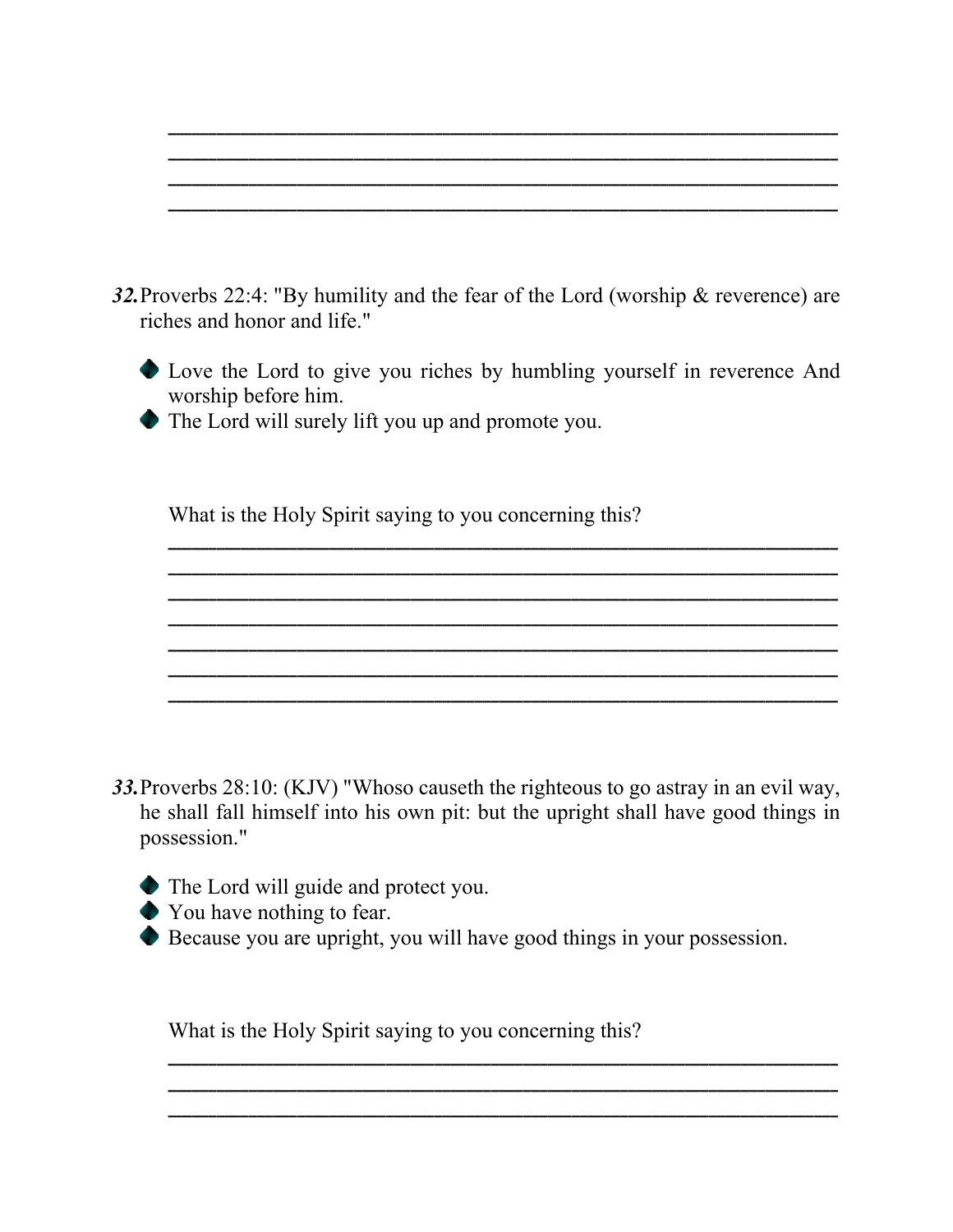34. Proverbs 28:20: "A faithful man shall abound with blessings..."

◆ You are faithful and He will reward you. You will abound with blessings

What is the Holy Spirit saying to you concerning this?

35. Proverbs 28:25: "He who is of a proud heart stirs up strife, but he who trusts in the Lord will be prospered."

• Continually trust the Lord and see Him prosper you.

 $\bullet$  Do not allow strife to be stirred up but continually remain humble in the sight of Almighty God.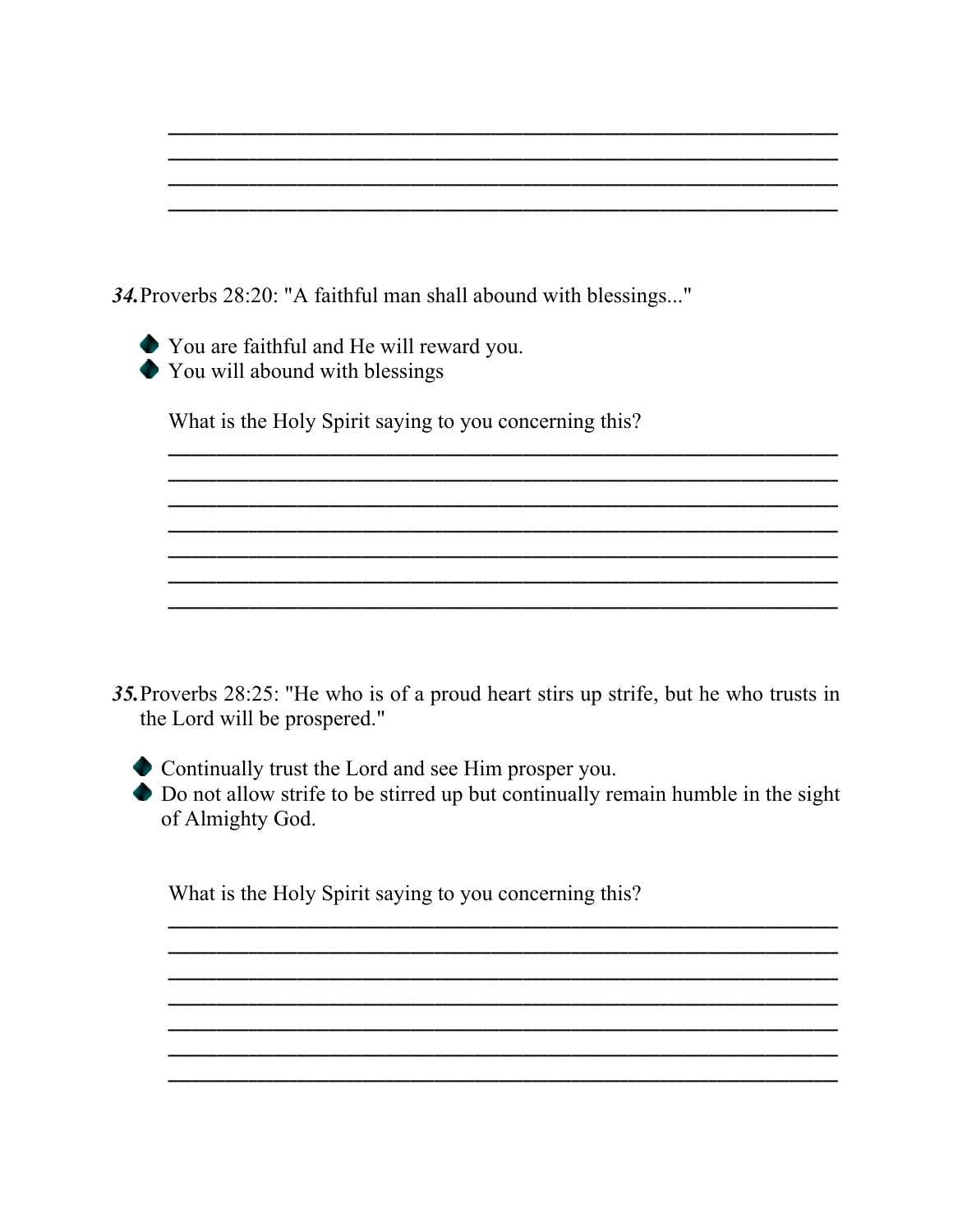*36.*Ecclesiastes 5:19: "As for every man to whom God has given riches and wealth, and given him power to eat of it, to receive his heritage and rejoice in his labor- this is the gift of God."

**\_\_\_\_\_\_\_\_\_\_\_\_\_\_\_\_\_\_\_\_\_\_\_\_\_\_\_\_\_\_\_\_\_\_\_\_\_\_\_\_\_\_\_\_\_\_\_\_\_\_\_\_\_\_\_\_\_\_\_\_\_\_\_\_\_\_\_\_\_\_\_\_\_\_\_\_\_\_\_\_\_\_\_ \_\_\_\_\_\_\_\_\_\_\_\_\_\_\_\_\_\_\_\_\_\_\_\_\_\_\_\_\_\_\_\_\_\_\_\_\_\_\_\_\_\_\_\_\_\_\_\_\_\_\_\_\_\_\_\_\_\_\_\_\_\_\_\_\_\_\_\_\_\_\_\_\_\_\_\_\_\_\_\_\_\_\_ \_\_\_\_\_\_\_\_\_\_\_\_\_\_\_\_\_\_\_\_\_\_\_\_\_\_\_\_\_\_\_\_\_\_\_\_\_\_\_\_\_\_\_\_\_\_\_\_\_\_\_\_\_\_\_\_\_\_\_\_\_\_\_\_\_\_\_\_\_\_\_\_\_\_\_\_\_\_\_\_\_\_\_**

**\_\_\_\_\_\_\_\_\_\_\_\_\_\_\_\_\_\_\_\_\_\_\_\_\_\_\_\_\_\_\_\_\_\_\_\_\_\_\_\_\_\_\_\_\_\_\_\_\_\_\_\_\_\_\_\_\_\_\_\_\_\_\_\_\_\_\_\_\_\_\_\_\_\_\_\_\_\_\_\_\_\_\_ \_\_\_\_\_\_\_\_\_\_\_\_\_\_\_\_\_\_\_\_\_\_\_\_\_\_\_\_\_\_\_\_\_\_\_\_\_\_\_\_\_\_\_\_\_\_\_\_\_\_\_\_\_\_\_\_\_\_\_\_\_\_\_\_\_\_\_\_\_\_\_\_\_\_\_\_\_\_\_\_\_\_\_**

**\_\_\_\_\_\_\_\_\_\_\_\_\_\_\_\_\_\_\_\_\_\_\_\_\_\_\_\_\_\_\_\_\_\_\_\_\_\_\_\_\_\_\_\_\_\_\_\_\_\_\_\_\_\_\_\_\_\_\_\_\_\_\_\_\_\_\_\_\_\_\_\_\_\_\_\_\_\_\_\_\_\_\_**

**\_\_\_\_\_\_\_\_\_\_\_\_\_\_\_\_\_\_\_\_\_\_\_\_\_\_\_\_\_\_\_\_\_\_\_\_\_\_\_\_\_\_\_\_\_\_\_\_\_\_\_\_\_\_\_\_\_\_\_\_\_\_\_\_\_\_\_\_\_\_\_\_\_\_\_\_\_\_\_\_\_\_\_**



Remember that God gives the power for every man to obtain wealth.

God desires for you to rejoice in this gift that He has given.

What is the Holy Spirit saying to you concerning this?

*37.*Isaiah 1:19: "If you are willing and obedient, you shall eat the good (the best) of the land."



God is guiding you along the way and is wanting you to obey His instructions. This obedience will allow you to participate in the best or wealthiest places in the land.

**\_\_\_\_\_\_\_\_\_\_\_\_\_\_\_\_\_\_\_\_\_\_\_\_\_\_\_\_\_\_\_\_\_\_\_\_\_\_\_\_\_\_\_\_\_\_\_\_\_\_\_\_\_\_\_\_\_\_\_\_\_\_\_\_\_\_\_\_\_\_\_\_\_\_\_\_\_\_\_\_\_\_\_**

**\_\_\_\_\_\_\_\_\_\_\_\_\_\_\_\_\_\_\_\_\_\_\_\_\_\_\_\_\_\_\_\_\_\_\_\_\_\_\_\_\_\_\_\_\_\_\_\_\_\_\_\_\_\_\_\_\_\_\_\_\_\_\_\_\_\_\_\_\_\_\_\_\_\_\_\_\_\_\_\_\_\_\_ \_\_\_\_\_\_\_\_\_\_\_\_\_\_\_\_\_\_\_\_\_\_\_\_\_\_\_\_\_\_\_\_\_\_\_\_\_\_\_\_\_\_\_\_\_\_\_\_\_\_\_\_\_\_\_\_\_\_\_\_\_\_\_\_\_\_\_\_\_\_\_\_\_\_\_\_\_\_\_\_\_\_\_ \_\_\_\_\_\_\_\_\_\_\_\_\_\_\_\_\_\_\_\_\_\_\_\_\_\_\_\_\_\_\_\_\_\_\_\_\_\_\_\_\_\_\_\_\_\_\_\_\_\_\_\_\_\_\_\_\_\_\_\_\_\_\_\_\_\_\_\_\_\_\_\_\_\_\_\_\_\_\_\_\_\_\_ \_\_\_\_\_\_\_\_\_\_\_\_\_\_\_\_\_\_\_\_\_\_\_\_\_\_\_\_\_\_\_\_\_\_\_\_\_\_\_\_\_\_\_\_\_\_\_\_\_\_\_\_\_\_\_\_\_\_\_\_\_\_\_\_\_\_\_\_\_\_\_\_\_\_\_\_\_\_\_\_\_\_\_ \_\_\_\_\_\_\_\_\_\_\_\_\_\_\_\_\_\_\_\_\_\_\_\_\_\_\_\_\_\_\_\_\_\_\_\_\_\_\_\_\_\_\_\_\_\_\_\_\_\_\_\_\_\_\_\_\_\_\_\_\_\_\_\_\_\_\_\_\_\_\_\_\_\_\_\_\_\_\_\_\_\_\_ \_\_\_\_\_\_\_\_\_\_\_\_\_\_\_\_\_\_\_\_\_\_\_\_\_\_\_\_\_\_\_\_\_\_\_\_\_\_\_\_\_\_\_\_\_\_\_\_\_\_\_\_\_\_\_\_\_\_\_\_\_\_\_\_\_\_\_\_\_\_\_\_\_\_\_\_\_\_\_\_\_\_\_**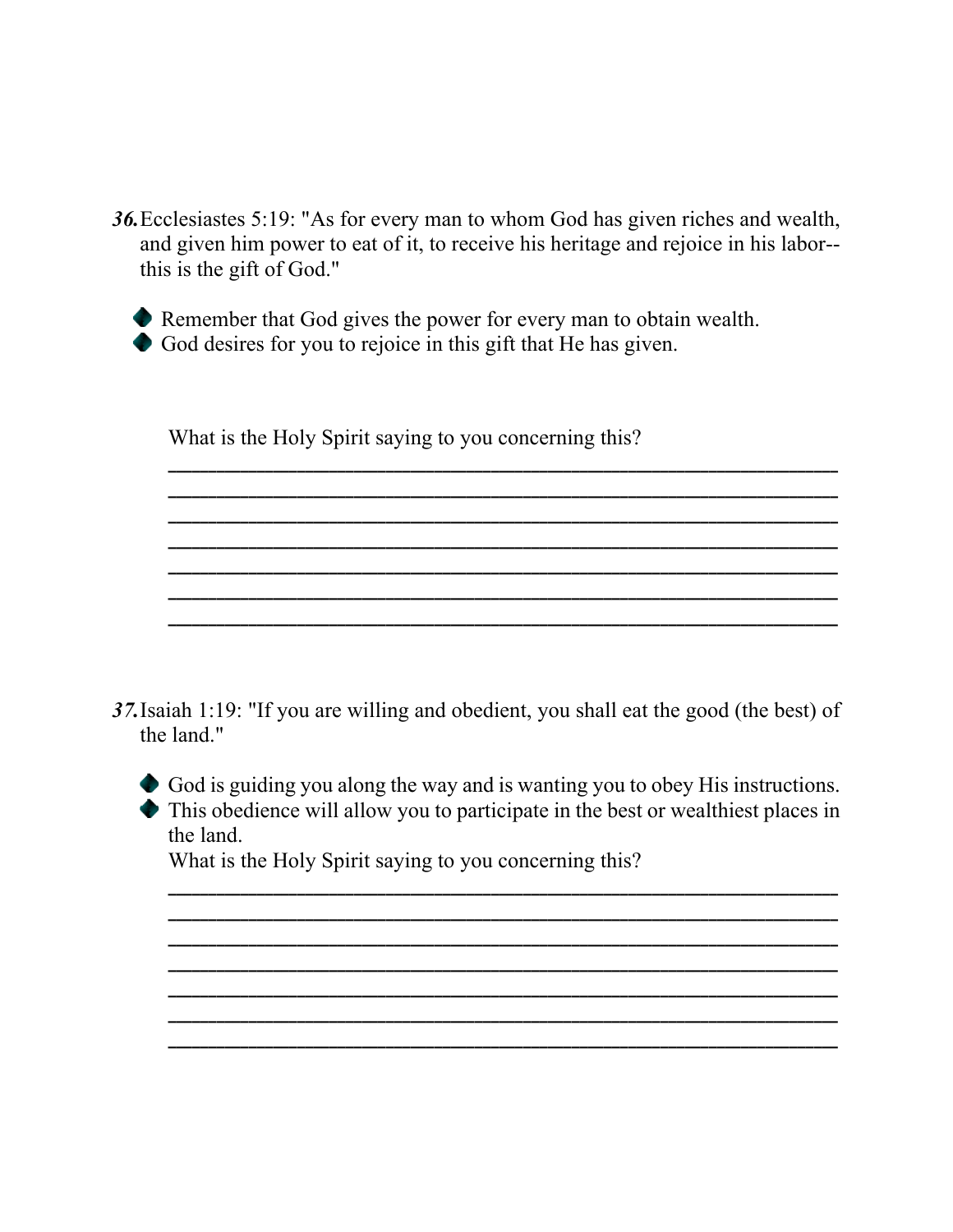*38.*Isaiah 30:23: "Then He will give the rain for your seed with which you sow the ground, and bread of the increase of the earth; it will be fat and plenteous. In that day your cattle will feed in large pastures."

**\_\_\_\_\_\_\_\_\_\_\_\_\_\_\_\_\_\_\_\_\_\_\_\_\_\_\_\_\_\_\_\_\_\_\_\_\_\_\_\_\_\_\_\_\_\_\_\_\_\_\_\_\_\_\_\_\_\_\_\_\_\_\_\_\_\_\_\_\_\_\_\_\_\_\_\_\_\_\_\_\_\_\_ \_\_\_\_\_\_\_\_\_\_\_\_\_\_\_\_\_\_\_\_\_\_\_\_\_\_\_\_\_\_\_\_\_\_\_\_\_\_\_\_\_\_\_\_\_\_\_\_\_\_\_\_\_\_\_\_\_\_\_\_\_\_\_\_\_\_\_\_\_\_\_\_\_\_\_\_\_\_\_\_\_\_\_**

**\_\_\_\_\_\_\_\_\_\_\_\_\_\_\_\_\_\_\_\_\_\_\_\_\_\_\_\_\_\_\_\_\_\_\_\_\_\_\_\_\_\_\_\_\_\_\_\_\_\_\_\_\_\_\_\_\_\_\_\_\_\_\_\_\_\_\_\_\_\_\_\_\_\_\_\_\_\_\_\_\_\_\_ \_\_\_\_\_\_\_\_\_\_\_\_\_\_\_\_\_\_\_\_\_\_\_\_\_\_\_\_\_\_\_\_\_\_\_\_\_\_\_\_\_\_\_\_\_\_\_\_\_\_\_\_\_\_\_\_\_\_\_\_\_\_\_\_\_\_\_\_\_\_\_\_\_\_\_\_\_\_\_\_\_\_\_ \_\_\_\_\_\_\_\_\_\_\_\_\_\_\_\_\_\_\_\_\_\_\_\_\_\_\_\_\_\_\_\_\_\_\_\_\_\_\_\_\_\_\_\_\_\_\_\_\_\_\_\_\_\_\_\_\_\_\_\_\_\_\_\_\_\_\_\_\_\_\_\_\_\_\_\_\_\_\_\_\_\_\_ \_\_\_\_\_\_\_\_\_\_\_\_\_\_\_\_\_\_\_\_\_\_\_\_\_\_\_\_\_\_\_\_\_\_\_\_\_\_\_\_\_\_\_\_\_\_\_\_\_\_\_\_\_\_\_\_\_\_\_\_\_\_\_\_\_\_\_\_\_\_\_\_\_\_\_\_\_\_\_\_\_\_\_**

**\_\_\_\_\_\_\_\_\_\_\_\_\_\_\_\_\_\_\_\_\_\_\_\_\_\_\_\_\_\_\_\_\_\_\_\_\_\_\_\_\_\_\_\_\_\_\_\_\_\_\_\_\_\_\_\_\_\_\_\_\_\_\_\_\_\_\_\_\_\_\_\_\_\_\_\_\_\_\_\_\_\_\_**

God is a God of increase in your life.

Whatever you can trust God for, He will provide for.

What is the Holy Spirit saying to you concerning this?

*39.*Isaiah 43:18-21: "Do not remember the former things, nor consider the things of old. Behold, I will do a new thing, now it shall spring forth; shall you not know it? I will even make a road in the wilderness and rivers in the desert. To give drink to My people, My chosen. This people I have formed for Myself; they shall declare My praise."

- You are God's chosen.
- Your loving Heavenly Father has amazing plans for you.
- He can even make rivers appear in the desert.
- He has formed you for Himself.
- We will give Him praise for all that He has done when the new springs forth.

**\_\_\_\_\_\_\_\_\_\_\_\_\_\_\_\_\_\_\_\_\_\_\_\_\_\_\_\_\_\_\_\_\_\_\_\_\_\_\_\_\_\_\_\_\_\_\_\_\_\_\_\_\_\_\_\_\_\_\_\_\_\_\_\_\_\_\_\_\_\_\_\_\_\_\_\_\_\_\_\_\_\_\_ \_\_\_\_\_\_\_\_\_\_\_\_\_\_\_\_\_\_\_\_\_\_\_\_\_\_\_\_\_\_\_\_\_\_\_\_\_\_\_\_\_\_\_\_\_\_\_\_\_\_\_\_\_\_\_\_\_\_\_\_\_\_\_\_\_\_\_\_\_\_\_\_\_\_\_\_\_\_\_\_\_\_\_ \_\_\_\_\_\_\_\_\_\_\_\_\_\_\_\_\_\_\_\_\_\_\_\_\_\_\_\_\_\_\_\_\_\_\_\_\_\_\_\_\_\_\_\_\_\_\_\_\_\_\_\_\_\_\_\_\_\_\_\_\_\_\_\_\_\_\_\_\_\_\_\_\_\_\_\_\_\_\_\_\_\_\_ \_\_\_\_\_\_\_\_\_\_\_\_\_\_\_\_\_\_\_\_\_\_\_\_\_\_\_\_\_\_\_\_\_\_\_\_\_\_\_\_\_\_\_\_\_\_\_\_\_\_\_\_\_\_\_\_\_\_\_\_\_\_\_\_\_\_\_\_\_\_\_\_\_\_\_\_\_\_\_\_\_\_\_ \_\_\_\_\_\_\_\_\_\_\_\_\_\_\_\_\_\_\_\_\_\_\_\_\_\_\_\_\_\_\_\_\_\_\_\_\_\_\_\_\_\_\_\_\_\_\_\_\_\_\_\_\_\_\_\_\_\_\_\_\_\_\_\_\_\_\_\_\_\_\_\_\_\_\_\_\_\_\_\_\_\_\_**

He wants you to forget the past and enjoy what is coming.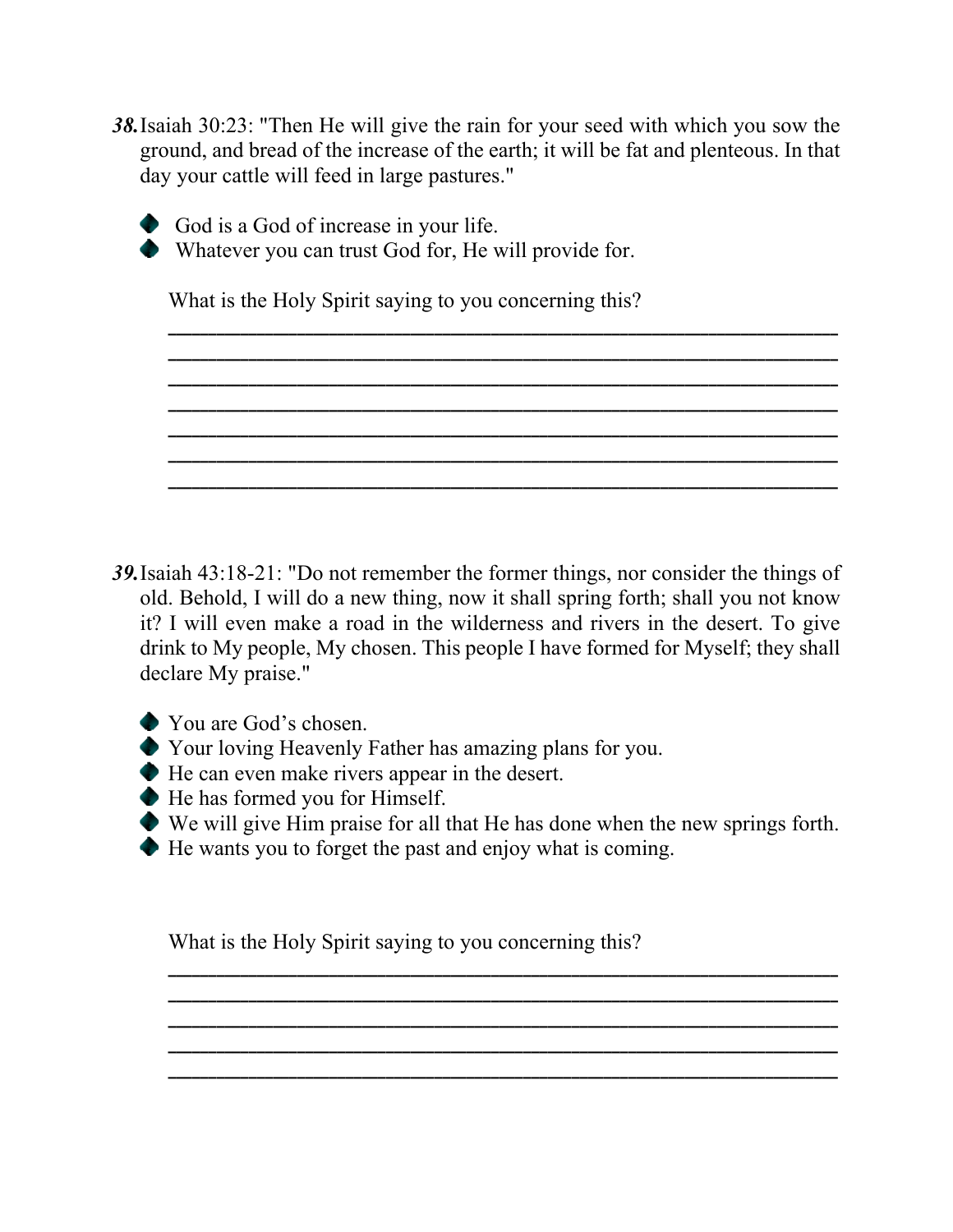*40.*Isaiah 45:2-3 (Amplified Version): "I will go before you and level the mountains [to make the crooked places straight]; I will break in pieces the doors of bronze and cut asunder the bars of iron. And I will give you the treasures of darkness and hidden riches of secret places, that you may know that it is I, the Lord, the God of Israel, Who calls you by your name."

**\_\_\_\_\_\_\_\_\_\_\_\_\_\_\_\_\_\_\_\_\_\_\_\_\_\_\_\_\_\_\_\_\_\_\_\_\_\_\_\_\_\_\_\_\_\_\_\_\_\_\_\_\_\_\_\_\_\_\_\_\_\_\_\_\_\_\_\_\_\_\_\_\_\_\_\_\_\_\_\_\_\_\_ \_\_\_\_\_\_\_\_\_\_\_\_\_\_\_\_\_\_\_\_\_\_\_\_\_\_\_\_\_\_\_\_\_\_\_\_\_\_\_\_\_\_\_\_\_\_\_\_\_\_\_\_\_\_\_\_\_\_\_\_\_\_\_\_\_\_\_\_\_\_\_\_\_\_\_\_\_\_\_\_\_\_\_**

- The Lord desires for you to be free.
- He is coming to help you and make you're your crooked places straight.
- He will break the bars that imprison you.
- He will show you where the secret treasures are and give them to you. What is the Holy Spirit saying to you concerning this?

**\_\_\_\_\_\_\_\_\_\_\_\_\_\_\_\_\_\_\_\_\_\_\_\_\_\_\_\_\_\_\_\_\_\_\_\_\_\_\_\_\_\_\_\_\_\_\_\_\_\_\_\_\_\_\_\_\_\_\_\_\_\_\_\_\_\_\_\_\_\_\_\_\_\_\_\_\_\_\_\_\_\_\_ \_\_\_\_\_\_\_\_\_\_\_\_\_\_\_\_\_\_\_\_\_\_\_\_\_\_\_\_\_\_\_\_\_\_\_\_\_\_\_\_\_\_\_\_\_\_\_\_\_\_\_\_\_\_\_\_\_\_\_\_\_\_\_\_\_\_\_\_\_\_\_\_\_\_\_\_\_\_\_\_\_\_\_ \_\_\_\_\_\_\_\_\_\_\_\_\_\_\_\_\_\_\_\_\_\_\_\_\_\_\_\_\_\_\_\_\_\_\_\_\_\_\_\_\_\_\_\_\_\_\_\_\_\_\_\_\_\_\_\_\_\_\_\_\_\_\_\_\_\_\_\_\_\_\_\_\_\_\_\_\_\_\_\_\_\_\_ \_\_\_\_\_\_\_\_\_\_\_\_\_\_\_\_\_\_\_\_\_\_\_\_\_\_\_\_\_\_\_\_\_\_\_\_\_\_\_\_\_\_\_\_\_\_\_\_\_\_\_\_\_\_\_\_\_\_\_\_\_\_\_\_\_\_\_\_\_\_\_\_\_\_\_\_\_\_\_\_\_\_\_ \_\_\_\_\_\_\_\_\_\_\_\_\_\_\_\_\_\_\_\_\_\_\_\_\_\_\_\_\_\_\_\_\_\_\_\_\_\_\_\_\_\_\_\_\_\_\_\_\_\_\_\_\_\_\_\_\_\_\_\_\_\_\_\_\_\_\_\_\_\_\_\_\_\_\_\_\_\_\_\_\_\_\_ \_\_\_\_\_\_\_\_\_\_\_\_\_\_\_\_\_\_\_\_\_\_\_\_\_\_\_\_\_\_\_\_\_\_\_\_\_\_\_\_\_\_\_\_\_\_\_\_\_\_\_\_\_\_\_\_\_\_\_\_\_\_\_\_\_\_\_\_\_\_\_\_\_\_\_\_\_\_\_\_\_\_\_ \_\_\_\_\_\_\_\_\_\_\_\_\_\_\_\_\_\_\_\_\_\_\_\_\_\_\_\_\_\_\_\_\_\_\_\_\_\_\_\_\_\_\_\_\_\_\_\_\_\_\_\_\_\_\_\_\_\_\_\_\_\_\_\_\_\_\_\_\_\_\_\_\_\_\_\_\_\_\_\_\_\_\_**

- *41.*Isaiah 48:17: "Thus says the Lord, your Redeemer, the Holy One of Israel: "I am the Lord your God, Who teaches you to profit, Who leads you by the way you should go."
	- The Lord teaches us to profit.
	- He will lead you into all truth and prosper you in the way chosen for you. What is the Holy Spirit saying to you concerning this? **\_\_\_\_\_\_\_\_\_\_\_\_\_\_\_\_\_\_\_\_\_\_\_\_\_\_\_\_\_\_\_\_\_\_\_\_\_\_\_\_\_\_\_\_\_\_\_\_\_\_\_\_\_\_\_\_\_\_\_\_\_\_\_\_\_\_\_\_\_\_\_\_\_\_\_\_\_\_\_\_\_\_\_**

**\_\_\_\_\_\_\_\_\_\_\_\_\_\_\_\_\_\_\_\_\_\_\_\_\_\_\_\_\_\_\_\_\_\_\_\_\_\_\_\_\_\_\_\_\_\_\_\_\_\_\_\_\_\_\_\_\_\_\_\_\_\_\_\_\_\_\_\_\_\_\_\_\_\_\_\_\_\_\_\_\_\_\_ \_\_\_\_\_\_\_\_\_\_\_\_\_\_\_\_\_\_\_\_\_\_\_\_\_\_\_\_\_\_\_\_\_\_\_\_\_\_\_\_\_\_\_\_\_\_\_\_\_\_\_\_\_\_\_\_\_\_\_\_\_\_\_\_\_\_\_\_\_\_\_\_\_\_\_\_\_\_\_\_\_\_\_ \_\_\_\_\_\_\_\_\_\_\_\_\_\_\_\_\_\_\_\_\_\_\_\_\_\_\_\_\_\_\_\_\_\_\_\_\_\_\_\_\_\_\_\_\_\_\_\_\_\_\_\_\_\_\_\_\_\_\_\_\_\_\_\_\_\_\_\_\_\_\_\_\_\_\_\_\_\_\_\_\_\_\_ \_\_\_\_\_\_\_\_\_\_\_\_\_\_\_\_\_\_\_\_\_\_\_\_\_\_\_\_\_\_\_\_\_\_\_\_\_\_\_\_\_\_\_\_\_\_\_\_\_\_\_\_\_\_\_\_\_\_\_\_\_\_\_\_\_\_\_\_\_\_\_\_\_\_\_\_\_\_\_\_\_\_\_**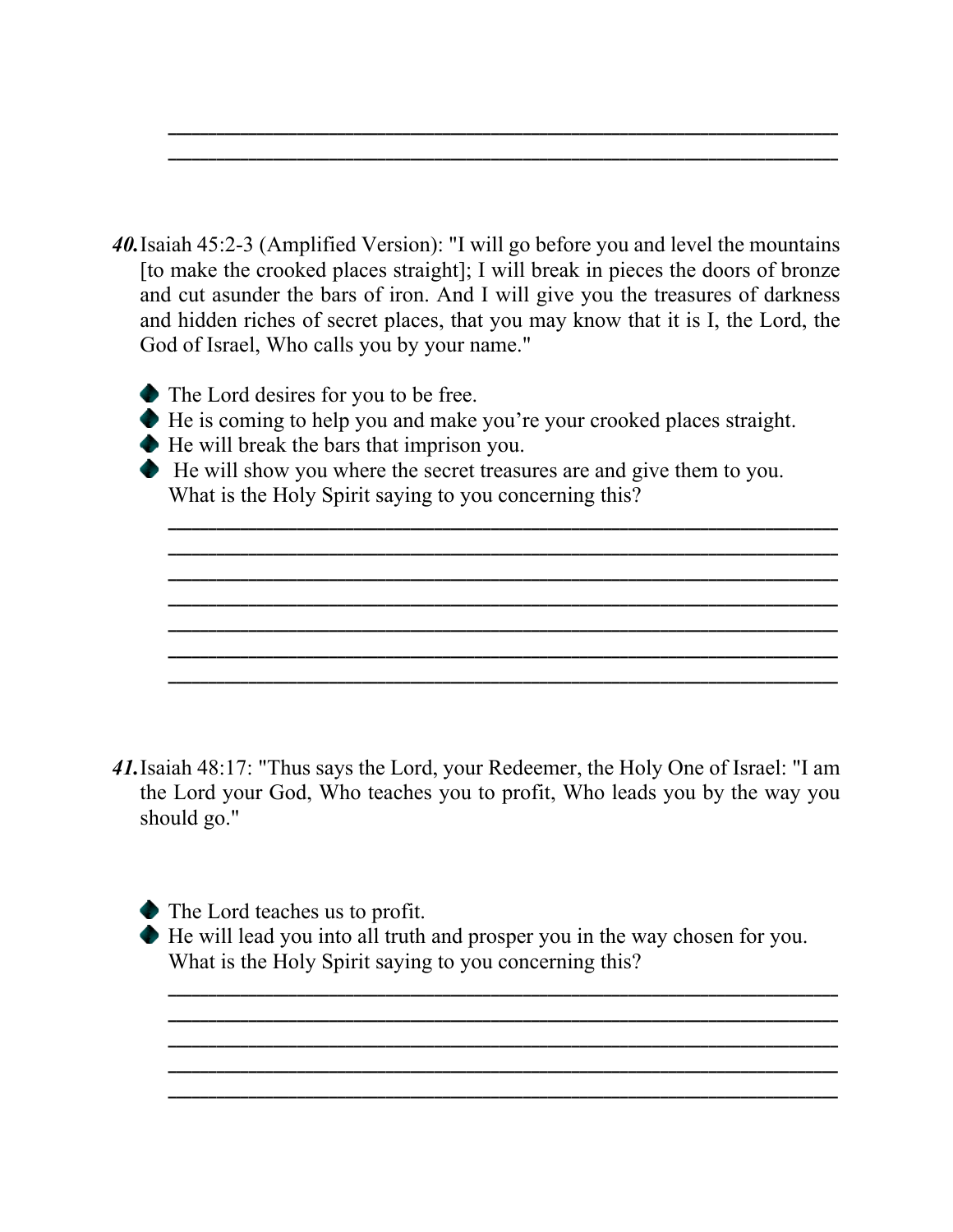*42.*Isaiah 51:3: "For the Lord will comfort Zion, He will comfort (Pity, Change) all her waste places; He will make her wilderness like Eden, and her desert like the garden of the Lord; Joy and gladness will be found in it, thanksgiving and the voice of melody."

**\_\_\_\_\_\_\_\_\_\_\_\_\_\_\_\_\_\_\_\_\_\_\_\_\_\_\_\_\_\_\_\_\_\_\_\_\_\_\_\_\_\_\_\_\_\_\_\_\_\_\_\_\_\_\_\_\_\_\_\_\_\_\_\_\_\_\_\_\_\_\_\_\_\_\_\_\_\_\_\_\_\_\_ \_\_\_\_\_\_\_\_\_\_\_\_\_\_\_\_\_\_\_\_\_\_\_\_\_\_\_\_\_\_\_\_\_\_\_\_\_\_\_\_\_\_\_\_\_\_\_\_\_\_\_\_\_\_\_\_\_\_\_\_\_\_\_\_\_\_\_\_\_\_\_\_\_\_\_\_\_\_\_\_\_\_\_**

- Your Heavenly Father comforts you.
- He will perform a miracle and cause you to flourish like the garden of God.

**\_\_\_\_\_\_\_\_\_\_\_\_\_\_\_\_\_\_\_\_\_\_\_\_\_\_\_\_\_\_\_\_\_\_\_\_\_\_\_\_\_\_\_\_\_\_\_\_\_\_\_\_\_\_\_\_\_\_\_\_\_\_\_\_\_\_\_\_\_\_\_\_\_\_\_\_\_\_\_\_\_\_\_ \_\_\_\_\_\_\_\_\_\_\_\_\_\_\_\_\_\_\_\_\_\_\_\_\_\_\_\_\_\_\_\_\_\_\_\_\_\_\_\_\_\_\_\_\_\_\_\_\_\_\_\_\_\_\_\_\_\_\_\_\_\_\_\_\_\_\_\_\_\_\_\_\_\_\_\_\_\_\_\_\_\_\_ \_\_\_\_\_\_\_\_\_\_\_\_\_\_\_\_\_\_\_\_\_\_\_\_\_\_\_\_\_\_\_\_\_\_\_\_\_\_\_\_\_\_\_\_\_\_\_\_\_\_\_\_\_\_\_\_\_\_\_\_\_\_\_\_\_\_\_\_\_\_\_\_\_\_\_\_\_\_\_\_\_\_\_ \_\_\_\_\_\_\_\_\_\_\_\_\_\_\_\_\_\_\_\_\_\_\_\_\_\_\_\_\_\_\_\_\_\_\_\_\_\_\_\_\_\_\_\_\_\_\_\_\_\_\_\_\_\_\_\_\_\_\_\_\_\_\_\_\_\_\_\_\_\_\_\_\_\_\_\_\_\_\_\_\_\_\_ \_\_\_\_\_\_\_\_\_\_\_\_\_\_\_\_\_\_\_\_\_\_\_\_\_\_\_\_\_\_\_\_\_\_\_\_\_\_\_\_\_\_\_\_\_\_\_\_\_\_\_\_\_\_\_\_\_\_\_\_\_\_\_\_\_\_\_\_\_\_\_\_\_\_\_\_\_\_\_\_\_\_\_ \_\_\_\_\_\_\_\_\_\_\_\_\_\_\_\_\_\_\_\_\_\_\_\_\_\_\_\_\_\_\_\_\_\_\_\_\_\_\_\_\_\_\_\_\_\_\_\_\_\_\_\_\_\_\_\_\_\_\_\_\_\_\_\_\_\_\_\_\_\_\_\_\_\_\_\_\_\_\_\_\_\_\_ \_\_\_\_\_\_\_\_\_\_\_\_\_\_\_\_\_\_\_\_\_\_\_\_\_\_\_\_\_\_\_\_\_\_\_\_\_\_\_\_\_\_\_\_\_\_\_\_\_\_\_\_\_\_\_\_\_\_\_\_\_\_\_\_\_\_\_\_\_\_\_\_\_\_\_\_\_\_\_\_\_\_\_**

Joy shall come as you give thanks for His Faithfullness.

What is the Holy Spirit saying to you concerning this?

- *43.*Isaiah 58:11: "The Lord will guide you continually, and satisfy your soul in drought, and strengthen your bones; you shall be like a watered garden, and like a spring of water, whose waters do not fail."
	- The Lord promises to guide you continually and defeat your enemy.
	- He will satisfy you in drought with springs of living water and they will not fail.

**\_\_\_\_\_\_\_\_\_\_\_\_\_\_\_\_\_\_\_\_\_\_\_\_\_\_\_\_\_\_\_\_\_\_\_\_\_\_\_\_\_\_\_\_\_\_\_\_\_\_\_\_\_\_\_\_\_\_\_\_\_\_\_\_\_\_\_\_\_\_\_\_\_\_\_\_\_\_\_\_\_\_\_ \_\_\_\_\_\_\_\_\_\_\_\_\_\_\_\_\_\_\_\_\_\_\_\_\_\_\_\_\_\_\_\_\_\_\_\_\_\_\_\_\_\_\_\_\_\_\_\_\_\_\_\_\_\_\_\_\_\_\_\_\_\_\_\_\_\_\_\_\_\_\_\_\_\_\_\_\_\_\_\_\_\_\_ \_\_\_\_\_\_\_\_\_\_\_\_\_\_\_\_\_\_\_\_\_\_\_\_\_\_\_\_\_\_\_\_\_\_\_\_\_\_\_\_\_\_\_\_\_\_\_\_\_\_\_\_\_\_\_\_\_\_\_\_\_\_\_\_\_\_\_\_\_\_\_\_\_\_\_\_\_\_\_\_\_\_\_ \_\_\_\_\_\_\_\_\_\_\_\_\_\_\_\_\_\_\_\_\_\_\_\_\_\_\_\_\_\_\_\_\_\_\_\_\_\_\_\_\_\_\_\_\_\_\_\_\_\_\_\_\_\_\_\_\_\_\_\_\_\_\_\_\_\_\_\_\_\_\_\_\_\_\_\_\_\_\_\_\_\_\_ \_\_\_\_\_\_\_\_\_\_\_\_\_\_\_\_\_\_\_\_\_\_\_\_\_\_\_\_\_\_\_\_\_\_\_\_\_\_\_\_\_\_\_\_\_\_\_\_\_\_\_\_\_\_\_\_\_\_\_\_\_\_\_\_\_\_\_\_\_\_\_\_\_\_\_\_\_\_\_\_\_\_\_**

God is with you forever.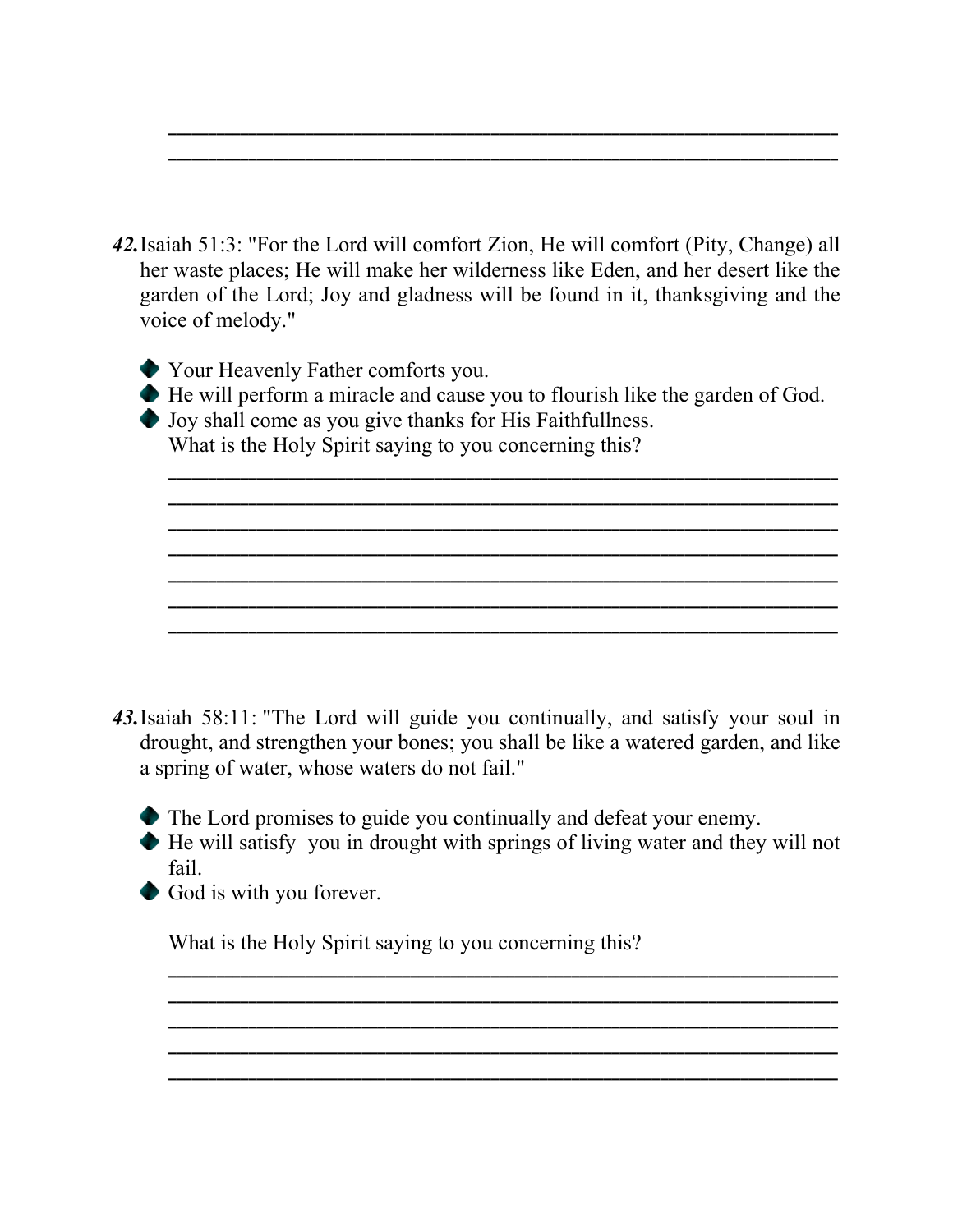

|  | The Lord has plans for you to prosper and succeed. |  |  |  |  |
|--|----------------------------------------------------|--|--|--|--|
|  |                                                    |  |  |  |  |

• Thoughts concerning peace and not of anything evil.

What is the Holy Spirit saying to you concerning this?

45. Jeremiah 33:9: "Then it shall be to Me a name of joy, a praise, and an honor before all nations of the earth, who shall hear all the good that I do to them; they shall fear and tremble for all the goodness and all the prosperity that I provide for  $it."$ 

God loves to advertise His goodness to the nations.

He wants to prosper His people and provide for them.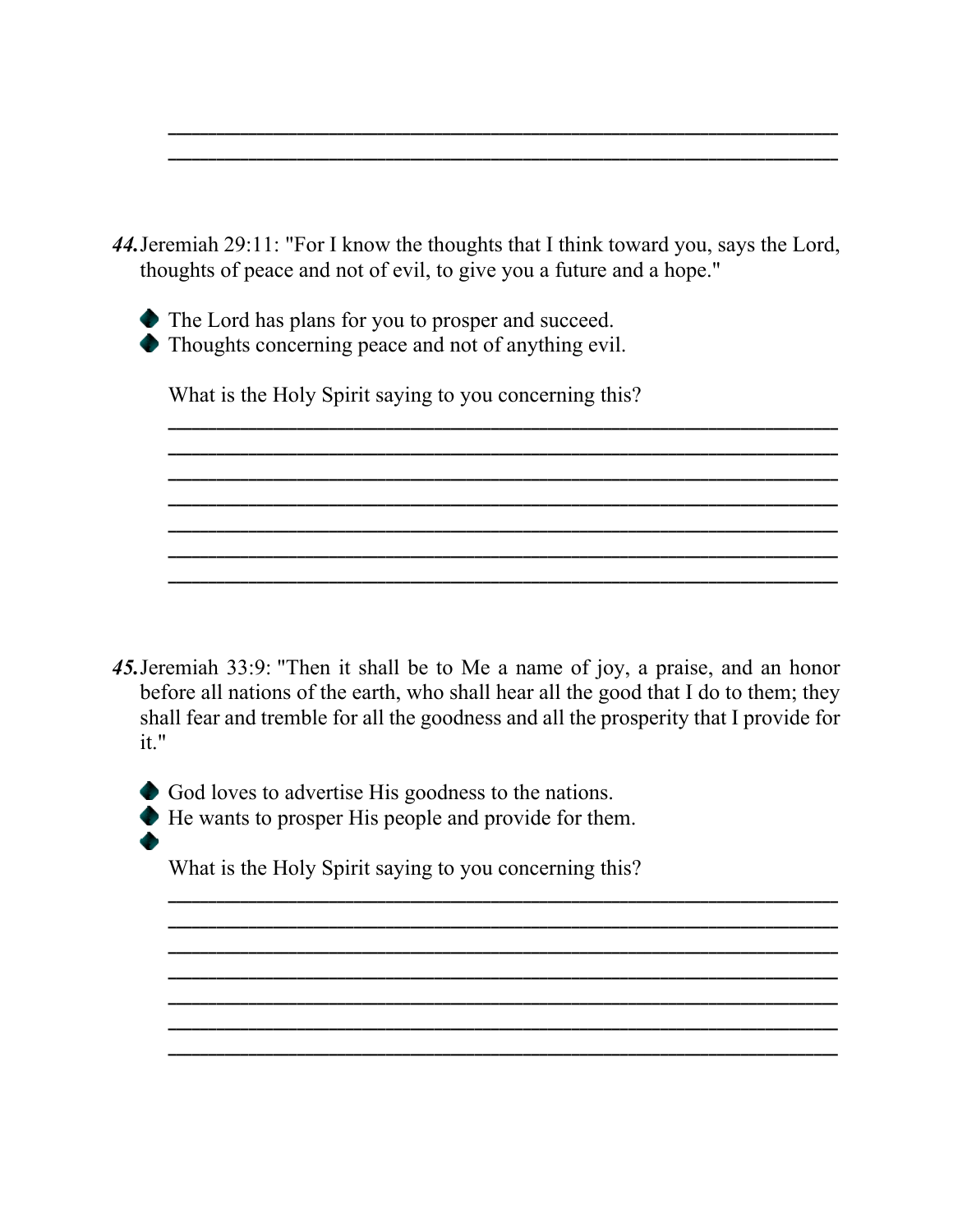*46.*Joel 2:25-26: "So I will restore to you the years that the swarming locust has eaten, the crawling locust, the consuming locust, and the chewing locust... You shall eat in plenty and be satisfied, and praise the name of the Lord your God, Who has dealt wondrously with you; and My people shall never be put to shame."

**\_\_\_\_\_\_\_\_\_\_\_\_\_\_\_\_\_\_\_\_\_\_\_\_\_\_\_\_\_\_\_\_\_\_\_\_\_\_\_\_\_\_\_\_\_\_\_\_\_\_\_\_\_\_\_\_\_\_\_\_\_\_\_\_\_\_\_\_\_\_\_\_\_\_\_\_\_\_\_\_\_\_\_ \_\_\_\_\_\_\_\_\_\_\_\_\_\_\_\_\_\_\_\_\_\_\_\_\_\_\_\_\_\_\_\_\_\_\_\_\_\_\_\_\_\_\_\_\_\_\_\_\_\_\_\_\_\_\_\_\_\_\_\_\_\_\_\_\_\_\_\_\_\_\_\_\_\_\_\_\_\_\_\_\_\_\_ \_\_\_\_\_\_\_\_\_\_\_\_\_\_\_\_\_\_\_\_\_\_\_\_\_\_\_\_\_\_\_\_\_\_\_\_\_\_\_\_\_\_\_\_\_\_\_\_\_\_\_\_\_\_\_\_\_\_\_\_\_\_\_\_\_\_\_\_\_\_\_\_\_\_\_\_\_\_\_\_\_\_\_ \_\_\_\_\_\_\_\_\_\_\_\_\_\_\_\_\_\_\_\_\_\_\_\_\_\_\_\_\_\_\_\_\_\_\_\_\_\_\_\_\_\_\_\_\_\_\_\_\_\_\_\_\_\_\_\_\_\_\_\_\_\_\_\_\_\_\_\_\_\_\_\_\_\_\_\_\_\_\_\_\_\_\_ \_\_\_\_\_\_\_\_\_\_\_\_\_\_\_\_\_\_\_\_\_\_\_\_\_\_\_\_\_\_\_\_\_\_\_\_\_\_\_\_\_\_\_\_\_\_\_\_\_\_\_\_\_\_\_\_\_\_\_\_\_\_\_\_\_\_\_\_\_\_\_\_\_\_\_\_\_\_\_\_\_\_\_ \_\_\_\_\_\_\_\_\_\_\_\_\_\_\_\_\_\_\_\_\_\_\_\_\_\_\_\_\_\_\_\_\_\_\_\_\_\_\_\_\_\_\_\_\_\_\_\_\_\_\_\_\_\_\_\_\_\_\_\_\_\_\_\_\_\_\_\_\_\_\_\_\_\_\_\_\_\_\_\_\_\_\_ \_\_\_\_\_\_\_\_\_\_\_\_\_\_\_\_\_\_\_\_\_\_\_\_\_\_\_\_\_\_\_\_\_\_\_\_\_\_\_\_\_\_\_\_\_\_\_\_\_\_\_\_\_\_\_\_\_\_\_\_\_\_\_\_\_\_\_\_\_\_\_\_\_\_\_\_\_\_\_\_\_\_\_**

- God is a God of restoration.
- He will repay what the enemy has stolen from you.
- $\blacklozenge$  He has dealt WONDERROUSLY with you!
- You will never be put to shame.

What is the Holy Spirit saying to you concerning this?

*47.*Haggai 2:8: "The silver is Mine, and the gold is Mine,' says the Lord of hosts."

Your Father God is rich and owns the precious metals of the earth.

**\_\_\_\_\_\_\_\_\_\_\_\_\_\_\_\_\_\_\_\_\_\_\_\_\_\_\_\_\_\_\_\_\_\_\_\_\_\_\_\_\_\_\_\_\_\_\_\_\_\_\_\_\_\_\_\_\_\_\_\_\_\_\_\_\_\_\_\_\_\_\_\_\_\_\_\_\_\_\_\_\_\_\_ \_\_\_\_\_\_\_\_\_\_\_\_\_\_\_\_\_\_\_\_\_\_\_\_\_\_\_\_\_\_\_\_\_\_\_\_\_\_\_\_\_\_\_\_\_\_\_\_\_\_\_\_\_\_\_\_\_\_\_\_\_\_\_\_\_\_\_\_\_\_\_\_\_\_\_\_\_\_\_\_\_\_\_ \_\_\_\_\_\_\_\_\_\_\_\_\_\_\_\_\_\_\_\_\_\_\_\_\_\_\_\_\_\_\_\_\_\_\_\_\_\_\_\_\_\_\_\_\_\_\_\_\_\_\_\_\_\_\_\_\_\_\_\_\_\_\_\_\_\_\_\_\_\_\_\_\_\_\_\_\_\_\_\_\_\_\_**

**\_\_\_\_\_\_\_\_\_\_\_\_\_\_\_\_\_\_\_\_\_\_\_\_\_\_\_\_\_\_\_\_\_\_\_\_\_\_\_\_\_\_\_\_\_\_\_\_\_\_\_\_\_\_\_\_\_\_\_\_\_\_\_\_\_\_\_\_\_\_\_\_\_\_\_\_\_\_\_\_\_\_\_ \_\_\_\_\_\_\_\_\_\_\_\_\_\_\_\_\_\_\_\_\_\_\_\_\_\_\_\_\_\_\_\_\_\_\_\_\_\_\_\_\_\_\_\_\_\_\_\_\_\_\_\_\_\_\_\_\_\_\_\_\_\_\_\_\_\_\_\_\_\_\_\_\_\_\_\_\_\_\_\_\_\_\_ \_\_\_\_\_\_\_\_\_\_\_\_\_\_\_\_\_\_\_\_\_\_\_\_\_\_\_\_\_\_\_\_\_\_\_\_\_\_\_\_\_\_\_\_\_\_\_\_\_\_\_\_\_\_\_\_\_\_\_\_\_\_\_\_\_\_\_\_\_\_\_\_\_\_\_\_\_\_\_\_\_\_\_**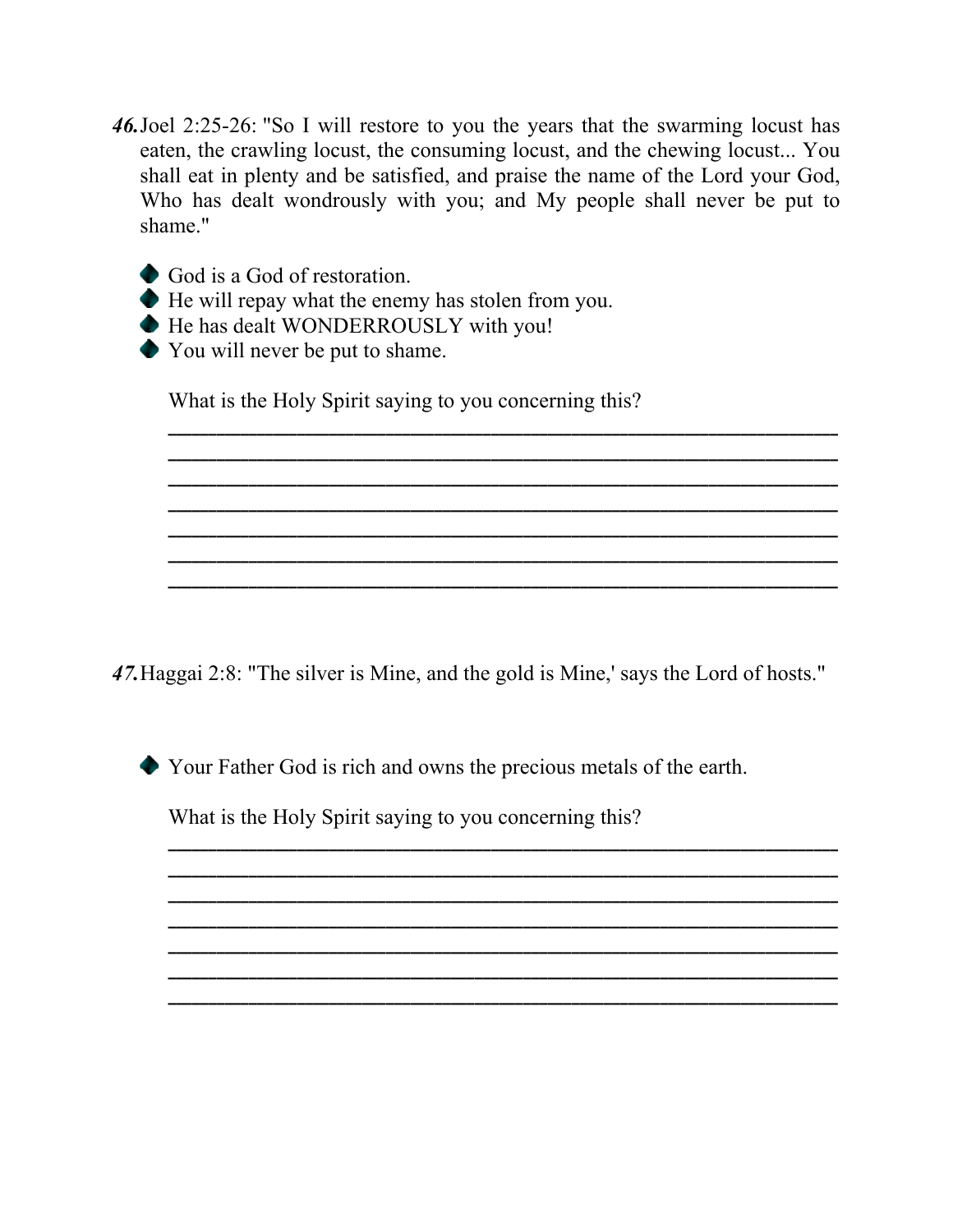*48.*Zechariah 8:12: "For the seed shall be prosperous, the vine shall give its fruit, the ground shall give her increase, and the heavens shall give their dew. I will cause the remnant of this people to possess all these things."

**\_\_\_\_\_\_\_\_\_\_\_\_\_\_\_\_\_\_\_\_\_\_\_\_\_\_\_\_\_\_\_\_\_\_\_\_\_\_\_\_\_\_\_\_\_\_\_\_\_\_\_\_\_\_\_\_\_\_\_\_\_\_\_\_\_\_\_\_\_\_\_\_\_\_\_\_\_\_\_\_\_\_\_ \_\_\_\_\_\_\_\_\_\_\_\_\_\_\_\_\_\_\_\_\_\_\_\_\_\_\_\_\_\_\_\_\_\_\_\_\_\_\_\_\_\_\_\_\_\_\_\_\_\_\_\_\_\_\_\_\_\_\_\_\_\_\_\_\_\_\_\_\_\_\_\_\_\_\_\_\_\_\_\_\_\_\_ \_\_\_\_\_\_\_\_\_\_\_\_\_\_\_\_\_\_\_\_\_\_\_\_\_\_\_\_\_\_\_\_\_\_\_\_\_\_\_\_\_\_\_\_\_\_\_\_\_\_\_\_\_\_\_\_\_\_\_\_\_\_\_\_\_\_\_\_\_\_\_\_\_\_\_\_\_\_\_\_\_\_\_ \_\_\_\_\_\_\_\_\_\_\_\_\_\_\_\_\_\_\_\_\_\_\_\_\_\_\_\_\_\_\_\_\_\_\_\_\_\_\_\_\_\_\_\_\_\_\_\_\_\_\_\_\_\_\_\_\_\_\_\_\_\_\_\_\_\_\_\_\_\_\_\_\_\_\_\_\_\_\_\_\_\_\_ \_\_\_\_\_\_\_\_\_\_\_\_\_\_\_\_\_\_\_\_\_\_\_\_\_\_\_\_\_\_\_\_\_\_\_\_\_\_\_\_\_\_\_\_\_\_\_\_\_\_\_\_\_\_\_\_\_\_\_\_\_\_\_\_\_\_\_\_\_\_\_\_\_\_\_\_\_\_\_\_\_\_\_**

**\_\_\_\_\_\_\_\_\_\_\_\_\_\_\_\_\_\_\_\_\_\_\_\_\_\_\_\_\_\_\_\_\_\_\_\_\_\_\_\_\_\_\_\_\_\_\_\_\_\_\_\_\_\_\_\_\_\_\_\_\_\_\_\_\_\_\_\_\_\_\_\_\_\_\_\_\_\_\_\_\_\_\_**

**\_\_\_\_\_\_\_\_\_\_\_\_\_\_\_\_\_\_\_\_\_\_\_\_\_\_\_\_\_\_\_\_\_\_\_\_\_\_\_\_\_\_\_\_\_\_\_\_\_\_\_\_\_\_\_\_\_\_\_\_\_\_\_\_\_\_\_\_\_\_\_\_\_\_\_\_\_\_\_\_\_\_\_ \_\_\_\_\_\_\_\_\_\_\_\_\_\_\_\_\_\_\_\_\_\_\_\_\_\_\_\_\_\_\_\_\_\_\_\_\_\_\_\_\_\_\_\_\_\_\_\_\_\_\_\_\_\_\_\_\_\_\_\_\_\_\_\_\_\_\_\_\_\_\_\_\_\_\_\_\_\_\_\_\_\_\_ \_\_\_\_\_\_\_\_\_\_\_\_\_\_\_\_\_\_\_\_\_\_\_\_\_\_\_\_\_\_\_\_\_\_\_\_\_\_\_\_\_\_\_\_\_\_\_\_\_\_\_\_\_\_\_\_\_\_\_\_\_\_\_\_\_\_\_\_\_\_\_\_\_\_\_\_\_\_\_\_\_\_\_ \_\_\_\_\_\_\_\_\_\_\_\_\_\_\_\_\_\_\_\_\_\_\_\_\_\_\_\_\_\_\_\_\_\_\_\_\_\_\_\_\_\_\_\_\_\_\_\_\_\_\_\_\_\_\_\_\_\_\_\_\_\_\_\_\_\_\_\_\_\_\_\_\_\_\_\_\_\_\_\_\_\_\_ \_\_\_\_\_\_\_\_\_\_\_\_\_\_\_\_\_\_\_\_\_\_\_\_\_\_\_\_\_\_\_\_\_\_\_\_\_\_\_\_\_\_\_\_\_\_\_\_\_\_\_\_\_\_\_\_\_\_\_\_\_\_\_\_\_\_\_\_\_\_\_\_\_\_\_\_\_\_\_\_\_\_\_ \_\_\_\_\_\_\_\_\_\_\_\_\_\_\_\_\_\_\_\_\_\_\_\_\_\_\_\_\_\_\_\_\_\_\_\_\_\_\_\_\_\_\_\_\_\_\_\_\_\_\_\_\_\_\_\_\_\_\_\_\_\_\_\_\_\_\_\_\_\_\_\_\_\_\_\_\_\_\_\_\_\_\_ \_\_\_\_\_\_\_\_\_\_\_\_\_\_\_\_\_\_\_\_\_\_\_\_\_\_\_\_\_\_\_\_\_\_\_\_\_\_\_\_\_\_\_\_\_\_\_\_\_\_\_\_\_\_\_\_\_\_\_\_\_\_\_\_\_\_\_\_\_\_\_\_\_\_\_\_\_\_\_\_\_\_\_**



You are to increase in every way.

What is the Holy Spirit saying to you concerning this?

*49.*Malachi 4:2: "But to you who fear My name (worship-reverence) the Sun of Righteousness shall arise with healing in His wings; and you shall go out and grow fat like stall-fed calves."

◆ Fear the Lord and healing is coming.

- *50.*Matthew 6:33: "But seek first the kingdom of God and His righteousness, and all these things shall be added to you."
	- Seek God's Kingdom first and you will see all your needs and wants provided for.
	- He is righteous and you are to seek His righteousness with all your heart.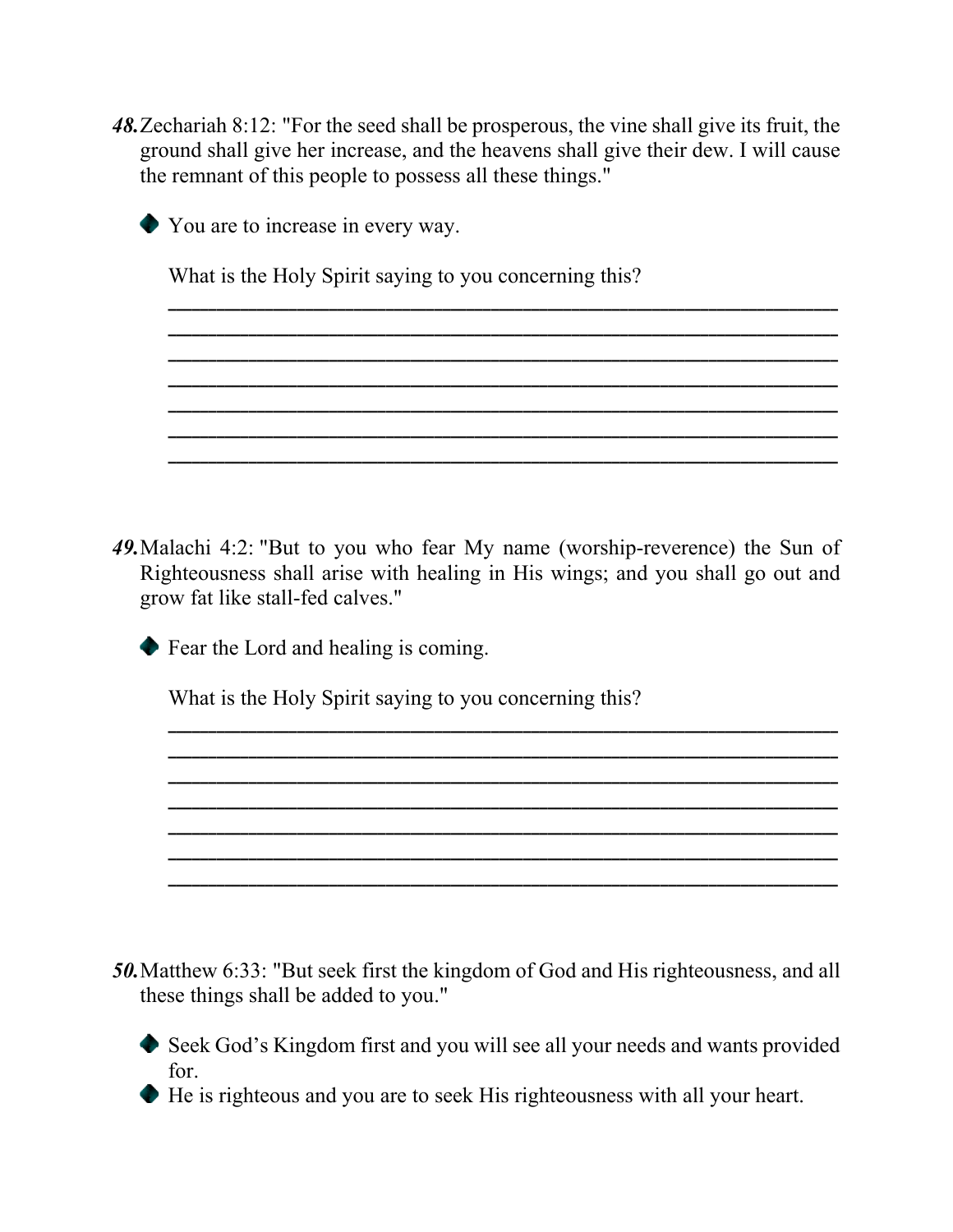He will never let you down as you continually seek Him.

What is the Holy Spirit saying to you concerning this?

*51.*Matthew 7:11: "If you then, being evil, know how to give good gifts to your children, how much more will your Father who is in heaven give good things to those who ask Him!"

**\_\_\_\_\_\_\_\_\_\_\_\_\_\_\_\_\_\_\_\_\_\_\_\_\_\_\_\_\_\_\_\_\_\_\_\_\_\_\_\_\_\_\_\_\_\_\_\_\_\_\_\_\_\_\_\_\_\_\_\_\_\_\_\_\_\_\_\_\_\_\_\_\_\_\_\_\_\_\_\_\_\_\_ \_\_\_\_\_\_\_\_\_\_\_\_\_\_\_\_\_\_\_\_\_\_\_\_\_\_\_\_\_\_\_\_\_\_\_\_\_\_\_\_\_\_\_\_\_\_\_\_\_\_\_\_\_\_\_\_\_\_\_\_\_\_\_\_\_\_\_\_\_\_\_\_\_\_\_\_\_\_\_\_\_\_\_ \_\_\_\_\_\_\_\_\_\_\_\_\_\_\_\_\_\_\_\_\_\_\_\_\_\_\_\_\_\_\_\_\_\_\_\_\_\_\_\_\_\_\_\_\_\_\_\_\_\_\_\_\_\_\_\_\_\_\_\_\_\_\_\_\_\_\_\_\_\_\_\_\_\_\_\_\_\_\_\_\_\_\_ \_\_\_\_\_\_\_\_\_\_\_\_\_\_\_\_\_\_\_\_\_\_\_\_\_\_\_\_\_\_\_\_\_\_\_\_\_\_\_\_\_\_\_\_\_\_\_\_\_\_\_\_\_\_\_\_\_\_\_\_\_\_\_\_\_\_\_\_\_\_\_\_\_\_\_\_\_\_\_\_\_\_\_ \_\_\_\_\_\_\_\_\_\_\_\_\_\_\_\_\_\_\_\_\_\_\_\_\_\_\_\_\_\_\_\_\_\_\_\_\_\_\_\_\_\_\_\_\_\_\_\_\_\_\_\_\_\_\_\_\_\_\_\_\_\_\_\_\_\_\_\_\_\_\_\_\_\_\_\_\_\_\_\_\_\_\_ \_\_\_\_\_\_\_\_\_\_\_\_\_\_\_\_\_\_\_\_\_\_\_\_\_\_\_\_\_\_\_\_\_\_\_\_\_\_\_\_\_\_\_\_\_\_\_\_\_\_\_\_\_\_\_\_\_\_\_\_\_\_\_\_\_\_\_\_\_\_\_\_\_\_\_\_\_\_\_\_\_\_\_ \_\_\_\_\_\_\_\_\_\_\_\_\_\_\_\_\_\_\_\_\_\_\_\_\_\_\_\_\_\_\_\_\_\_\_\_\_\_\_\_\_\_\_\_\_\_\_\_\_\_\_\_\_\_\_\_\_\_\_\_\_\_\_\_\_\_\_\_\_\_\_\_\_\_\_\_\_\_\_\_\_\_\_**

**\_\_\_\_\_\_\_\_\_\_\_\_\_\_\_\_\_\_\_\_\_\_\_\_\_\_\_\_\_\_\_\_\_\_\_\_\_\_\_\_\_\_\_\_\_\_\_\_\_\_\_\_\_\_\_\_\_\_\_\_\_\_\_\_\_\_\_\_\_\_\_\_\_\_\_\_\_\_\_\_\_\_\_ \_\_\_\_\_\_\_\_\_\_\_\_\_\_\_\_\_\_\_\_\_\_\_\_\_\_\_\_\_\_\_\_\_\_\_\_\_\_\_\_\_\_\_\_\_\_\_\_\_\_\_\_\_\_\_\_\_\_\_\_\_\_\_\_\_\_\_\_\_\_\_\_\_\_\_\_\_\_\_\_\_\_\_**

**\_\_\_\_\_\_\_\_\_\_\_\_\_\_\_\_\_\_\_\_\_\_\_\_\_\_\_\_\_\_\_\_\_\_\_\_\_\_\_\_\_\_\_\_\_\_\_\_\_\_\_\_\_\_\_\_\_\_\_\_\_\_\_\_\_\_\_\_\_\_\_\_\_\_\_\_\_\_\_\_\_\_\_ \_\_\_\_\_\_\_\_\_\_\_\_\_\_\_\_\_\_\_\_\_\_\_\_\_\_\_\_\_\_\_\_\_\_\_\_\_\_\_\_\_\_\_\_\_\_\_\_\_\_\_\_\_\_\_\_\_\_\_\_\_\_\_\_\_\_\_\_\_\_\_\_\_\_\_\_\_\_\_\_\_\_\_ \_\_\_\_\_\_\_\_\_\_\_\_\_\_\_\_\_\_\_\_\_\_\_\_\_\_\_\_\_\_\_\_\_\_\_\_\_\_\_\_\_\_\_\_\_\_\_\_\_\_\_\_\_\_\_\_\_\_\_\_\_\_\_\_\_\_\_\_\_\_\_\_\_\_\_\_\_\_\_\_\_\_\_ \_\_\_\_\_\_\_\_\_\_\_\_\_\_\_\_\_\_\_\_\_\_\_\_\_\_\_\_\_\_\_\_\_\_\_\_\_\_\_\_\_\_\_\_\_\_\_\_\_\_\_\_\_\_\_\_\_\_\_\_\_\_\_\_\_\_\_\_\_\_\_\_\_\_\_\_\_\_\_\_\_\_\_**

**\_\_\_\_\_\_\_\_\_\_\_\_\_\_\_\_\_\_\_\_\_\_\_\_\_\_\_\_\_\_\_\_\_\_\_\_\_\_\_\_\_\_\_\_\_\_\_\_\_\_\_\_\_\_\_\_\_\_\_\_\_\_\_\_\_\_\_\_\_\_\_\_\_\_\_\_\_\_\_\_\_\_\_**

Your Heavenly Father loves you and wants to give you good gifts. There is no earthly father that exceeds the Heavenly Father in giving.

What is the Holy Spirit saying to you concerning this?

*52.*Mark 10:28-30: "Then Peter began to say to Him, "See, we have left all and followed You." So Jesus answered and said, "Assuredly, I say to you, there IS no one who has left house or brothers or sisters or father or mother or wife or children or lands, for My sake and the gospel's, who shall not receive a hundredfold now in this time — houses and brothers and sisters and mothers and children and lands, with persecutions — and in the age to come, eternal life."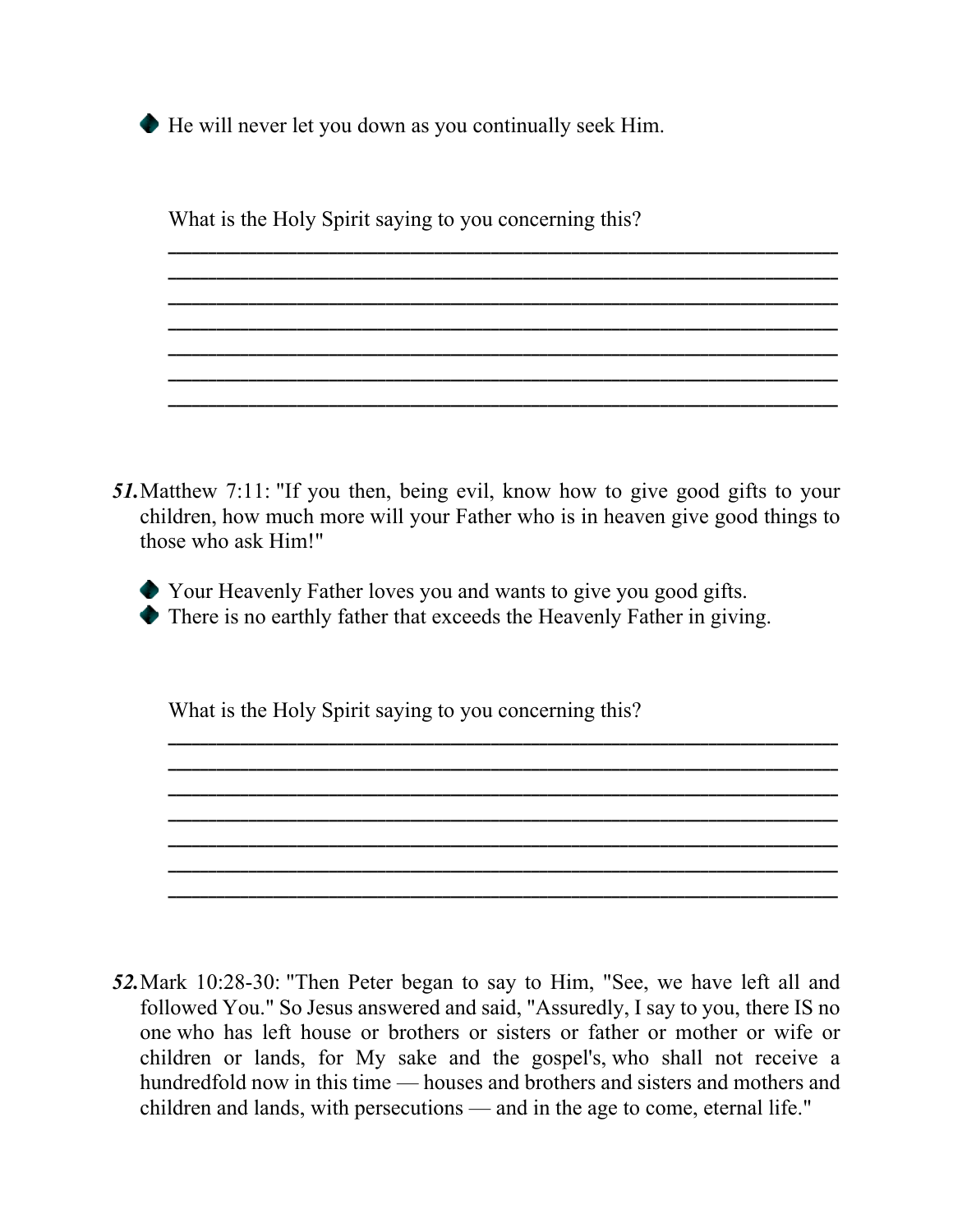

 $\bullet$  In this life you will receive a hundredfold in this time we live in

Persecutions as well, will come for this abundance and reward that you receive in this present life.

**\_\_\_\_\_\_\_\_\_\_\_\_\_\_\_\_\_\_\_\_\_\_\_\_\_\_\_\_\_\_\_\_\_\_\_\_\_\_\_\_\_\_\_\_\_\_\_\_\_\_\_\_\_\_\_\_\_\_\_\_\_\_\_\_\_\_\_\_\_\_\_\_\_\_\_\_\_\_\_\_\_\_\_ \_\_\_\_\_\_\_\_\_\_\_\_\_\_\_\_\_\_\_\_\_\_\_\_\_\_\_\_\_\_\_\_\_\_\_\_\_\_\_\_\_\_\_\_\_\_\_\_\_\_\_\_\_\_\_\_\_\_\_\_\_\_\_\_\_\_\_\_\_\_\_\_\_\_\_\_\_\_\_\_\_\_\_ \_\_\_\_\_\_\_\_\_\_\_\_\_\_\_\_\_\_\_\_\_\_\_\_\_\_\_\_\_\_\_\_\_\_\_\_\_\_\_\_\_\_\_\_\_\_\_\_\_\_\_\_\_\_\_\_\_\_\_\_\_\_\_\_\_\_\_\_\_\_\_\_\_\_\_\_\_\_\_\_\_\_\_ \_\_\_\_\_\_\_\_\_\_\_\_\_\_\_\_\_\_\_\_\_\_\_\_\_\_\_\_\_\_\_\_\_\_\_\_\_\_\_\_\_\_\_\_\_\_\_\_\_\_\_\_\_\_\_\_\_\_\_\_\_\_\_\_\_\_\_\_\_\_\_\_\_\_\_\_\_\_\_\_\_\_\_ \_\_\_\_\_\_\_\_\_\_\_\_\_\_\_\_\_\_\_\_\_\_\_\_\_\_\_\_\_\_\_\_\_\_\_\_\_\_\_\_\_\_\_\_\_\_\_\_\_\_\_\_\_\_\_\_\_\_\_\_\_\_\_\_\_\_\_\_\_\_\_\_\_\_\_\_\_\_\_\_\_\_\_ \_\_\_\_\_\_\_\_\_\_\_\_\_\_\_\_\_\_\_\_\_\_\_\_\_\_\_\_\_\_\_\_\_\_\_\_\_\_\_\_\_\_\_\_\_\_\_\_\_\_\_\_\_\_\_\_\_\_\_\_\_\_\_\_\_\_\_\_\_\_\_\_\_\_\_\_\_\_\_\_\_\_\_ \_\_\_\_\_\_\_\_\_\_\_\_\_\_\_\_\_\_\_\_\_\_\_\_\_\_\_\_\_\_\_\_\_\_\_\_\_\_\_\_\_\_\_\_\_\_\_\_\_\_\_\_\_\_\_\_\_\_\_\_\_\_\_\_\_\_\_\_\_\_\_\_\_\_\_\_\_\_\_\_\_\_\_**

What is the Holy Spirit saying to you concerning this?

*53.*Luke 6:38: Jesus said; "Give, and it will be given to you: good measure, pressed down, shaken together, and running over will be put into your bosom. For with the same measure that you use, it will be measured back to you."



God has not forgotten all the gifts you have given.

He will reward you according to how you have measured it out.

Always be generous and then you will be running over in the blessings that come to you.

**\_\_\_\_\_\_\_\_\_\_\_\_\_\_\_\_\_\_\_\_\_\_\_\_\_\_\_\_\_\_\_\_\_\_\_\_\_\_\_\_\_\_\_\_\_\_\_\_\_\_\_\_\_\_\_\_\_\_\_\_\_\_\_\_\_\_\_\_\_\_\_\_\_\_\_\_\_\_\_\_\_\_\_**

**\_\_\_\_\_\_\_\_\_\_\_\_\_\_\_\_\_\_\_\_\_\_\_\_\_\_\_\_\_\_\_\_\_\_\_\_\_\_\_\_\_\_\_\_\_\_\_\_\_\_\_\_\_\_\_\_\_\_\_\_\_\_\_\_\_\_\_\_\_\_\_\_\_\_\_\_\_\_\_\_\_\_\_ \_\_\_\_\_\_\_\_\_\_\_\_\_\_\_\_\_\_\_\_\_\_\_\_\_\_\_\_\_\_\_\_\_\_\_\_\_\_\_\_\_\_\_\_\_\_\_\_\_\_\_\_\_\_\_\_\_\_\_\_\_\_\_\_\_\_\_\_\_\_\_\_\_\_\_\_\_\_\_\_\_\_\_ \_\_\_\_\_\_\_\_\_\_\_\_\_\_\_\_\_\_\_\_\_\_\_\_\_\_\_\_\_\_\_\_\_\_\_\_\_\_\_\_\_\_\_\_\_\_\_\_\_\_\_\_\_\_\_\_\_\_\_\_\_\_\_\_\_\_\_\_\_\_\_\_\_\_\_\_\_\_\_\_\_\_\_ \_\_\_\_\_\_\_\_\_\_\_\_\_\_\_\_\_\_\_\_\_\_\_\_\_\_\_\_\_\_\_\_\_\_\_\_\_\_\_\_\_\_\_\_\_\_\_\_\_\_\_\_\_\_\_\_\_\_\_\_\_\_\_\_\_\_\_\_\_\_\_\_\_\_\_\_\_\_\_\_\_\_\_ \_\_\_\_\_\_\_\_\_\_\_\_\_\_\_\_\_\_\_\_\_\_\_\_\_\_\_\_\_\_\_\_\_\_\_\_\_\_\_\_\_\_\_\_\_\_\_\_\_\_\_\_\_\_\_\_\_\_\_\_\_\_\_\_\_\_\_\_\_\_\_\_\_\_\_\_\_\_\_\_\_\_\_**

**\_\_\_\_\_\_\_\_\_\_\_\_\_\_\_\_\_\_\_\_\_\_\_\_\_\_\_\_\_\_\_\_\_\_\_\_\_\_\_\_\_\_\_\_\_\_\_\_\_\_\_\_\_\_\_\_\_\_\_\_\_\_\_\_\_\_\_\_\_\_\_\_\_\_\_\_\_\_\_\_\_\_\_**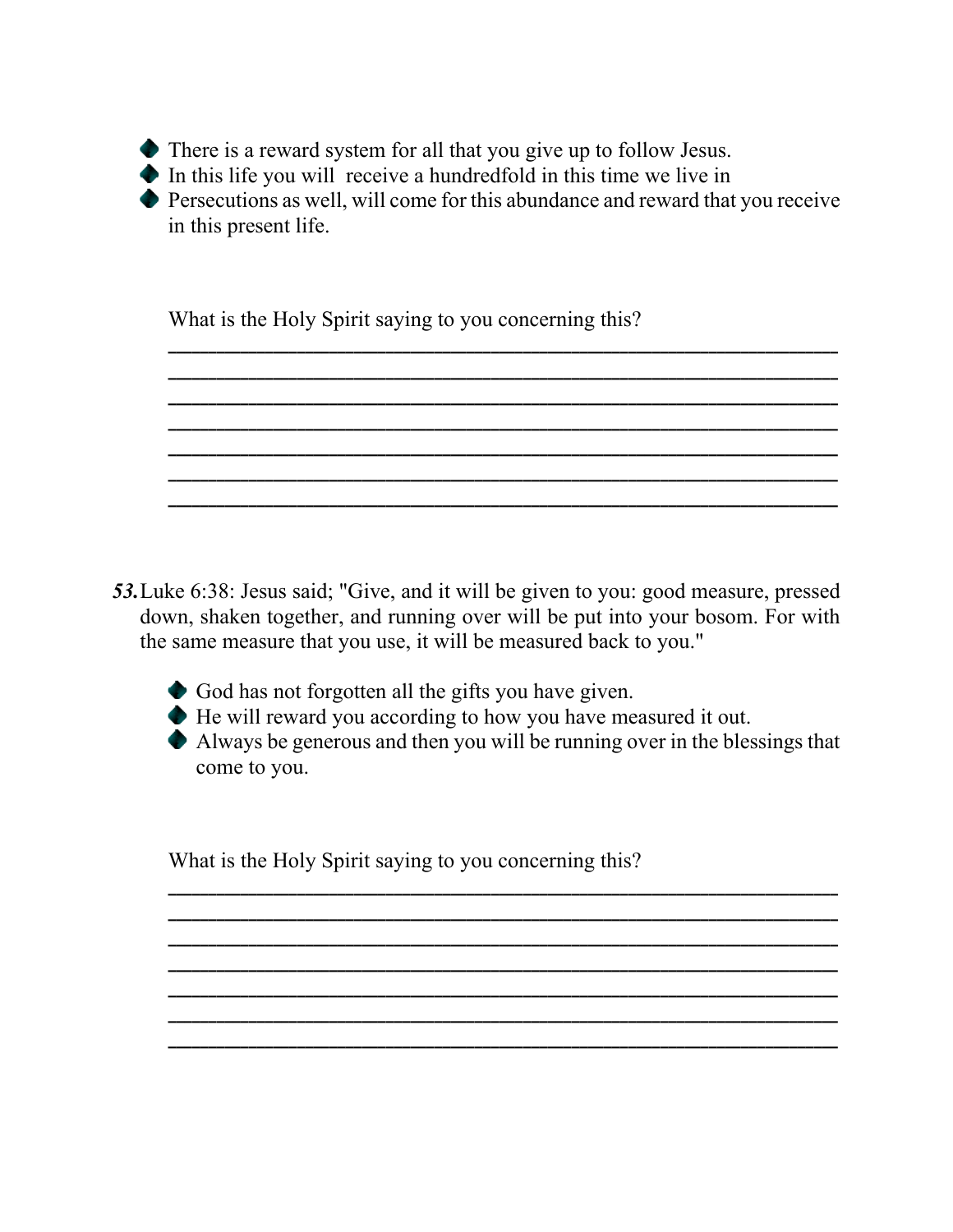*54.*Luke 12:32 "Do not fear, little flock, for it is your Father's good pleasure to give you the kingdom."

**\_\_\_\_\_\_\_\_\_\_\_\_\_\_\_\_\_\_\_\_\_\_\_\_\_\_\_\_\_\_\_\_\_\_\_\_\_\_\_\_\_\_\_\_\_\_\_\_\_\_\_\_\_\_\_\_\_\_\_\_\_\_\_\_\_\_\_\_\_\_\_\_\_\_\_\_\_\_\_\_\_\_\_ \_\_\_\_\_\_\_\_\_\_\_\_\_\_\_\_\_\_\_\_\_\_\_\_\_\_\_\_\_\_\_\_\_\_\_\_\_\_\_\_\_\_\_\_\_\_\_\_\_\_\_\_\_\_\_\_\_\_\_\_\_\_\_\_\_\_\_\_\_\_\_\_\_\_\_\_\_\_\_\_\_\_\_ \_\_\_\_\_\_\_\_\_\_\_\_\_\_\_\_\_\_\_\_\_\_\_\_\_\_\_\_\_\_\_\_\_\_\_\_\_\_\_\_\_\_\_\_\_\_\_\_\_\_\_\_\_\_\_\_\_\_\_\_\_\_\_\_\_\_\_\_\_\_\_\_\_\_\_\_\_\_\_\_\_\_\_ \_\_\_\_\_\_\_\_\_\_\_\_\_\_\_\_\_\_\_\_\_\_\_\_\_\_\_\_\_\_\_\_\_\_\_\_\_\_\_\_\_\_\_\_\_\_\_\_\_\_\_\_\_\_\_\_\_\_\_\_\_\_\_\_\_\_\_\_\_\_\_\_\_\_\_\_\_\_\_\_\_\_\_ \_\_\_\_\_\_\_\_\_\_\_\_\_\_\_\_\_\_\_\_\_\_\_\_\_\_\_\_\_\_\_\_\_\_\_\_\_\_\_\_\_\_\_\_\_\_\_\_\_\_\_\_\_\_\_\_\_\_\_\_\_\_\_\_\_\_\_\_\_\_\_\_\_\_\_\_\_\_\_\_\_\_\_ \_\_\_\_\_\_\_\_\_\_\_\_\_\_\_\_\_\_\_\_\_\_\_\_\_\_\_\_\_\_\_\_\_\_\_\_\_\_\_\_\_\_\_\_\_\_\_\_\_\_\_\_\_\_\_\_\_\_\_\_\_\_\_\_\_\_\_\_\_\_\_\_\_\_\_\_\_\_\_\_\_\_\_ \_\_\_\_\_\_\_\_\_\_\_\_\_\_\_\_\_\_\_\_\_\_\_\_\_\_\_\_\_\_\_\_\_\_\_\_\_\_\_\_\_\_\_\_\_\_\_\_\_\_\_\_\_\_\_\_\_\_\_\_\_\_\_\_\_\_\_\_\_\_\_\_\_\_\_\_\_\_\_\_\_\_\_**

- 
- God desires to give you the Kingdom.
- He is excited for the provision that is coming to you.
- ◆ Do not fear. You are going to see your deliverance.

What is the Holy Spirit saying to you concerning this?

*55.*John 8:32: "And you shall know the truth, and the truth shall make you free."

**\_\_\_\_\_\_\_\_\_\_\_\_\_\_\_\_\_\_\_\_\_\_\_\_\_\_\_\_\_\_\_\_\_\_\_\_\_\_\_\_\_\_\_\_\_\_\_\_\_\_\_\_\_\_\_\_\_\_\_\_\_\_\_\_\_\_\_\_\_\_\_\_\_\_\_\_\_\_\_\_\_\_\_ \_\_\_\_\_\_\_\_\_\_\_\_\_\_\_\_\_\_\_\_\_\_\_\_\_\_\_\_\_\_\_\_\_\_\_\_\_\_\_\_\_\_\_\_\_\_\_\_\_\_\_\_\_\_\_\_\_\_\_\_\_\_\_\_\_\_\_\_\_\_\_\_\_\_\_\_\_\_\_\_\_\_\_ \_\_\_\_\_\_\_\_\_\_\_\_\_\_\_\_\_\_\_\_\_\_\_\_\_\_\_\_\_\_\_\_\_\_\_\_\_\_\_\_\_\_\_\_\_\_\_\_\_\_\_\_\_\_\_\_\_\_\_\_\_\_\_\_\_\_\_\_\_\_\_\_\_\_\_\_\_\_\_\_\_\_\_ \_\_\_\_\_\_\_\_\_\_\_\_\_\_\_\_\_\_\_\_\_\_\_\_\_\_\_\_\_\_\_\_\_\_\_\_\_\_\_\_\_\_\_\_\_\_\_\_\_\_\_\_\_\_\_\_\_\_\_\_\_\_\_\_\_\_\_\_\_\_\_\_\_\_\_\_\_\_\_\_\_\_\_ \_\_\_\_\_\_\_\_\_\_\_\_\_\_\_\_\_\_\_\_\_\_\_\_\_\_\_\_\_\_\_\_\_\_\_\_\_\_\_\_\_\_\_\_\_\_\_\_\_\_\_\_\_\_\_\_\_\_\_\_\_\_\_\_\_\_\_\_\_\_\_\_\_\_\_\_\_\_\_\_\_\_\_**

**\_\_\_\_\_\_\_\_\_\_\_\_\_\_\_\_\_\_\_\_\_\_\_\_\_\_\_\_\_\_\_\_\_\_\_\_\_\_\_\_\_\_\_\_\_\_\_\_\_\_\_\_\_\_\_\_\_\_\_\_\_\_\_\_\_\_\_\_\_\_\_\_\_\_\_\_\_\_\_\_\_\_\_**

**\_\_\_\_\_\_\_\_\_\_\_\_\_\_\_\_\_\_\_\_\_\_\_\_\_\_\_\_\_\_\_\_\_\_\_\_\_\_\_\_\_\_\_\_\_\_\_\_\_\_\_\_\_\_\_\_\_\_\_\_\_\_\_\_\_\_\_\_\_\_\_\_\_\_\_\_\_\_\_\_\_\_\_**

Let the truth of God rule and reign in your life. Truth will set you free from any bondage.

What is the Holy Spirit saying to you concerning this?

*56.*John 10:10: "The thief does not come except to steal, and to kill, and to destroy. I (Jesus) have come that they may have life, and that they may have it more abundantly."

 $\bullet$  It is time to label the enemy by his fruit. And his mission He only wishes to destroy you as a child of God.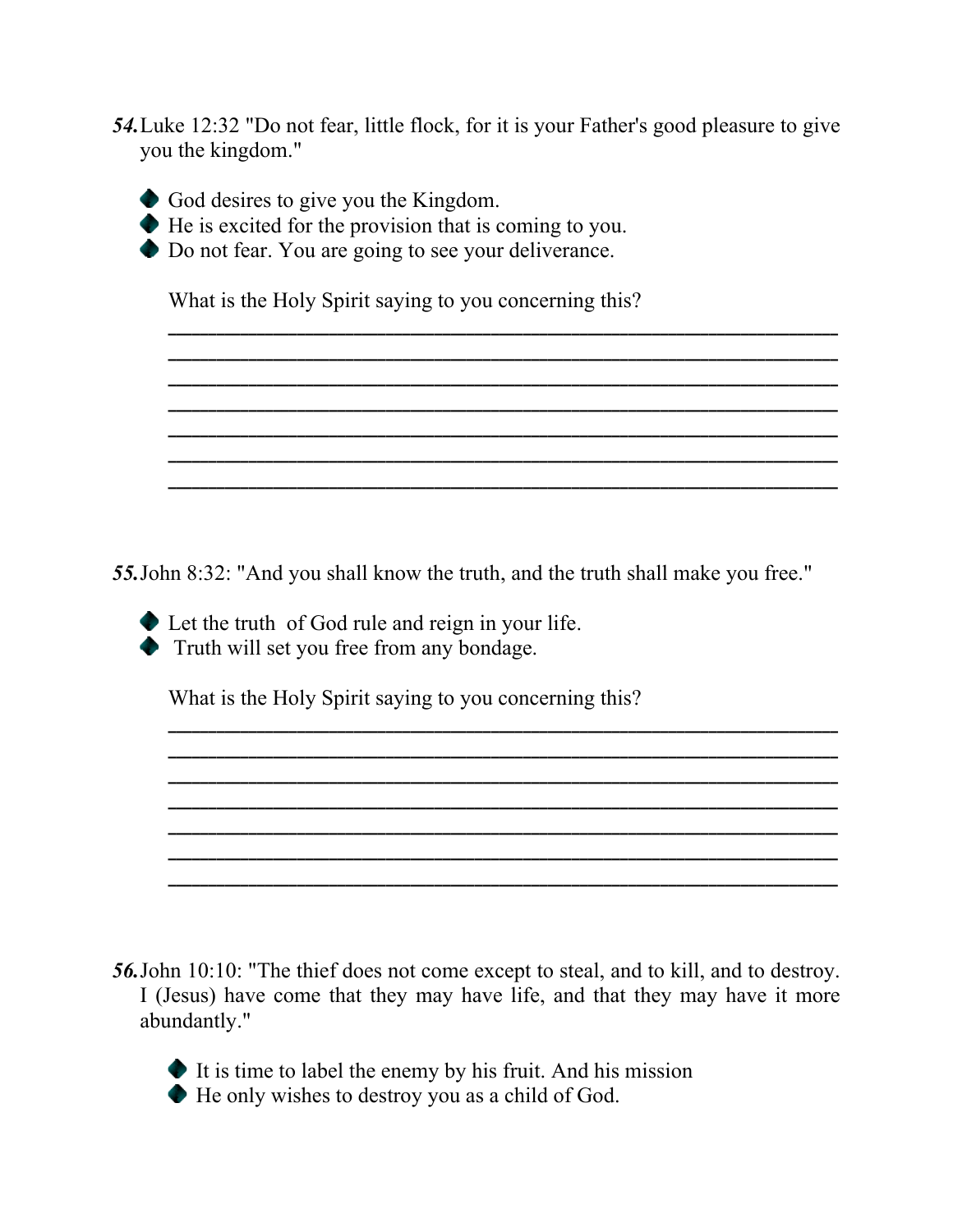The father God has sent Jesus to give you life and this life more abundantly.

**\_\_\_\_\_\_\_\_\_\_\_\_\_\_\_\_\_\_\_\_\_\_\_\_\_\_\_\_\_\_\_\_\_\_\_\_\_\_\_\_\_\_\_\_\_\_\_\_\_\_\_\_\_\_\_\_\_\_\_\_\_\_\_\_\_\_\_\_\_\_\_\_\_\_\_\_\_\_\_\_\_\_\_ \_\_\_\_\_\_\_\_\_\_\_\_\_\_\_\_\_\_\_\_\_\_\_\_\_\_\_\_\_\_\_\_\_\_\_\_\_\_\_\_\_\_\_\_\_\_\_\_\_\_\_\_\_\_\_\_\_\_\_\_\_\_\_\_\_\_\_\_\_\_\_\_\_\_\_\_\_\_\_\_\_\_\_ \_\_\_\_\_\_\_\_\_\_\_\_\_\_\_\_\_\_\_\_\_\_\_\_\_\_\_\_\_\_\_\_\_\_\_\_\_\_\_\_\_\_\_\_\_\_\_\_\_\_\_\_\_\_\_\_\_\_\_\_\_\_\_\_\_\_\_\_\_\_\_\_\_\_\_\_\_\_\_\_\_\_\_ \_\_\_\_\_\_\_\_\_\_\_\_\_\_\_\_\_\_\_\_\_\_\_\_\_\_\_\_\_\_\_\_\_\_\_\_\_\_\_\_\_\_\_\_\_\_\_\_\_\_\_\_\_\_\_\_\_\_\_\_\_\_\_\_\_\_\_\_\_\_\_\_\_\_\_\_\_\_\_\_\_\_\_ \_\_\_\_\_\_\_\_\_\_\_\_\_\_\_\_\_\_\_\_\_\_\_\_\_\_\_\_\_\_\_\_\_\_\_\_\_\_\_\_\_\_\_\_\_\_\_\_\_\_\_\_\_\_\_\_\_\_\_\_\_\_\_\_\_\_\_\_\_\_\_\_\_\_\_\_\_\_\_\_\_\_\_ \_\_\_\_\_\_\_\_\_\_\_\_\_\_\_\_\_\_\_\_\_\_\_\_\_\_\_\_\_\_\_\_\_\_\_\_\_\_\_\_\_\_\_\_\_\_\_\_\_\_\_\_\_\_\_\_\_\_\_\_\_\_\_\_\_\_\_\_\_\_\_\_\_\_\_\_\_\_\_\_\_\_\_ \_\_\_\_\_\_\_\_\_\_\_\_\_\_\_\_\_\_\_\_\_\_\_\_\_\_\_\_\_\_\_\_\_\_\_\_\_\_\_\_\_\_\_\_\_\_\_\_\_\_\_\_\_\_\_\_\_\_\_\_\_\_\_\_\_\_\_\_\_\_\_\_\_\_\_\_\_\_\_\_\_\_\_**

Jesus' mission included abundant life.

What is the Holy Spirit saying to you concerning this?

*57.*John 16:23-24: "And in that day you will ask Me nothing. Most assuredly, I say to you, whatever you ask the Father in My name He will give you. Until now you have asked nothing in My name. Ask, and you will receive, that your joy may be full."



Jesus clearly says that we can ask anything and we will receive it. You receive so that your joy can be full.

**\_\_\_\_\_\_\_\_\_\_\_\_\_\_\_\_\_\_\_\_\_\_\_\_\_\_\_\_\_\_\_\_\_\_\_\_\_\_\_\_\_\_\_\_\_\_\_\_\_\_\_\_\_\_\_\_\_\_\_\_\_\_\_\_\_\_\_\_\_\_\_\_\_\_\_\_\_\_\_\_\_\_\_ \_\_\_\_\_\_\_\_\_\_\_\_\_\_\_\_\_\_\_\_\_\_\_\_\_\_\_\_\_\_\_\_\_\_\_\_\_\_\_\_\_\_\_\_\_\_\_\_\_\_\_\_\_\_\_\_\_\_\_\_\_\_\_\_\_\_\_\_\_\_\_\_\_\_\_\_\_\_\_\_\_\_\_ \_\_\_\_\_\_\_\_\_\_\_\_\_\_\_\_\_\_\_\_\_\_\_\_\_\_\_\_\_\_\_\_\_\_\_\_\_\_\_\_\_\_\_\_\_\_\_\_\_\_\_\_\_\_\_\_\_\_\_\_\_\_\_\_\_\_\_\_\_\_\_\_\_\_\_\_\_\_\_\_\_\_\_ \_\_\_\_\_\_\_\_\_\_\_\_\_\_\_\_\_\_\_\_\_\_\_\_\_\_\_\_\_\_\_\_\_\_\_\_\_\_\_\_\_\_\_\_\_\_\_\_\_\_\_\_\_\_\_\_\_\_\_\_\_\_\_\_\_\_\_\_\_\_\_\_\_\_\_\_\_\_\_\_\_\_\_ \_\_\_\_\_\_\_\_\_\_\_\_\_\_\_\_\_\_\_\_\_\_\_\_\_\_\_\_\_\_\_\_\_\_\_\_\_\_\_\_\_\_\_\_\_\_\_\_\_\_\_\_\_\_\_\_\_\_\_\_\_\_\_\_\_\_\_\_\_\_\_\_\_\_\_\_\_\_\_\_\_\_\_ \_\_\_\_\_\_\_\_\_\_\_\_\_\_\_\_\_\_\_\_\_\_\_\_\_\_\_\_\_\_\_\_\_\_\_\_\_\_\_\_\_\_\_\_\_\_\_\_\_\_\_\_\_\_\_\_\_\_\_\_\_\_\_\_\_\_\_\_\_\_\_\_\_\_\_\_\_\_\_\_\_\_\_ \_\_\_\_\_\_\_\_\_\_\_\_\_\_\_\_\_\_\_\_\_\_\_\_\_\_\_\_\_\_\_\_\_\_\_\_\_\_\_\_\_\_\_\_\_\_\_\_\_\_\_\_\_\_\_\_\_\_\_\_\_\_\_\_\_\_\_\_\_\_\_\_\_\_\_\_\_\_\_\_\_\_\_**

What is the Holy Spirit saying to you concerning this?

*58.*Romans 8:16-17: "The Spirit Himself bears witness with our spirit that we are children of God, and if children, then heirs--heirs of God and joint heirs with Christ, if indeed we suffer with Him, that we may also be glorified together."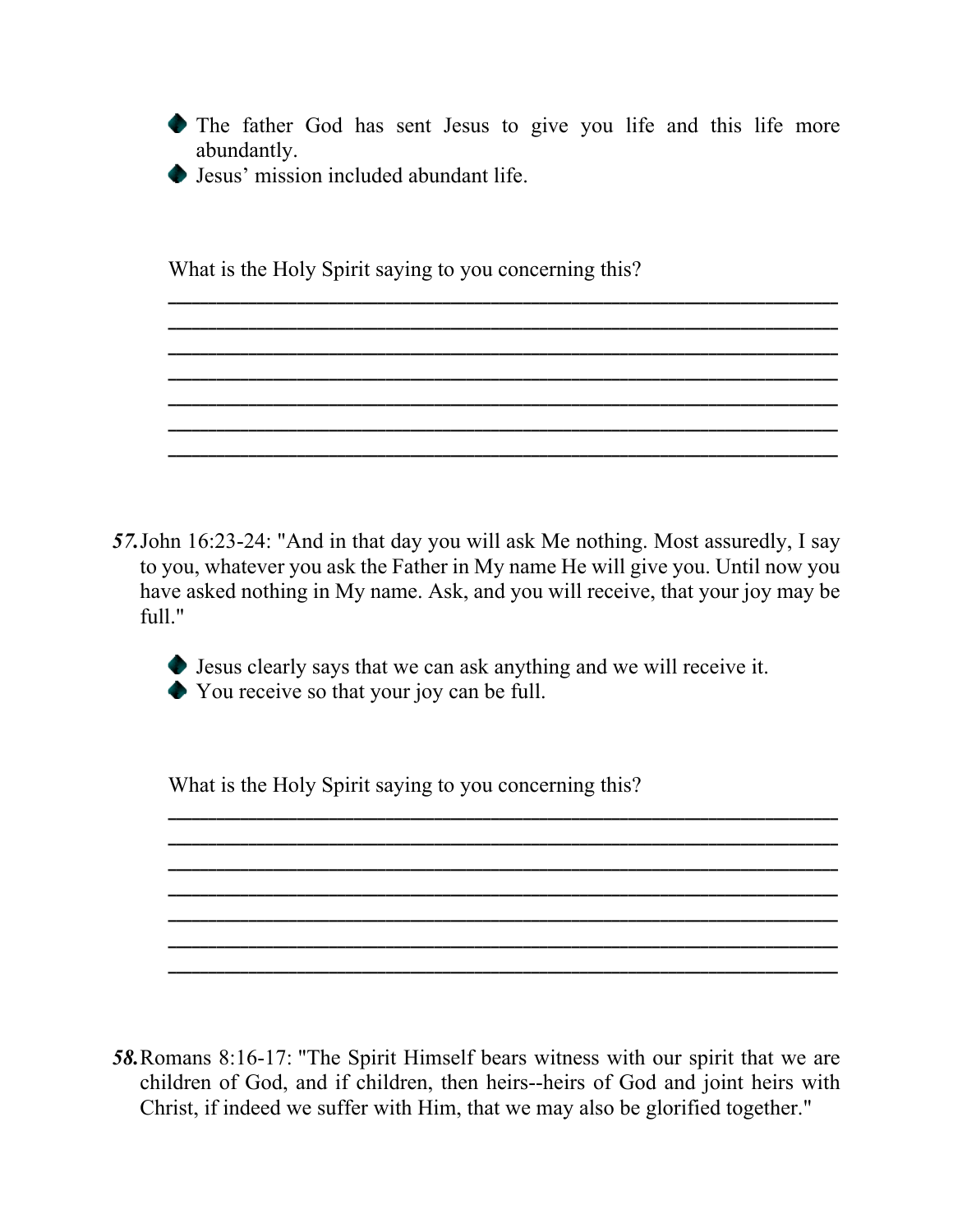We have the Holy Spirit within us that continually speaks of us as God's children.

**\_\_\_\_\_\_\_\_\_\_\_\_\_\_\_\_\_\_\_\_\_\_\_\_\_\_\_\_\_\_\_\_\_\_\_\_\_\_\_\_\_\_\_\_\_\_\_\_\_\_\_\_\_\_\_\_\_\_\_\_\_\_\_\_\_\_\_\_\_\_\_\_\_\_\_\_\_\_\_\_\_\_\_ \_\_\_\_\_\_\_\_\_\_\_\_\_\_\_\_\_\_\_\_\_\_\_\_\_\_\_\_\_\_\_\_\_\_\_\_\_\_\_\_\_\_\_\_\_\_\_\_\_\_\_\_\_\_\_\_\_\_\_\_\_\_\_\_\_\_\_\_\_\_\_\_\_\_\_\_\_\_\_\_\_\_\_**

**\_\_\_\_\_\_\_\_\_\_\_\_\_\_\_\_\_\_\_\_\_\_\_\_\_\_\_\_\_\_\_\_\_\_\_\_\_\_\_\_\_\_\_\_\_\_\_\_\_\_\_\_\_\_\_\_\_\_\_\_\_\_\_\_\_\_\_\_\_\_\_\_\_\_\_\_\_\_\_\_\_\_\_ \_\_\_\_\_\_\_\_\_\_\_\_\_\_\_\_\_\_\_\_\_\_\_\_\_\_\_\_\_\_\_\_\_\_\_\_\_\_\_\_\_\_\_\_\_\_\_\_\_\_\_\_\_\_\_\_\_\_\_\_\_\_\_\_\_\_\_\_\_\_\_\_\_\_\_\_\_\_\_\_\_\_\_**

**\_\_\_\_\_\_\_\_\_\_\_\_\_\_\_\_\_\_\_\_\_\_\_\_\_\_\_\_\_\_\_\_\_\_\_\_\_\_\_\_\_\_\_\_\_\_\_\_\_\_\_\_\_\_\_\_\_\_\_\_\_\_\_\_\_\_\_\_\_\_\_\_\_\_\_\_\_\_\_\_\_\_\_**

**\_\_\_\_\_\_\_\_\_\_\_\_\_\_\_\_\_\_\_\_\_\_\_\_\_\_\_\_\_\_\_\_\_\_\_\_\_\_\_\_\_\_\_\_\_\_\_\_\_\_\_\_\_\_\_\_\_\_\_\_\_\_\_\_\_\_\_\_\_\_\_\_\_\_\_\_\_\_\_\_\_\_\_**

- We are joint heirs with Jesus who bought us.
- We also must suffer with Him in order to be glorified with Him

What is the Holy Spirit saying to you concerning this?

*59.*Romans 8:32: "He who did not spare His own Son, but delivered Him up for us all, how shall He not with Him also freely give us all things?"

God has not withheld His only Son

He will not withhold any good thing but will give us all things.

**\_\_\_\_\_\_\_\_\_\_\_\_\_\_\_\_\_\_\_\_\_\_\_\_\_\_\_\_\_\_\_\_\_\_\_\_\_\_\_\_\_\_\_\_\_\_\_\_\_\_\_\_\_\_\_\_\_\_\_\_\_\_\_\_\_\_\_\_\_\_\_\_\_\_\_\_\_\_\_\_\_\_\_ \_\_\_\_\_\_\_\_\_\_\_\_\_\_\_\_\_\_\_\_\_\_\_\_\_\_\_\_\_\_\_\_\_\_\_\_\_\_\_\_\_\_\_\_\_\_\_\_\_\_\_\_\_\_\_\_\_\_\_\_\_\_\_\_\_\_\_\_\_\_\_\_\_\_\_\_\_\_\_\_\_\_\_ \_\_\_\_\_\_\_\_\_\_\_\_\_\_\_\_\_\_\_\_\_\_\_\_\_\_\_\_\_\_\_\_\_\_\_\_\_\_\_\_\_\_\_\_\_\_\_\_\_\_\_\_\_\_\_\_\_\_\_\_\_\_\_\_\_\_\_\_\_\_\_\_\_\_\_\_\_\_\_\_\_\_\_ \_\_\_\_\_\_\_\_\_\_\_\_\_\_\_\_\_\_\_\_\_\_\_\_\_\_\_\_\_\_\_\_\_\_\_\_\_\_\_\_\_\_\_\_\_\_\_\_\_\_\_\_\_\_\_\_\_\_\_\_\_\_\_\_\_\_\_\_\_\_\_\_\_\_\_\_\_\_\_\_\_\_\_ \_\_\_\_\_\_\_\_\_\_\_\_\_\_\_\_\_\_\_\_\_\_\_\_\_\_\_\_\_\_\_\_\_\_\_\_\_\_\_\_\_\_\_\_\_\_\_\_\_\_\_\_\_\_\_\_\_\_\_\_\_\_\_\_\_\_\_\_\_\_\_\_\_\_\_\_\_\_\_\_\_\_\_ \_\_\_\_\_\_\_\_\_\_\_\_\_\_\_\_\_\_\_\_\_\_\_\_\_\_\_\_\_\_\_\_\_\_\_\_\_\_\_\_\_\_\_\_\_\_\_\_\_\_\_\_\_\_\_\_\_\_\_\_\_\_\_\_\_\_\_\_\_\_\_\_\_\_\_\_\_\_\_\_\_\_\_ \_\_\_\_\_\_\_\_\_\_\_\_\_\_\_\_\_\_\_\_\_\_\_\_\_\_\_\_\_\_\_\_\_\_\_\_\_\_\_\_\_\_\_\_\_\_\_\_\_\_\_\_\_\_\_\_\_\_\_\_\_\_\_\_\_\_\_\_\_\_\_\_\_\_\_\_\_\_\_\_\_\_\_**

What is the Holy Spirit saying to you concerning this?

*60.*1 Corinthians 16:2 (Amplified Version): "On the first [day] of each week, let each one of you [personally] put aside something and save it up as he has prospered [in proportion to what he is given], so that no collections will need to be taken after I come."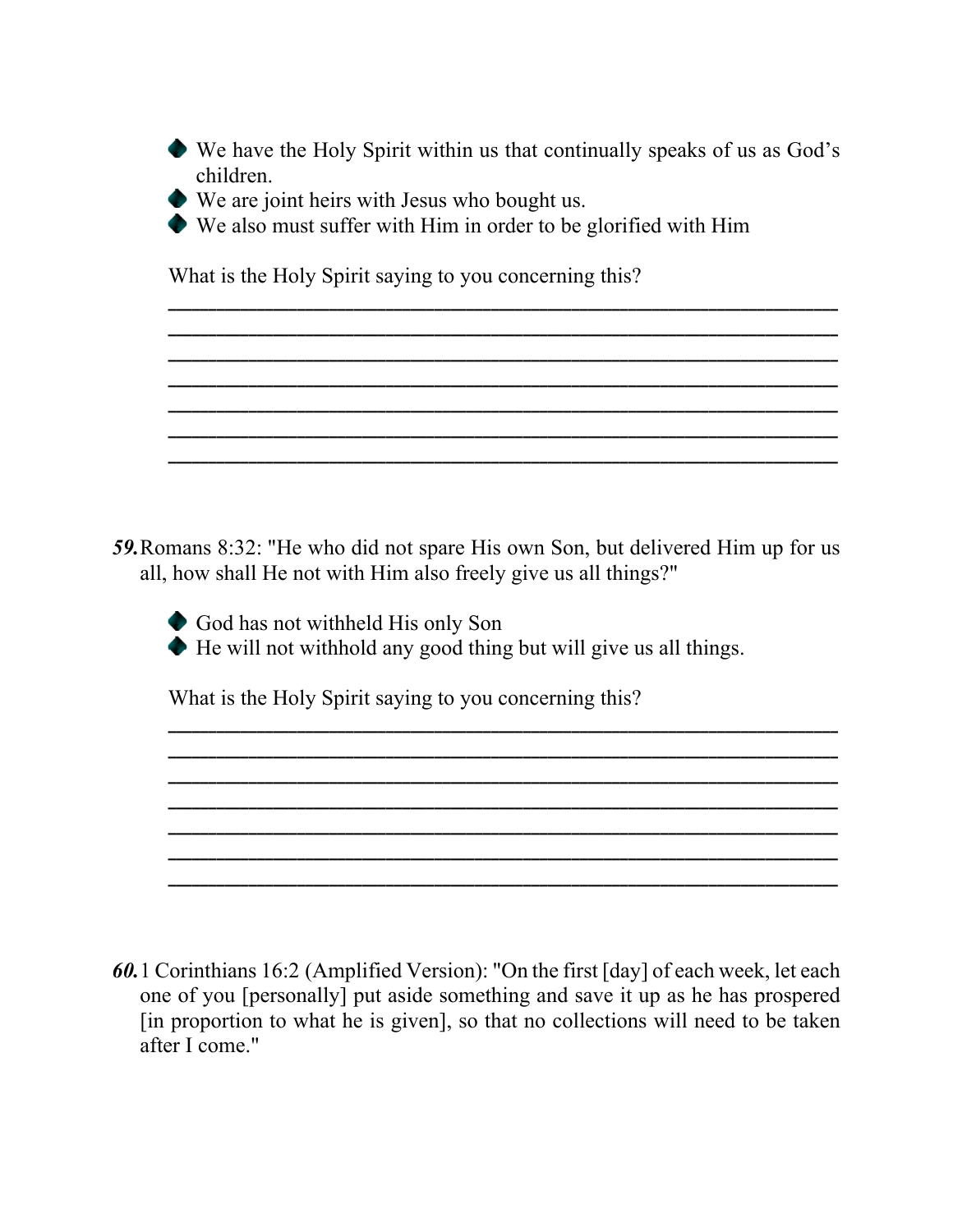Paul had the church set aside the offerings in advance for his collection when he came.

**\_\_\_\_\_\_\_\_\_\_\_\_\_\_\_\_\_\_\_\_\_\_\_\_\_\_\_\_\_\_\_\_\_\_\_\_\_\_\_\_\_\_\_\_\_\_\_\_\_\_\_\_\_\_\_\_\_\_\_\_\_\_\_\_\_\_\_\_\_\_\_\_\_\_\_\_\_\_\_\_\_\_\_ \_\_\_\_\_\_\_\_\_\_\_\_\_\_\_\_\_\_\_\_\_\_\_\_\_\_\_\_\_\_\_\_\_\_\_\_\_\_\_\_\_\_\_\_\_\_\_\_\_\_\_\_\_\_\_\_\_\_\_\_\_\_\_\_\_\_\_\_\_\_\_\_\_\_\_\_\_\_\_\_\_\_\_ \_\_\_\_\_\_\_\_\_\_\_\_\_\_\_\_\_\_\_\_\_\_\_\_\_\_\_\_\_\_\_\_\_\_\_\_\_\_\_\_\_\_\_\_\_\_\_\_\_\_\_\_\_\_\_\_\_\_\_\_\_\_\_\_\_\_\_\_\_\_\_\_\_\_\_\_\_\_\_\_\_\_\_**

**\_\_\_\_\_\_\_\_\_\_\_\_\_\_\_\_\_\_\_\_\_\_\_\_\_\_\_\_\_\_\_\_\_\_\_\_\_\_\_\_\_\_\_\_\_\_\_\_\_\_\_\_\_\_\_\_\_\_\_\_\_\_\_\_\_\_\_\_\_\_\_\_\_\_\_\_\_\_\_\_\_\_\_**

**\_\_\_\_\_\_\_\_\_\_\_\_\_\_\_\_\_\_\_\_\_\_\_\_\_\_\_\_\_\_\_\_\_\_\_\_\_\_\_\_\_\_\_\_\_\_\_\_\_\_\_\_\_\_\_\_\_\_\_\_\_\_\_\_\_\_\_\_\_\_\_\_\_\_\_\_\_\_\_\_\_\_\_**

**\_\_\_\_\_\_\_\_\_\_\_\_\_\_\_\_\_\_\_\_\_\_\_\_\_\_\_\_\_\_\_\_\_\_\_\_\_\_\_\_\_\_\_\_\_\_\_\_\_\_\_\_\_\_\_\_\_\_\_\_\_\_\_\_\_\_\_\_\_\_\_\_\_\_\_\_\_\_\_\_\_\_\_**

It was according to how must God had "Prospered" them.

What is the Holy Spirit saying to you concerning this?

- *61.*2 Corinthians 8:9: "For you know the grace of our Lord Jesus Christ, that though He was rich, yet for your sakes He became poor, that you through His poverty might become rich."
	- Consider that God sent Jesus back from the wealthiest place in creation to a fallen earth.
	- He redeemed us back by the blood of Jesus so that we could become like Him in glory.

**\_\_\_\_\_\_\_\_\_\_\_\_\_\_\_\_\_\_\_\_\_\_\_\_\_\_\_\_\_\_\_\_\_\_\_\_\_\_\_\_\_\_\_\_\_\_\_\_\_\_\_\_\_\_\_\_\_\_\_\_\_\_\_\_\_\_\_\_\_\_\_\_\_\_\_\_\_\_\_\_\_\_\_ \_\_\_\_\_\_\_\_\_\_\_\_\_\_\_\_\_\_\_\_\_\_\_\_\_\_\_\_\_\_\_\_\_\_\_\_\_\_\_\_\_\_\_\_\_\_\_\_\_\_\_\_\_\_\_\_\_\_\_\_\_\_\_\_\_\_\_\_\_\_\_\_\_\_\_\_\_\_\_\_\_\_\_**

**\_\_\_\_\_\_\_\_\_\_\_\_\_\_\_\_\_\_\_\_\_\_\_\_\_\_\_\_\_\_\_\_\_\_\_\_\_\_\_\_\_\_\_\_\_\_\_\_\_\_\_\_\_\_\_\_\_\_\_\_\_\_\_\_\_\_\_\_\_\_\_\_\_\_\_\_\_\_\_\_\_\_\_**

**\_\_\_\_\_\_\_\_\_\_\_\_\_\_\_\_\_\_\_\_\_\_\_\_\_\_\_\_\_\_\_\_\_\_\_\_\_\_\_\_\_\_\_\_\_\_\_\_\_\_\_\_\_\_\_\_\_\_\_\_\_\_\_\_\_\_\_\_\_\_\_\_\_\_\_\_\_\_\_\_\_\_\_**

**\_\_\_\_\_\_\_\_\_\_\_\_\_\_\_\_\_\_\_\_\_\_\_\_\_\_\_\_\_\_\_\_\_\_\_\_\_\_\_\_\_\_\_\_\_\_\_\_\_\_\_\_\_\_\_\_\_\_\_\_\_\_\_\_\_\_\_\_\_\_\_\_\_\_\_\_\_\_\_\_\_\_\_**

**\_\_\_\_\_\_\_\_\_\_\_\_\_\_\_\_\_\_\_\_\_\_\_\_\_\_\_\_\_\_\_\_\_\_\_\_\_\_\_\_\_\_\_\_\_\_\_\_\_\_\_\_\_\_\_\_\_\_\_\_\_\_\_\_\_\_\_\_\_\_\_\_\_\_\_\_\_\_\_\_\_\_\_**

**\_\_\_\_\_\_\_\_\_\_\_\_\_\_\_\_\_\_\_\_\_\_\_\_\_\_\_\_\_\_\_\_\_\_\_\_\_\_\_\_\_\_\_\_\_\_\_\_\_\_\_\_\_\_\_\_\_\_\_\_\_\_\_\_\_\_\_\_\_\_\_\_\_\_\_\_\_\_\_\_\_\_\_**

What is the Holy Spirit saying to you concerning this?

*62.*Ephesians 1:3: "Blessed be the God and Father of our Lord Jesus Christ, who has blessed [prospered] us with every spiritual blessing in the heavenly places in Christ."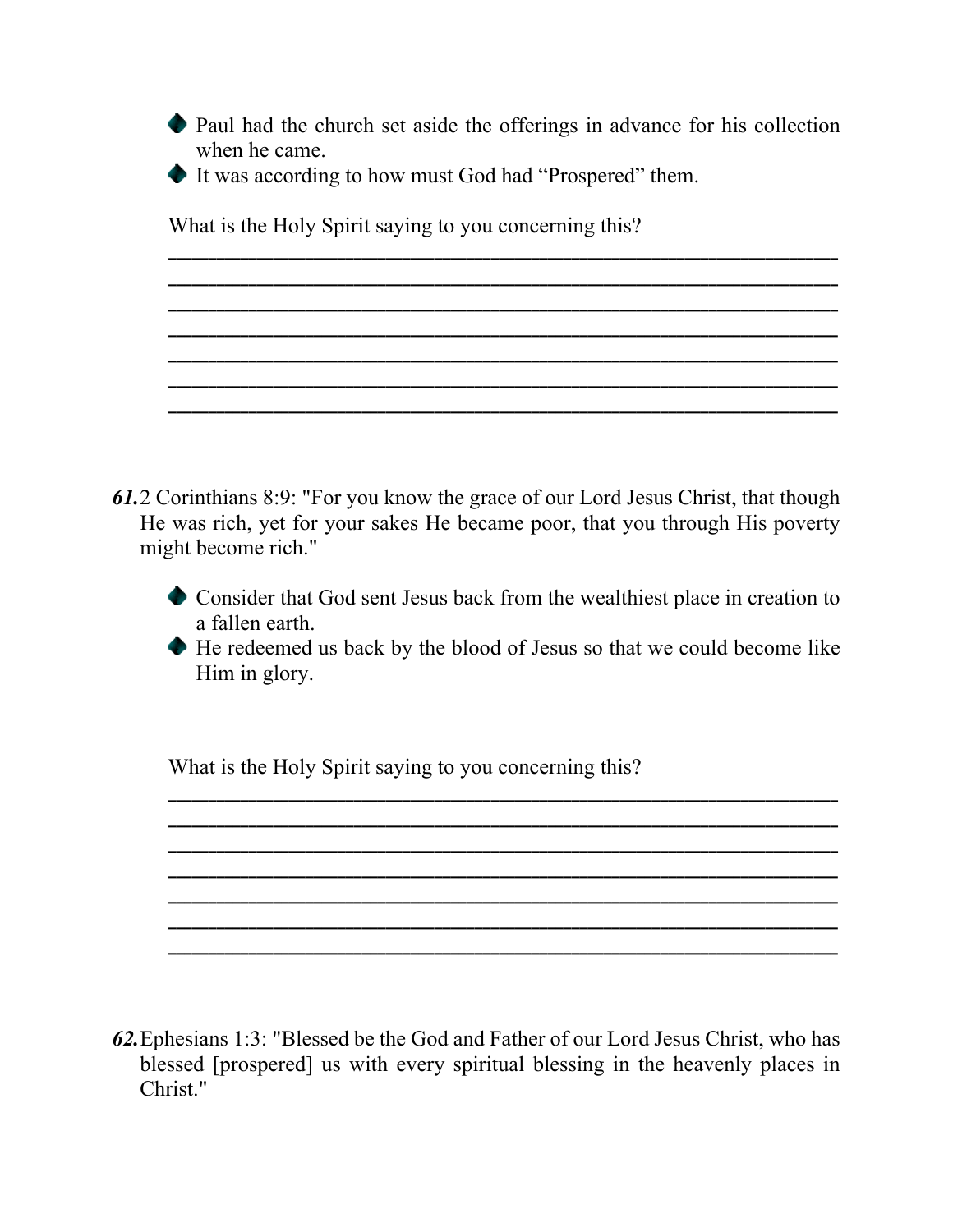Our Heavenly Father has blessed us with every spiritual blessing in the Heavenlies.

**\_\_\_\_\_\_\_\_\_\_\_\_\_\_\_\_\_\_\_\_\_\_\_\_\_\_\_\_\_\_\_\_\_\_\_\_\_\_\_\_\_\_\_\_\_\_\_\_\_\_\_\_\_\_\_\_\_\_\_\_\_\_\_\_\_\_\_\_\_\_\_\_\_\_\_\_\_\_\_\_\_\_\_ \_\_\_\_\_\_\_\_\_\_\_\_\_\_\_\_\_\_\_\_\_\_\_\_\_\_\_\_\_\_\_\_\_\_\_\_\_\_\_\_\_\_\_\_\_\_\_\_\_\_\_\_\_\_\_\_\_\_\_\_\_\_\_\_\_\_\_\_\_\_\_\_\_\_\_\_\_\_\_\_\_\_\_**

**\_\_\_\_\_\_\_\_\_\_\_\_\_\_\_\_\_\_\_\_\_\_\_\_\_\_\_\_\_\_\_\_\_\_\_\_\_\_\_\_\_\_\_\_\_\_\_\_\_\_\_\_\_\_\_\_\_\_\_\_\_\_\_\_\_\_\_\_\_\_\_\_\_\_\_\_\_\_\_\_\_\_\_ \_\_\_\_\_\_\_\_\_\_\_\_\_\_\_\_\_\_\_\_\_\_\_\_\_\_\_\_\_\_\_\_\_\_\_\_\_\_\_\_\_\_\_\_\_\_\_\_\_\_\_\_\_\_\_\_\_\_\_\_\_\_\_\_\_\_\_\_\_\_\_\_\_\_\_\_\_\_\_\_\_\_\_**

**\_\_\_\_\_\_\_\_\_\_\_\_\_\_\_\_\_\_\_\_\_\_\_\_\_\_\_\_\_\_\_\_\_\_\_\_\_\_\_\_\_\_\_\_\_\_\_\_\_\_\_\_\_\_\_\_\_\_\_\_\_\_\_\_\_\_\_\_\_\_\_\_\_\_\_\_\_\_\_\_\_\_\_**

**\_\_\_\_\_\_\_\_\_\_\_\_\_\_\_\_\_\_\_\_\_\_\_\_\_\_\_\_\_\_\_\_\_\_\_\_\_\_\_\_\_\_\_\_\_\_\_\_\_\_\_\_\_\_\_\_\_\_\_\_\_\_\_\_\_\_\_\_\_\_\_\_\_\_\_\_\_\_\_\_\_\_\_**

Never doubt that He is wanting you to grow and mature spiritually.

What is the Holy Spirit saying to you concerning this?

*63.*Ephesians 3:20: "Now to Him who is able to do exceedingly abundantly above all that we ask or think, according to the power that works in us."

God can exceed you expectations.

His great power is working in us.

We are not capable of asking or thinking what God is able to do for us.

**\_\_\_\_\_\_\_\_\_\_\_\_\_\_\_\_\_\_\_\_\_\_\_\_\_\_\_\_\_\_\_\_\_\_\_\_\_\_\_\_\_\_\_\_\_\_\_\_\_\_\_\_\_\_\_\_\_\_\_\_\_\_\_\_\_\_\_\_\_\_\_\_\_\_\_\_\_\_\_\_\_\_\_ \_\_\_\_\_\_\_\_\_\_\_\_\_\_\_\_\_\_\_\_\_\_\_\_\_\_\_\_\_\_\_\_\_\_\_\_\_\_\_\_\_\_\_\_\_\_\_\_\_\_\_\_\_\_\_\_\_\_\_\_\_\_\_\_\_\_\_\_\_\_\_\_\_\_\_\_\_\_\_\_\_\_\_ \_\_\_\_\_\_\_\_\_\_\_\_\_\_\_\_\_\_\_\_\_\_\_\_\_\_\_\_\_\_\_\_\_\_\_\_\_\_\_\_\_\_\_\_\_\_\_\_\_\_\_\_\_\_\_\_\_\_\_\_\_\_\_\_\_\_\_\_\_\_\_\_\_\_\_\_\_\_\_\_\_\_\_ \_\_\_\_\_\_\_\_\_\_\_\_\_\_\_\_\_\_\_\_\_\_\_\_\_\_\_\_\_\_\_\_\_\_\_\_\_\_\_\_\_\_\_\_\_\_\_\_\_\_\_\_\_\_\_\_\_\_\_\_\_\_\_\_\_\_\_\_\_\_\_\_\_\_\_\_\_\_\_\_\_\_\_ \_\_\_\_\_\_\_\_\_\_\_\_\_\_\_\_\_\_\_\_\_\_\_\_\_\_\_\_\_\_\_\_\_\_\_\_\_\_\_\_\_\_\_\_\_\_\_\_\_\_\_\_\_\_\_\_\_\_\_\_\_\_\_\_\_\_\_\_\_\_\_\_\_\_\_\_\_\_\_\_\_\_\_**

**\_\_\_\_\_\_\_\_\_\_\_\_\_\_\_\_\_\_\_\_\_\_\_\_\_\_\_\_\_\_\_\_\_\_\_\_\_\_\_\_\_\_\_\_\_\_\_\_\_\_\_\_\_\_\_\_\_\_\_\_\_\_\_\_\_\_\_\_\_\_\_\_\_\_\_\_\_\_\_\_\_\_\_**

What is the Holy Spirit saying to you concerning this?

*64.*Philippians 4:19 (Amplified Version) :"And my God will liberally supply (fill to the full) your every need according to His riches in glory in Christ Jesus."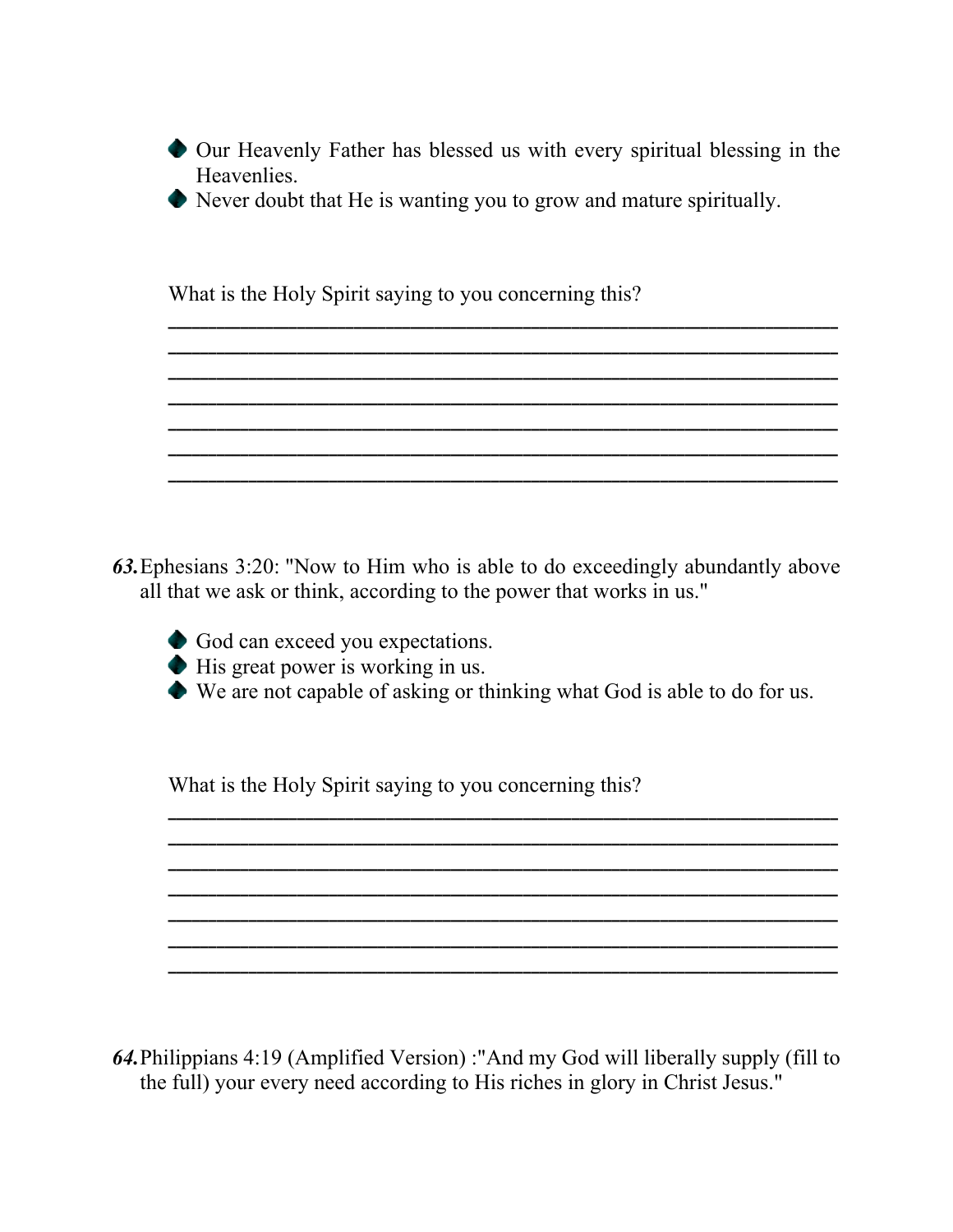

It is according to riches that our in the other realm- in the Glory.

**\_\_\_\_\_\_\_\_\_\_\_\_\_\_\_\_\_\_\_\_\_\_\_\_\_\_\_\_\_\_\_\_\_\_\_\_\_\_\_\_\_\_\_\_\_\_\_\_\_\_\_\_\_\_\_\_\_\_\_\_\_\_\_\_\_\_\_\_\_\_\_\_\_\_\_\_\_\_\_\_\_\_\_ \_\_\_\_\_\_\_\_\_\_\_\_\_\_\_\_\_\_\_\_\_\_\_\_\_\_\_\_\_\_\_\_\_\_\_\_\_\_\_\_\_\_\_\_\_\_\_\_\_\_\_\_\_\_\_\_\_\_\_\_\_\_\_\_\_\_\_\_\_\_\_\_\_\_\_\_\_\_\_\_\_\_\_ \_\_\_\_\_\_\_\_\_\_\_\_\_\_\_\_\_\_\_\_\_\_\_\_\_\_\_\_\_\_\_\_\_\_\_\_\_\_\_\_\_\_\_\_\_\_\_\_\_\_\_\_\_\_\_\_\_\_\_\_\_\_\_\_\_\_\_\_\_\_\_\_\_\_\_\_\_\_\_\_\_\_\_**

**\_\_\_\_\_\_\_\_\_\_\_\_\_\_\_\_\_\_\_\_\_\_\_\_\_\_\_\_\_\_\_\_\_\_\_\_\_\_\_\_\_\_\_\_\_\_\_\_\_\_\_\_\_\_\_\_\_\_\_\_\_\_\_\_\_\_\_\_\_\_\_\_\_\_\_\_\_\_\_\_\_\_\_ \_\_\_\_\_\_\_\_\_\_\_\_\_\_\_\_\_\_\_\_\_\_\_\_\_\_\_\_\_\_\_\_\_\_\_\_\_\_\_\_\_\_\_\_\_\_\_\_\_\_\_\_\_\_\_\_\_\_\_\_\_\_\_\_\_\_\_\_\_\_\_\_\_\_\_\_\_\_\_\_\_\_\_ \_\_\_\_\_\_\_\_\_\_\_\_\_\_\_\_\_\_\_\_\_\_\_\_\_\_\_\_\_\_\_\_\_\_\_\_\_\_\_\_\_\_\_\_\_\_\_\_\_\_\_\_\_\_\_\_\_\_\_\_\_\_\_\_\_\_\_\_\_\_\_\_\_\_\_\_\_\_\_\_\_\_\_**

What is the Holy Spirit saying to you concerning this?

*65.*1 Thessalonians 4:12: "That you may walk properly toward those who are outside, and that you may lack nothing."

**\_\_\_\_\_\_\_\_\_\_\_\_\_\_\_\_\_\_\_\_\_\_\_\_\_\_\_\_\_\_\_\_\_\_\_\_\_\_\_\_\_\_\_\_\_\_\_\_\_\_\_\_\_\_\_\_\_\_\_\_\_\_\_\_\_\_\_\_\_\_\_\_\_\_\_\_\_\_\_\_\_\_\_**

**\_\_\_\_\_\_\_\_\_\_\_\_\_\_\_\_\_\_\_\_\_\_\_\_\_\_\_\_\_\_\_\_\_\_\_\_\_\_\_\_\_\_\_\_\_\_\_\_\_\_\_\_\_\_\_\_\_\_\_\_\_\_\_\_\_\_\_\_\_\_\_\_\_\_\_\_\_\_\_\_\_\_\_ \_\_\_\_\_\_\_\_\_\_\_\_\_\_\_\_\_\_\_\_\_\_\_\_\_\_\_\_\_\_\_\_\_\_\_\_\_\_\_\_\_\_\_\_\_\_\_\_\_\_\_\_\_\_\_\_\_\_\_\_\_\_\_\_\_\_\_\_\_\_\_\_\_\_\_\_\_\_\_\_\_\_\_ \_\_\_\_\_\_\_\_\_\_\_\_\_\_\_\_\_\_\_\_\_\_\_\_\_\_\_\_\_\_\_\_\_\_\_\_\_\_\_\_\_\_\_\_\_\_\_\_\_\_\_\_\_\_\_\_\_\_\_\_\_\_\_\_\_\_\_\_\_\_\_\_\_\_\_\_\_\_\_\_\_\_\_ \_\_\_\_\_\_\_\_\_\_\_\_\_\_\_\_\_\_\_\_\_\_\_\_\_\_\_\_\_\_\_\_\_\_\_\_\_\_\_\_\_\_\_\_\_\_\_\_\_\_\_\_\_\_\_\_\_\_\_\_\_\_\_\_\_\_\_\_\_\_\_\_\_\_\_\_\_\_\_\_\_\_\_**

**\_\_\_\_\_\_\_\_\_\_\_\_\_\_\_\_\_\_\_\_\_\_\_\_\_\_\_\_\_\_\_\_\_\_\_\_\_\_\_\_\_\_\_\_\_\_\_\_\_\_\_\_\_\_\_\_\_\_\_\_\_\_\_\_\_\_\_\_\_\_\_\_\_\_\_\_\_\_\_\_\_\_\_**

The Lord wants you to walk properly. He wants you to lack nothing!

- *66.*1 Timothy 4:8: "For bodily exercise profits a little, but godliness is profitable for all things, having promise of the life that now is and of that which is to come."
	- Godliness is profitable for everything.
	- In this life presently and in the life to come.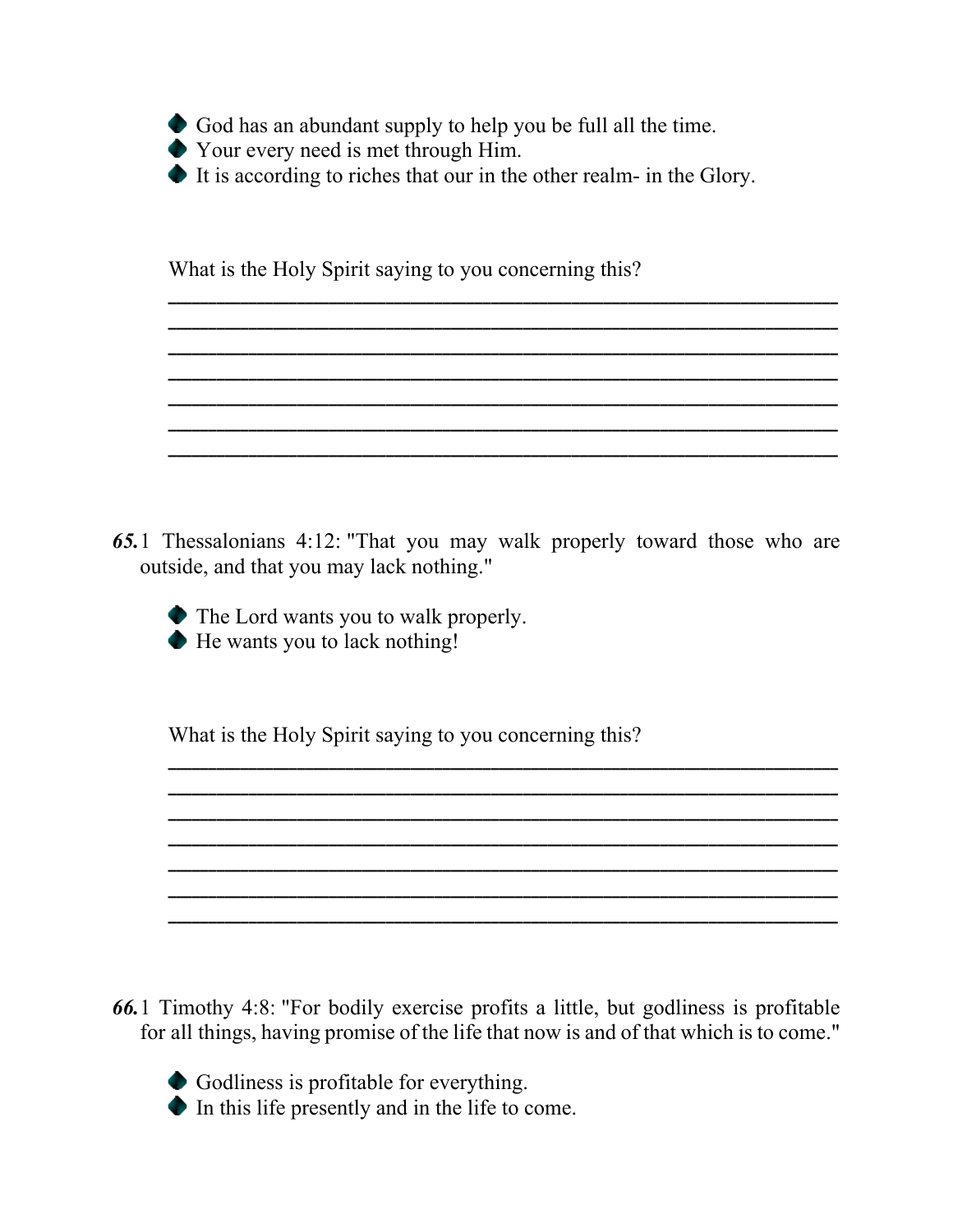What is the Holy Spirit saying to you concerning this?

67. Hebrews 6:12: "Do not become sluggish (Lazy), but imitate those who through faith and patience inherit the promises."

Remember to practice faith and patience By these, we inherit the promises of God. A good soldier is not lazy.

What is the Holy Spirit saying to you concerning this?

68. James 1:25: "But he who looks into the perfect law of liberty and continues in it, and is not a forgetful hearer but a doer of the word, this one will be blessed in what he does."



• Continue to look into the word of God • The Word gives you liberty.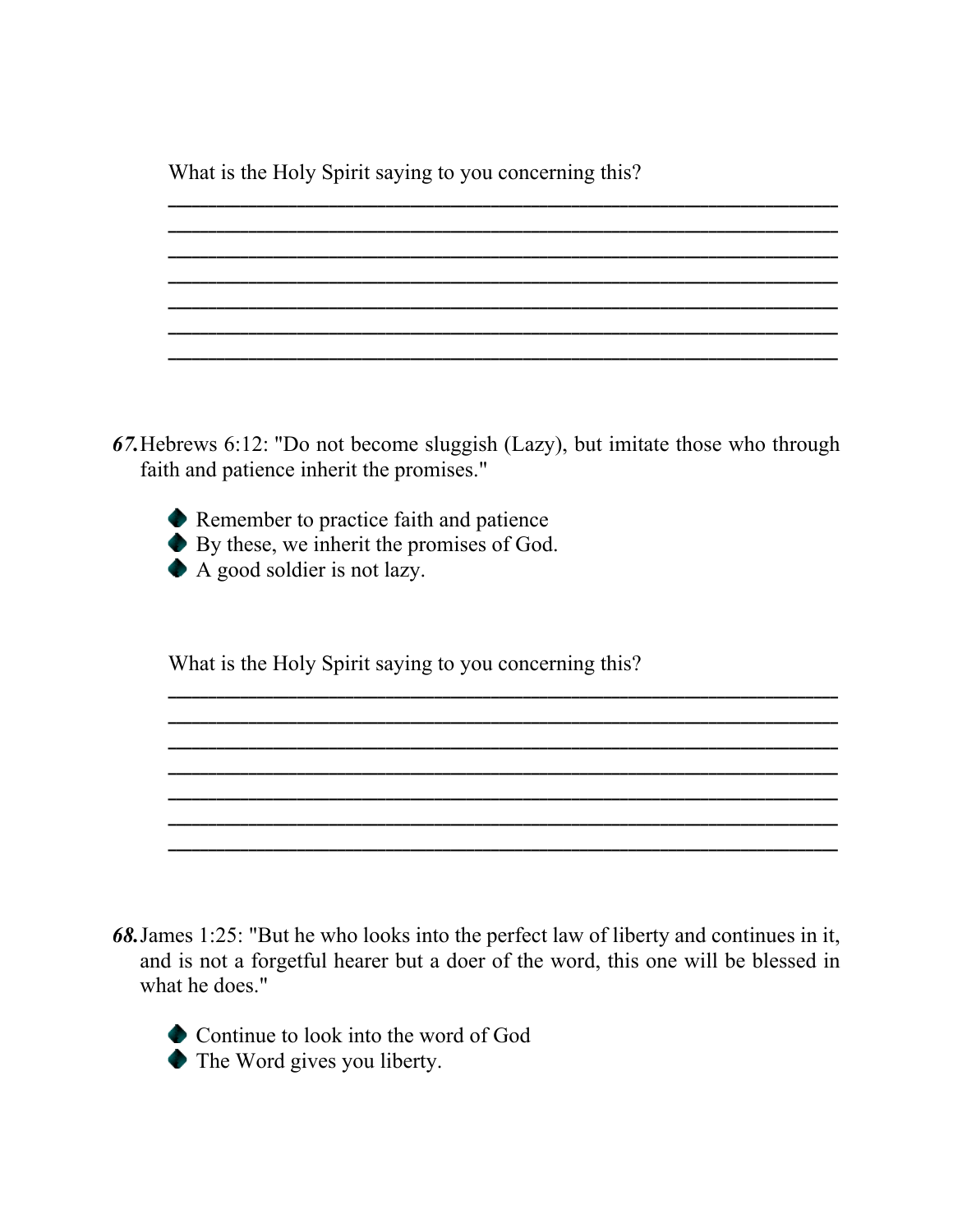• We always remember what is given to us by the Word of God and practice it.

• We are then blessed by what we do because god is with us.

What is the Holy Spirit saying to you concerning this?

- 69.3 John 2: "Beloved, I pray that you may prosper in all things and be in health, just as your soul prospers."
	- $\bullet$  The Lord is willing to prosper you. He prospers you in your health He prospers you in your finances He prospers you in your soul In EVERYTHING, He wants to prosper you!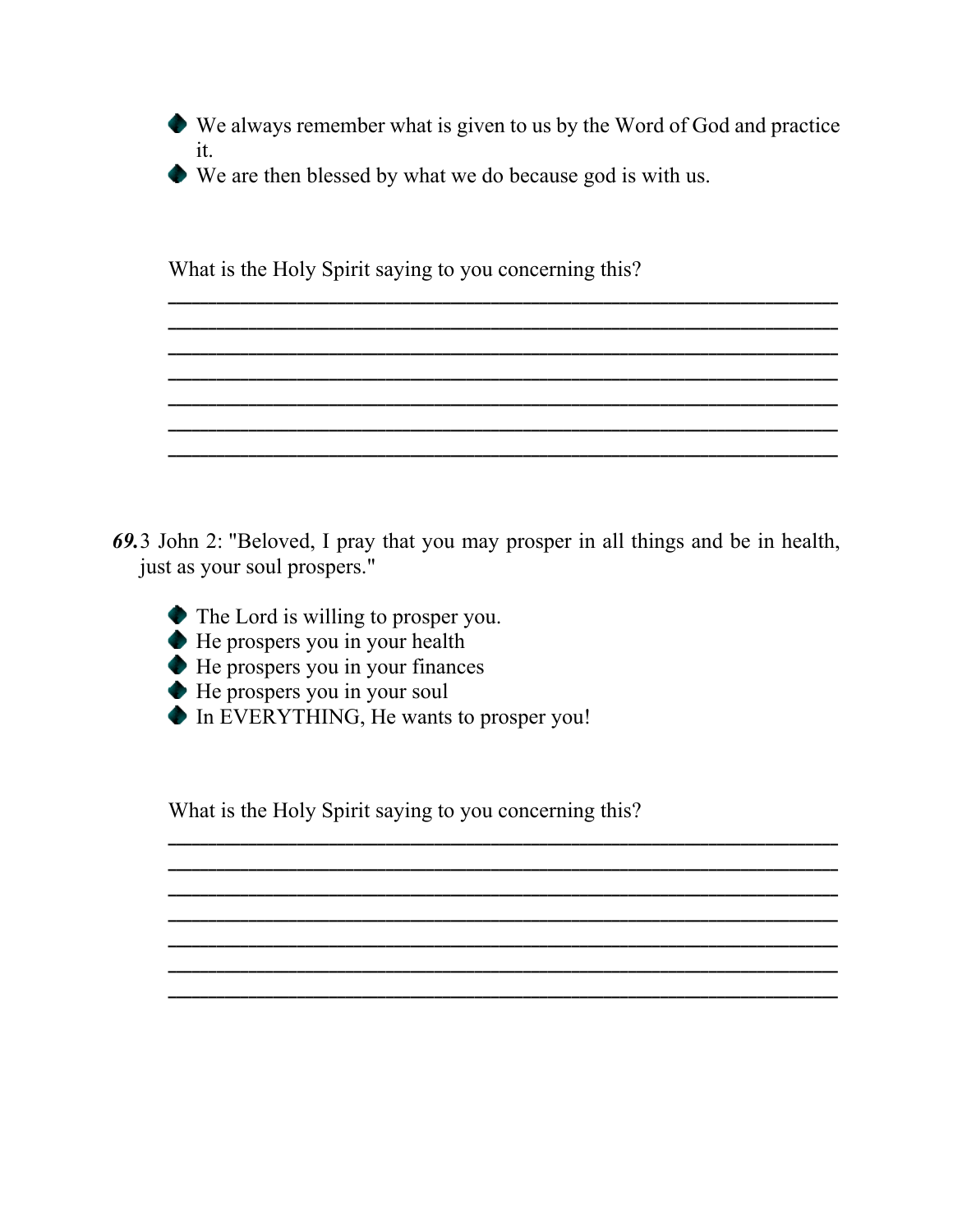# **The Fear of the Lord and Giving**

*Therefore, having these promises, beloved, let us cleanse ourselves from all filthiness of the flesh and spirit, perfecting holiness in the fear of God.* —2 Corinthians 7:1

#### **DISCUSSION:**

When God desires for us to present to Him a gift that was set apart as holy. He accepts it based on the heart condition. When we prayerful consider what we are to give to Him, we are to check our motives and keep a clean heart and conscience toward this sacred activity.

There is and awesome respect and fear about our Heavenly Father that causes us to repent of our ways and to humble ourselves under His mighty authority. Though He loves us, He still requires us to be separate from the world in holiness. This why our gifts must be sincere and not attached to any ungodly heart issues that would be judged as not acceptable. Here is what happened to a couple in the book of Acts for conspiring to be deceitful in their giving.

Now, a man named Ananias and his wife, Sapphira, likewise sold their farm. *They conspired to secretly keep back for themselves a portion of the proceeds.* So when Ananias brought the money to the apostles, *it was only a portion of the entire sale.* God revealed their secret to Peter, so he said to him, "Ananias, why did you let Satan fill your heart and make you think you could lie to the Holy Spirit? *You only pretended to give it all, yet you hid back part of the proceeds* from the sale of your property to keep for yourselves. Before you sold it, wasn't it yours to sell or to keep? And after you sold it, *wasn't the money entirely at your disposal?* How could you plot such a thing in your heart? *You haven't lied to people; you've lied to God!"* 

*The moment Ananias heard those words, he fell over dead.* **Everyone** was terrified when they heard what had happened. Some young men came in and removed the body and buried him. Three hours later, his wife came into the room, with no clue what had happened to her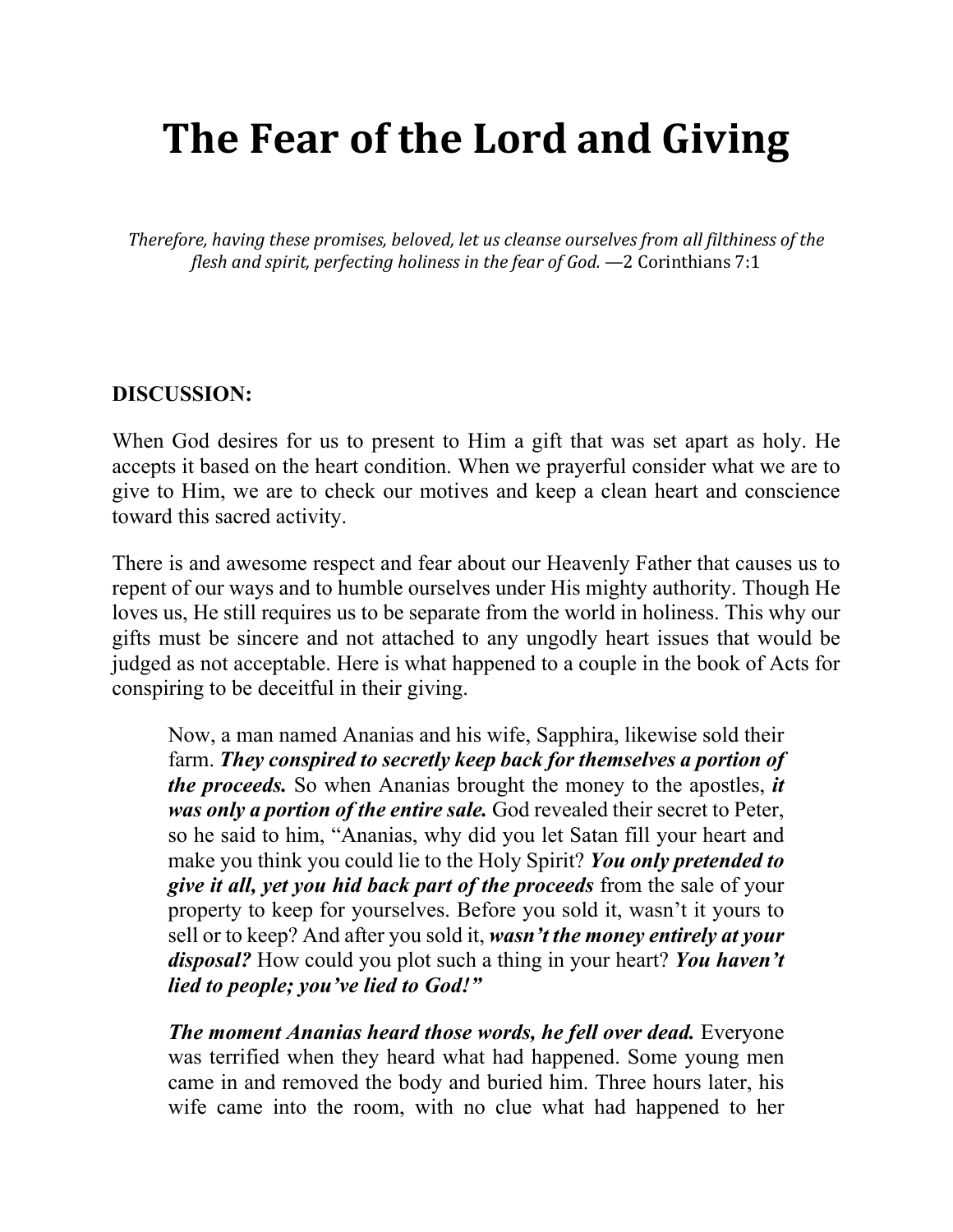husband. Peter said to her, "Tell me, were the two of you paid this amount for the sale of your land?" Sapphira said, "Yes, that's how much it was."

Peter told her, *"Why have you agreed together to test the Spirit of the Lord?* I hear the footsteps of those who buried your husband at the door—they're coming here to bury you too!" At that moment she dropped dead at Peter's feet. When the young men came in, she was already dead, so they carried her out and buried her next to her husband. *The entire church was seized with a powerful sense of the fear of God, which came over all who heard what had happened.* 

- **They conspired to secretly keep back for themselves a portion of the proceeds.**
- **It was only a portion of the entire sale.**
- "Ananias, why did you let Satan fill your heart and make you think you could lie to the Holy Spirit? **You only pretended to give it all, yet you hid back part of the proceeds."**
- **Wasn't the money entirely at your disposal?** How could you plot such a thing in your heart?
- **You haven't lied to people; you've lied to God!"**
- **The moment Ananias heard those words, he fell over dead.**
- Peter told her, **"Why have you agreed together to test the Spirit of the Lord?**
- **The entire church was seized with a powerful sense of the fear of God, which came over all who heard what had happened.**

**\_\_\_\_\_\_\_\_\_\_\_\_\_\_\_\_\_\_\_\_\_\_\_\_\_\_\_\_\_\_\_\_\_\_\_\_\_\_\_\_\_\_\_\_\_\_\_\_\_\_\_\_\_\_\_\_\_\_\_\_\_\_\_\_\_\_\_\_\_\_\_\_\_\_\_\_\_\_\_\_\_\_\_\_\_\_\_\_\_\_ \_\_\_\_\_\_\_\_\_\_\_\_\_\_\_\_\_\_\_\_\_\_\_\_\_\_\_\_\_\_\_\_\_\_\_\_\_\_\_\_\_\_\_\_\_\_\_\_\_\_\_\_\_\_\_\_\_\_\_\_\_\_\_\_\_\_\_\_\_\_\_\_\_\_\_\_\_\_\_\_\_\_\_\_\_\_\_\_\_\_ \_\_\_\_\_\_\_\_\_\_\_\_\_\_\_\_\_\_\_\_\_\_\_\_\_\_\_\_\_\_\_\_\_\_\_\_\_\_\_\_\_\_\_\_\_\_\_\_\_\_\_\_\_\_\_\_\_\_\_\_\_\_\_\_\_\_\_\_\_\_\_\_\_\_\_\_\_\_\_\_\_\_\_\_\_\_\_\_\_\_ \_\_\_\_\_\_\_\_\_\_\_\_\_\_\_\_\_\_\_\_\_\_\_\_\_\_\_\_\_\_\_\_\_\_\_\_\_\_\_\_\_\_\_\_\_\_\_\_\_\_\_\_\_\_\_\_\_\_\_\_\_\_\_\_\_\_\_\_\_\_\_\_\_\_\_\_\_\_\_\_\_\_\_\_\_\_\_\_\_\_ \_\_\_\_\_\_\_\_\_\_\_\_\_\_\_\_\_\_\_\_\_\_\_\_\_\_\_\_\_\_\_\_\_\_\_\_\_\_\_\_\_\_\_\_\_\_\_\_\_\_\_\_\_\_\_\_\_\_\_\_\_\_\_\_\_\_\_\_\_\_\_\_\_\_\_\_\_\_\_\_\_\_\_\_\_\_\_\_\_\_ \_\_\_\_\_\_\_\_\_\_\_\_\_\_\_\_\_\_\_\_\_\_\_\_\_\_\_\_\_\_\_\_\_\_\_\_\_\_\_\_\_\_\_\_\_\_\_\_\_\_\_\_\_\_\_\_\_\_\_\_\_\_\_\_\_\_\_\_\_\_\_\_\_\_\_\_\_\_\_\_\_\_\_\_\_\_\_\_\_\_**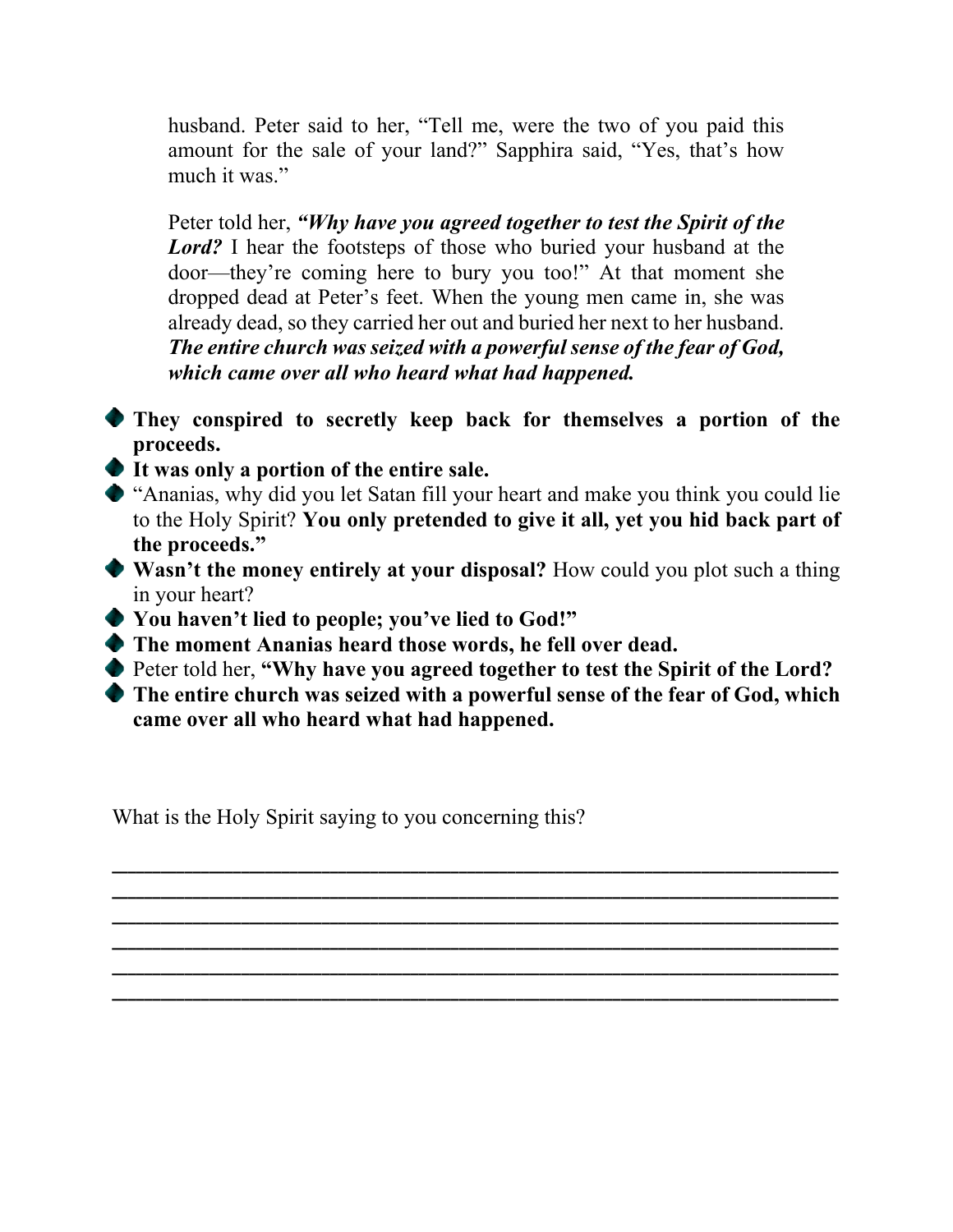There are a number of promises that support the fact that the fear of the Lord is effective in one's life. In Psalm  $25:12-13$  it says, "Who is the man that fears the Lord? Him shall He teach in the way He chooses. He himself shall dwell in prosperity, and his descendants shall inherit the earth." The fear of the Lord allows these benefits to be manifested in your life:

You will be taught the specific way that the Lord choses for you.

You will dwell in prosperity. Your descendants will inherit the earth.

What is the Holy Spirit saying to you concerning this?

Psalm 34:9-10 "Oh, fear the Lord, you His saints! There is no want (no lack) to those who fear Him. The young lions lack and suffer hunger; but those who seek the Lord shall not lack any good thing."

**\_\_\_\_\_\_\_\_\_\_\_\_\_\_\_\_\_\_\_\_\_\_\_\_\_\_\_\_\_\_\_\_\_\_\_\_\_\_\_\_\_\_\_\_\_\_\_\_\_\_\_\_\_\_\_\_\_\_\_\_\_\_\_\_\_\_\_\_\_\_\_\_\_\_\_\_\_\_\_\_\_\_\_\_\_\_\_\_\_\_ \_\_\_\_\_\_\_\_\_\_\_\_\_\_\_\_\_\_\_\_\_\_\_\_\_\_\_\_\_\_\_\_\_\_\_\_\_\_\_\_\_\_\_\_\_\_\_\_\_\_\_\_\_\_\_\_\_\_\_\_\_\_\_\_\_\_\_\_\_\_\_\_\_\_\_\_\_\_\_\_\_\_\_\_\_\_\_\_\_\_ \_\_\_\_\_\_\_\_\_\_\_\_\_\_\_\_\_\_\_\_\_\_\_\_\_\_\_\_\_\_\_\_\_\_\_\_\_\_\_\_\_\_\_\_\_\_\_\_\_\_\_\_\_\_\_\_\_\_\_\_\_\_\_\_\_\_\_\_\_\_\_\_\_\_\_\_\_\_\_\_\_\_\_\_\_\_\_\_\_\_ \_\_\_\_\_\_\_\_\_\_\_\_\_\_\_\_\_\_\_\_\_\_\_\_\_\_\_\_\_\_\_\_\_\_\_\_\_\_\_\_\_\_\_\_\_\_\_\_\_\_\_\_\_\_\_\_\_\_\_\_\_\_\_\_\_\_\_\_\_\_\_\_\_\_\_\_\_\_\_\_\_\_\_\_\_\_\_\_\_\_ \_\_\_\_\_\_\_\_\_\_\_\_\_\_\_\_\_\_\_\_\_\_\_\_\_\_\_\_\_\_\_\_\_\_\_\_\_\_\_\_\_\_\_\_\_\_\_\_\_\_\_\_\_\_\_\_\_\_\_\_\_\_\_\_\_\_\_\_\_\_\_\_\_\_\_\_\_\_\_\_\_\_\_\_\_\_\_\_\_\_ \_\_\_\_\_\_\_\_\_\_\_\_\_\_\_\_\_\_\_\_\_\_\_\_\_\_\_\_\_\_\_\_\_\_\_\_\_\_\_\_\_\_\_\_\_\_\_\_\_\_\_\_\_\_\_\_\_\_\_\_\_\_\_\_\_\_\_\_\_\_\_\_\_\_\_\_\_\_\_\_\_\_\_\_\_\_\_\_\_\_**

You will be taught the specific way that the Lord choses for you.

**\_\_\_\_\_\_\_\_\_\_\_\_\_\_\_\_\_\_\_\_\_\_\_\_\_\_\_\_\_\_\_\_\_\_\_\_\_\_\_\_\_\_\_\_\_\_\_\_\_\_\_\_\_\_\_\_\_\_\_\_\_\_\_\_\_\_\_\_\_\_\_\_\_\_\_\_\_\_\_\_\_\_\_\_\_\_\_\_\_\_ \_\_\_\_\_\_\_\_\_\_\_\_\_\_\_\_\_\_\_\_\_\_\_\_\_\_\_\_\_\_\_\_\_\_\_\_\_\_\_\_\_\_\_\_\_\_\_\_\_\_\_\_\_\_\_\_\_\_\_\_\_\_\_\_\_\_\_\_\_\_\_\_\_\_\_\_\_\_\_\_\_\_\_\_\_\_\_\_\_\_ \_\_\_\_\_\_\_\_\_\_\_\_\_\_\_\_\_\_\_\_\_\_\_\_\_\_\_\_\_\_\_\_\_\_\_\_\_\_\_\_\_\_\_\_\_\_\_\_\_\_\_\_\_\_\_\_\_\_\_\_\_\_\_\_\_\_\_\_\_\_\_\_\_\_\_\_\_\_\_\_\_\_\_\_\_\_\_\_\_\_ \_\_\_\_\_\_\_\_\_\_\_\_\_\_\_\_\_\_\_\_\_\_\_\_\_\_\_\_\_\_\_\_\_\_\_\_\_\_\_\_\_\_\_\_\_\_\_\_\_\_\_\_\_\_\_\_\_\_\_\_\_\_\_\_\_\_\_\_\_\_\_\_\_\_\_\_\_\_\_\_\_\_\_\_\_\_\_\_\_\_**

You will dwell in prosperity.

Your descendants will inherit the earth.